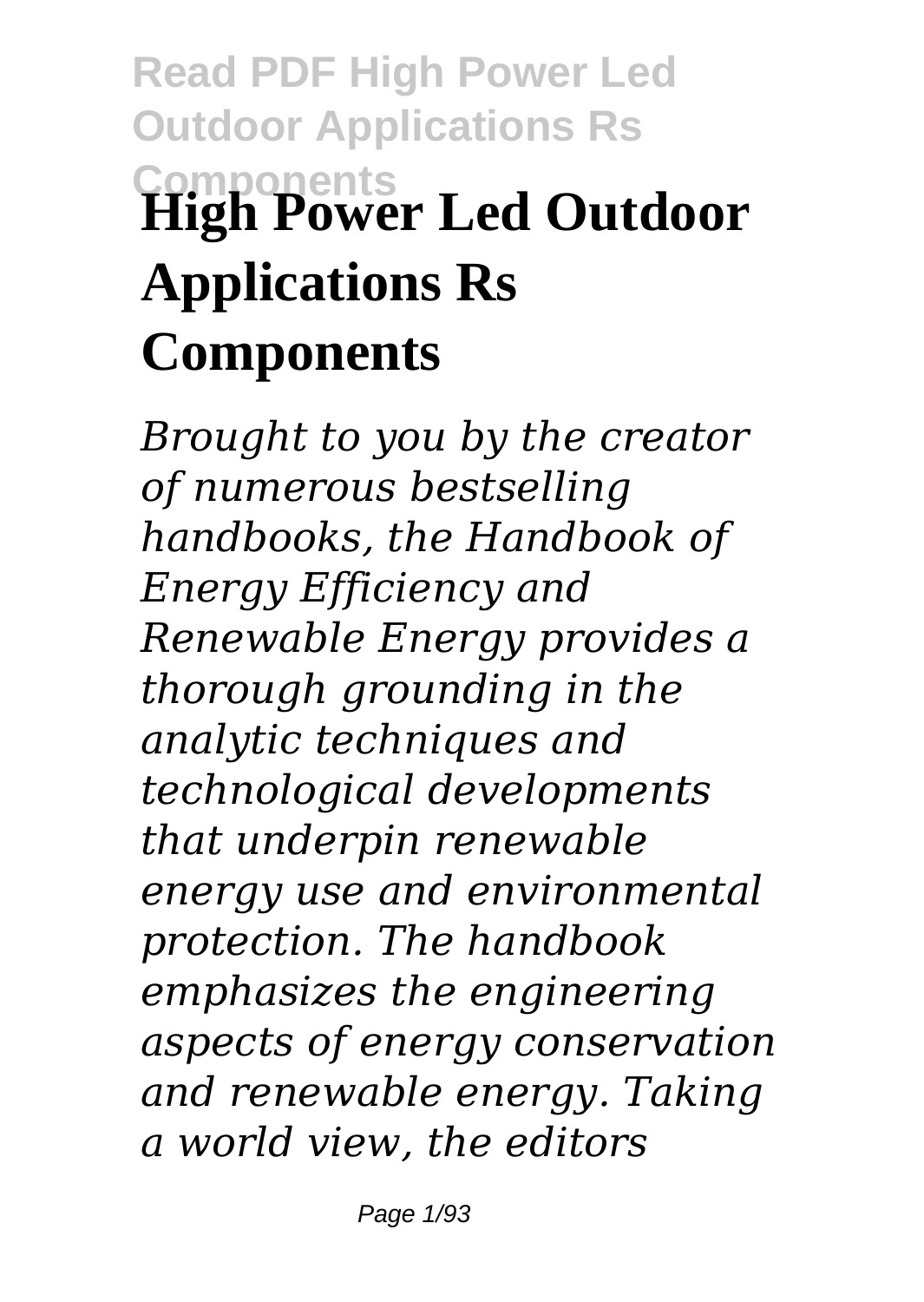**Read PDF High Power Led Outdoor Applications Rs Components** *discuss key topics underpinning energy efficiency and renewable energy systems. They provide content at the forefront of the contemporary debate about energy and environmental futures. This is vital information for planning a secure energy future. Practical in approach, the book covers technologies currently available or expected to be ready for implementation in the near future. It sets the stage with a survey of current and future world-wide energy issues, then explores energy policies and incentives for conservation and renewable*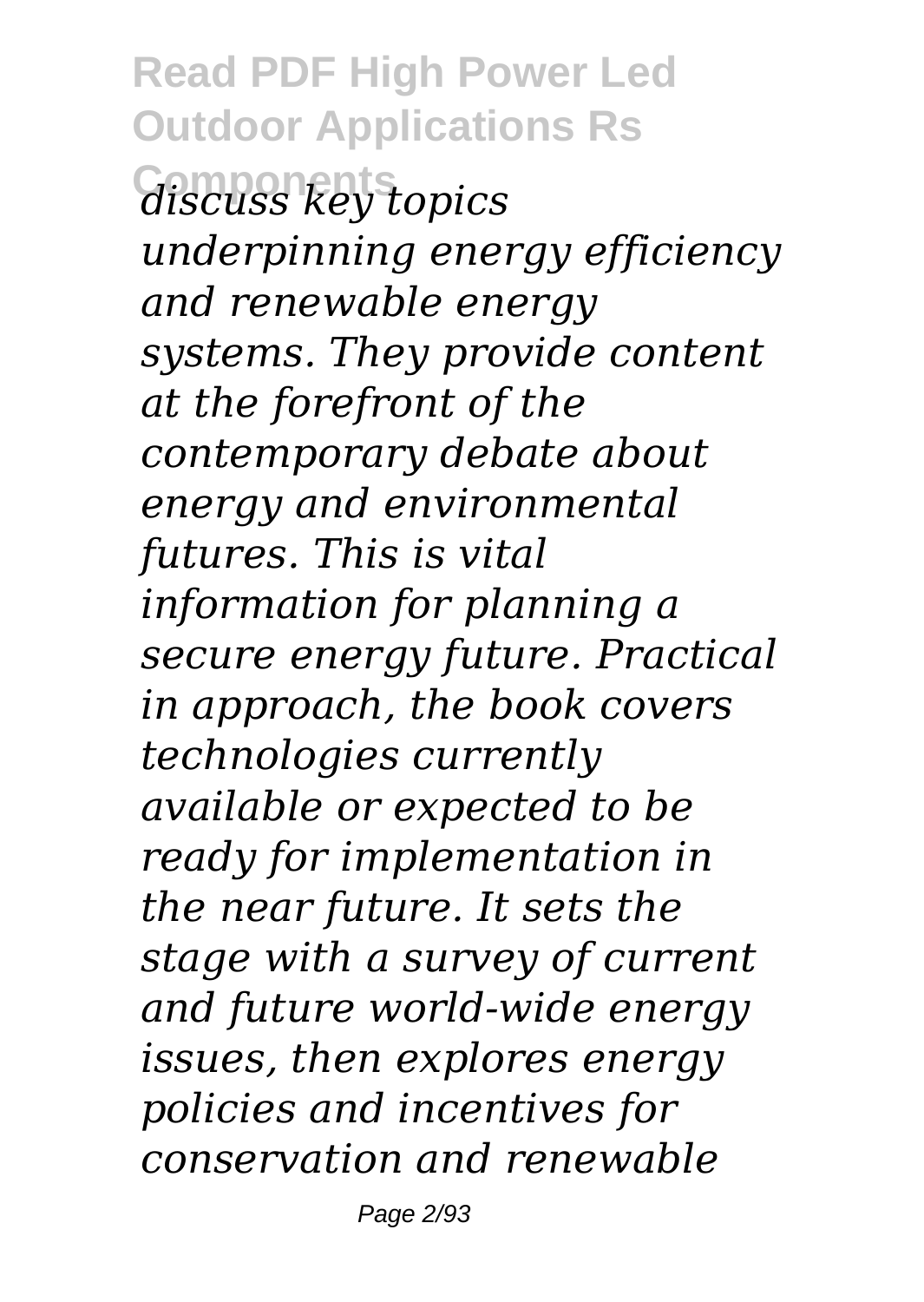**Read PDF High Power Led Outdoor Applications Rs Components** *energy, covers economic assessment methods for conservation and generation technologies, and discusses the environmental costs of various energy generation technologies. The book goes on to examine distributed generation and demand side management procedures and gives a perspective on the efficiencies, economics, and environmental costs of fossil and nuclear technologies. Highlighting energy conservation as the cornerstone of a successful national energy strategy, the book covers energy management strategies for*

Page 3/93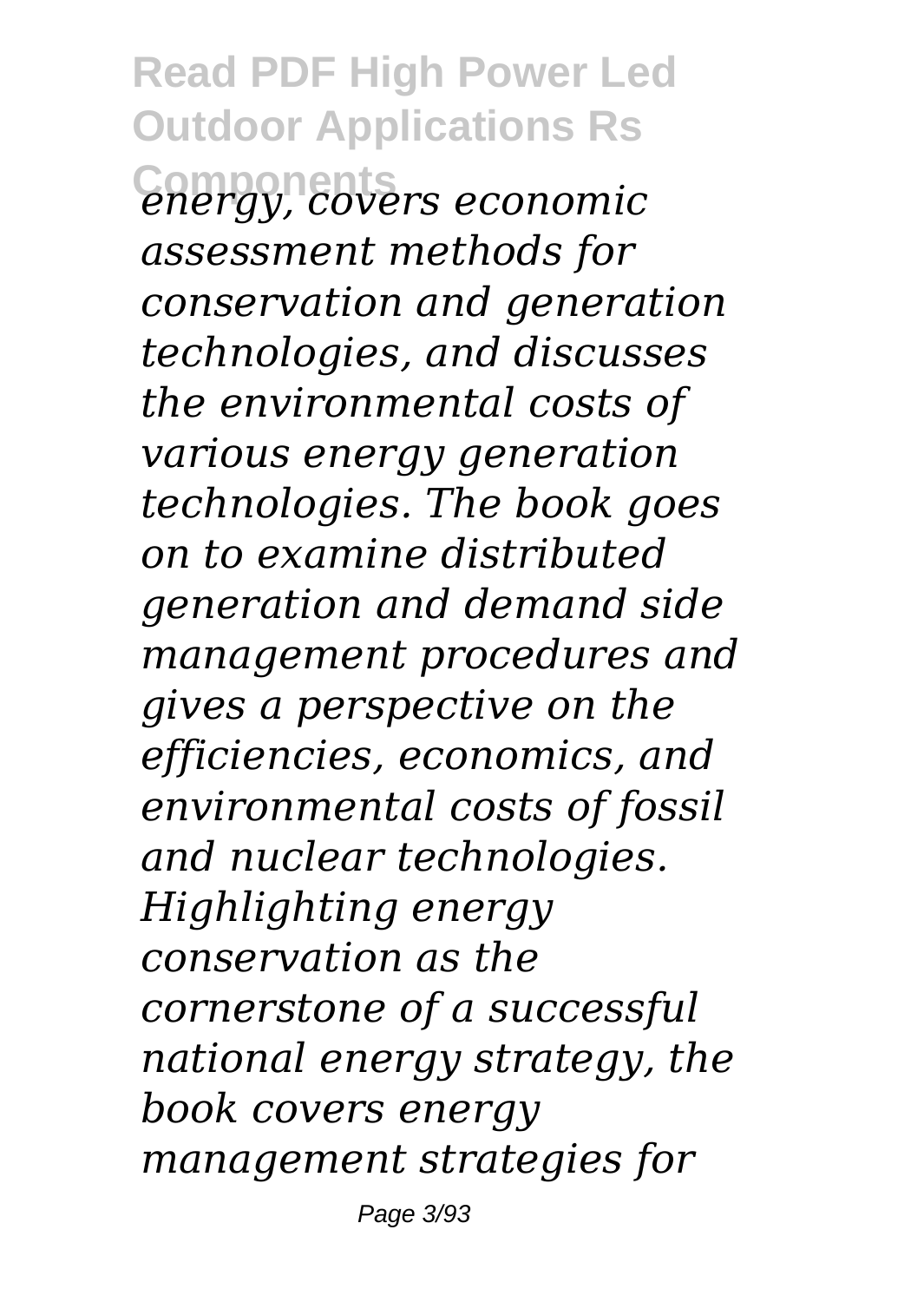**Read PDF High Power Led Outdoor Applications Rs Components** *industry and buildings, HVAC controls, co-generation, and advances in specific technologies such as motors, lighting, appliances, and heat pumps. It explores energy storage and generation from renewable sources and underlines the role of infrastructure security and risk analysis in planning future energy transmission and storage systems. These features and more make the Handbook of Energy Efficiency and Renewable Energy the tool for designing the energy sources of the future. A textbook introducing the physical concepts required for*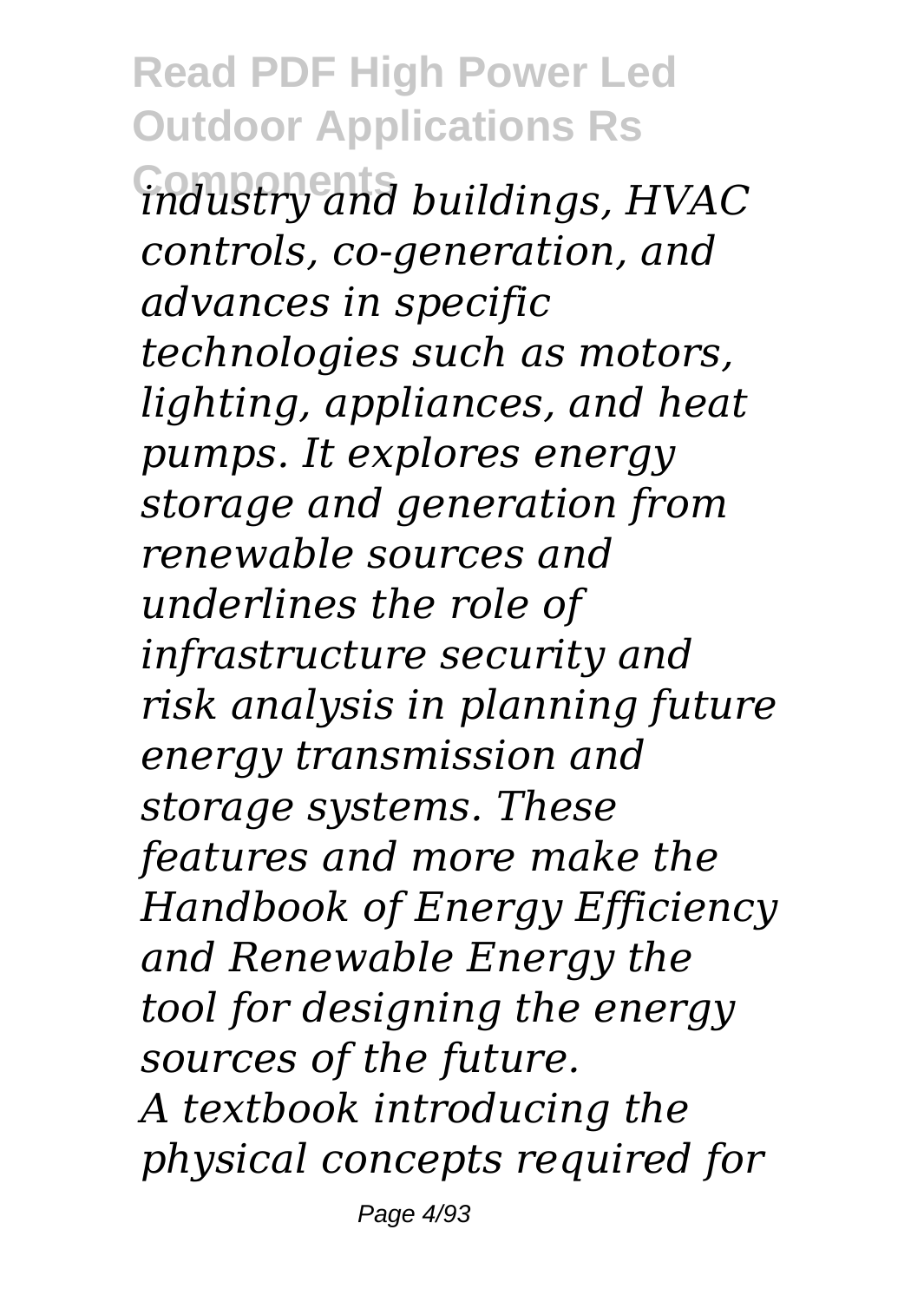**Read PDF High Power Led Outdoor Applications Rs Components** *acomprehensive*

*understanding of p-n junction devices, light emittingdiodes and solar cells. Semiconductor devices have made a major impact on the way wework and live. Today semiconductor p-n junction diode devices are experiencing substantial growth:solar cells are used on an unprecedented scale in the renewable energy industry; and light emitting diodes(LEDs) are revolutionizing energy efficient lighting. These twoemerging industries based on p-n junctions make a significantcontribution to the reduction in fossil fuel*

Page 5/93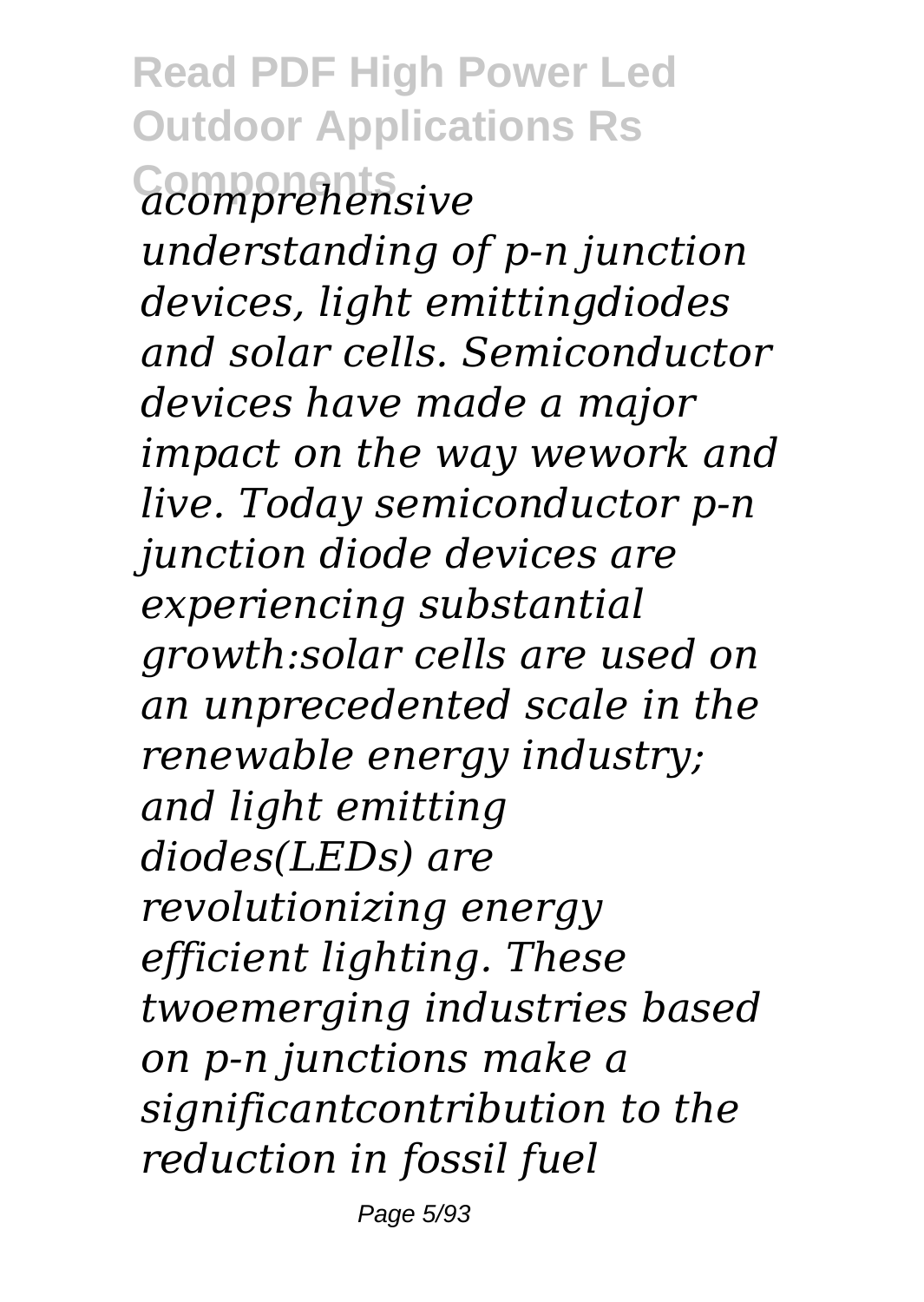### **Read PDF High Power Led Outdoor Applications Rs**

**Components** *consumption. Principles of Solar Cells, LEDs and Diodes covers the twomost important applications of semiconductor diodes - solar cells and LEDs together with quantitative coverageof the physics of the pn junction. \_ e reader will gain a thorough understanding of pn junctions asthe text begins with semiconductor and junction device fundamentalsand extends to the practical implementation of semiconductors inboth photovoltaic and LED devices. \_ e treatment of a range of importantsemiconductor materials and device*

*structures is also presented in*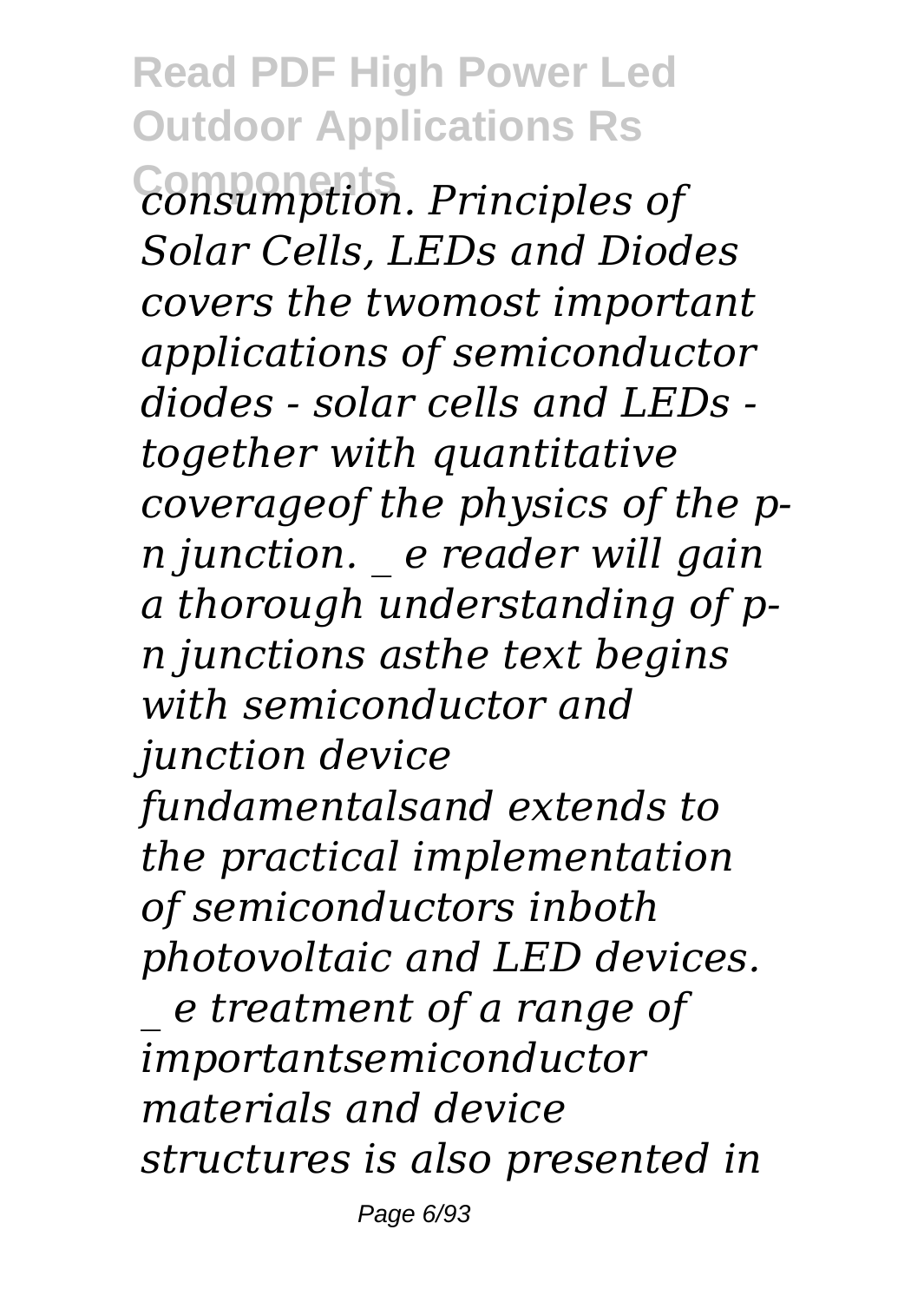## **Read PDF High Power Led Outdoor Applications Rs**

**Components** *a readable manner. Topics are divided into the following six chapters; • Semiconductor Physics • The PN Junction Diode • Photon Emission and Absorption • The Solar Cell • Light Emitting Diodes • Organic Semiconductors, OLEDs and Solar Cells Containing student problems at the end of each chapter andworked example problems throughout, this textbook is intended forsenior level undergraduate students doing courses in electricalengineering, physics and materials science. Researchers working onsolar*

*cells and LED devices, and*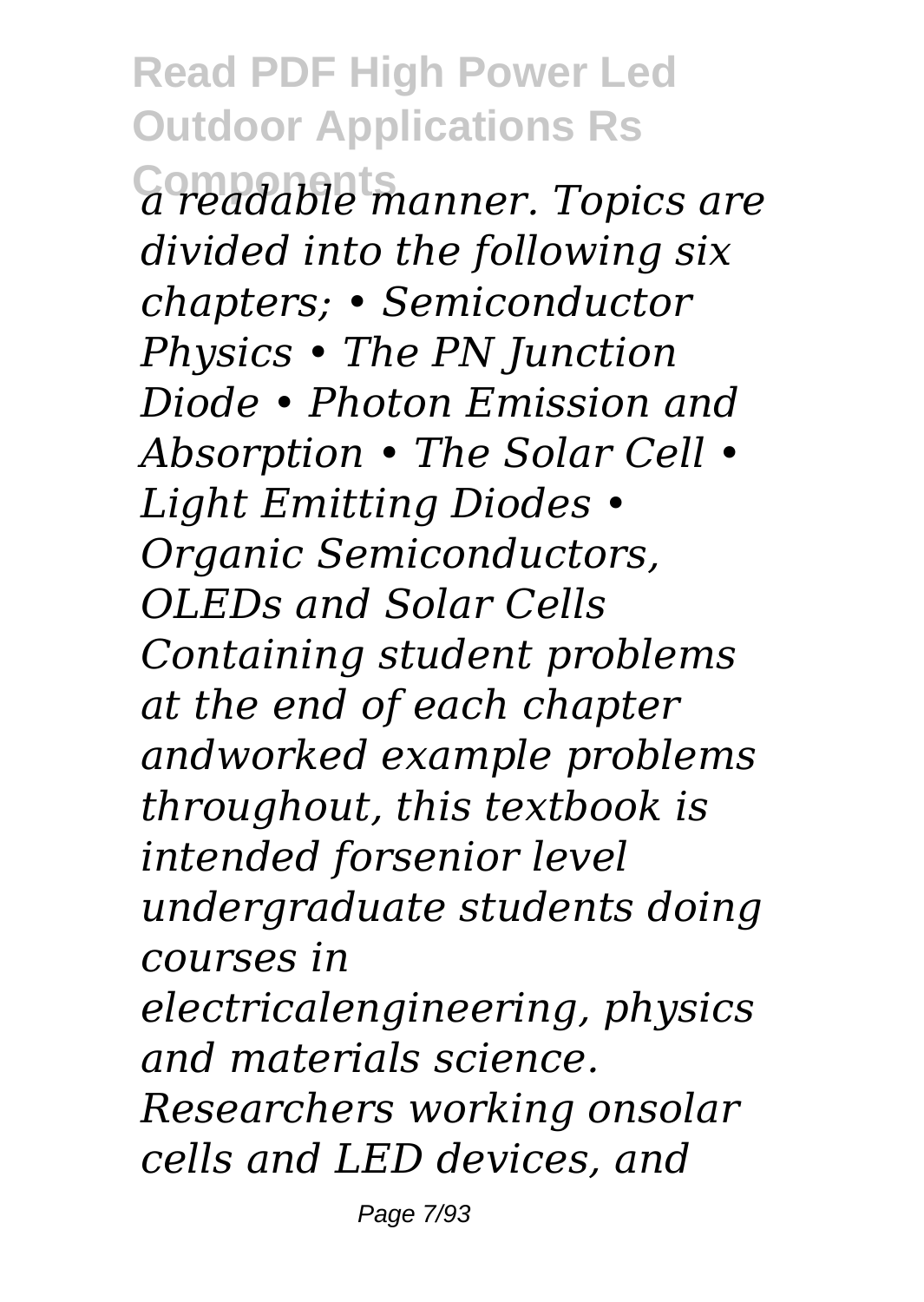**Read PDF High Power Led Outdoor Applications Rs Components** *those in the electronics industrywould also benefit from the background information the bookprovides. The volume "Electroluminescence" for the first time covers (almost) all kinds of electroluminescence. In its broadest sense electroluminescence is the conversion of electric power into optical power - light. The way, in which this goal is accomplished, and the goal, the application itself, has varied over time. First reported in the scientific literature in 1936 by the French physicist G. Destriau, it was for quite some decades*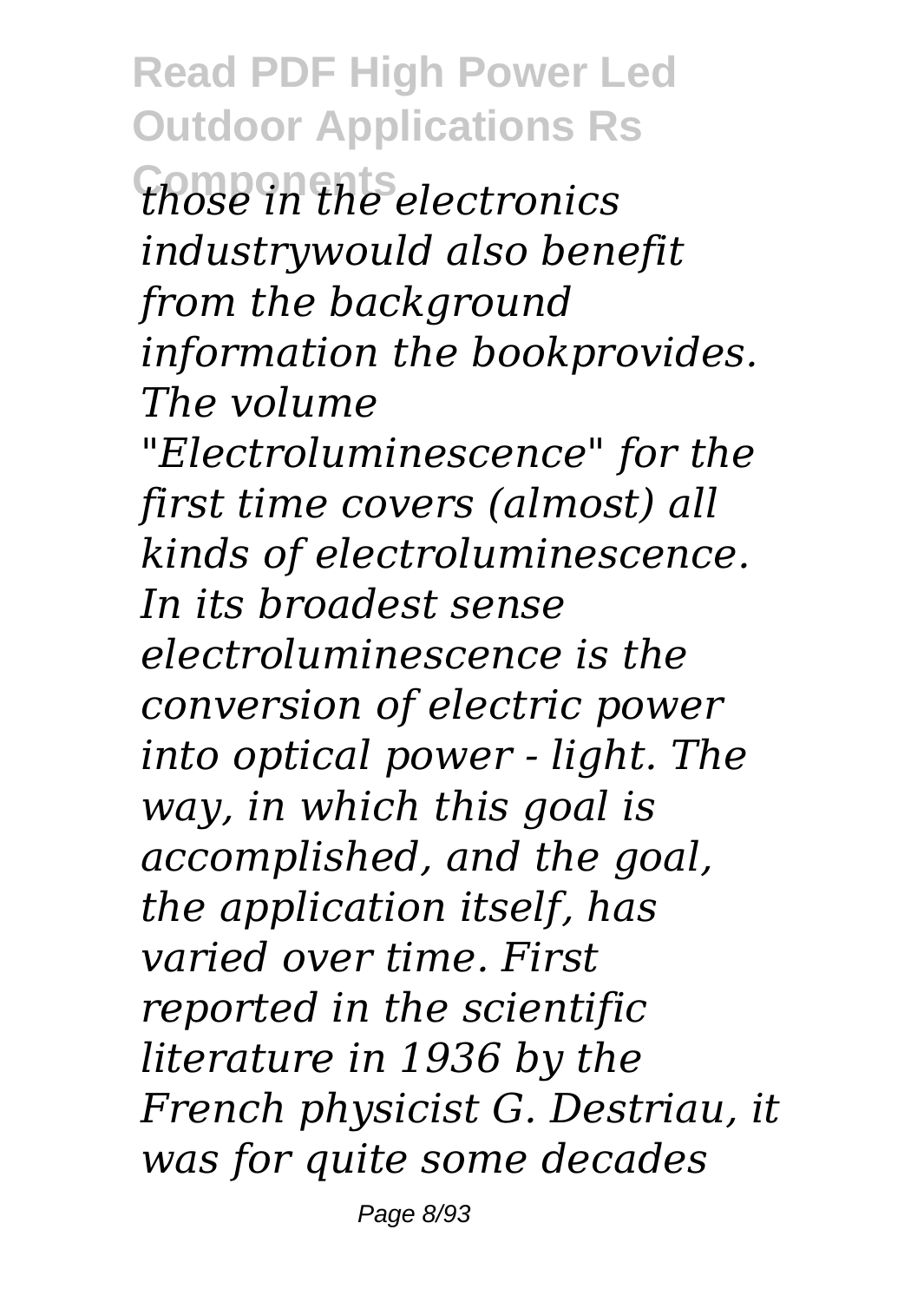**Read PDF High Power Led Outdoor Applications Rs Components** *the glow of a powder embedded in a resin under the action of an alternating voltage. The dream of "cold light" for illumination was born in the 50s. Modern semiconductor technology, using p-n juntion, but not in silicon or germanium, but in GaAs and GaP, created in the 70s the tiny Light emitting Diodes. Today about 50 for every human being have been sold. They are everywhere for signaling and display of numbers and short texts. And they are at the verge of an era of solid state lighting, replacing gradually incandescent bulbs and*

Page 9/93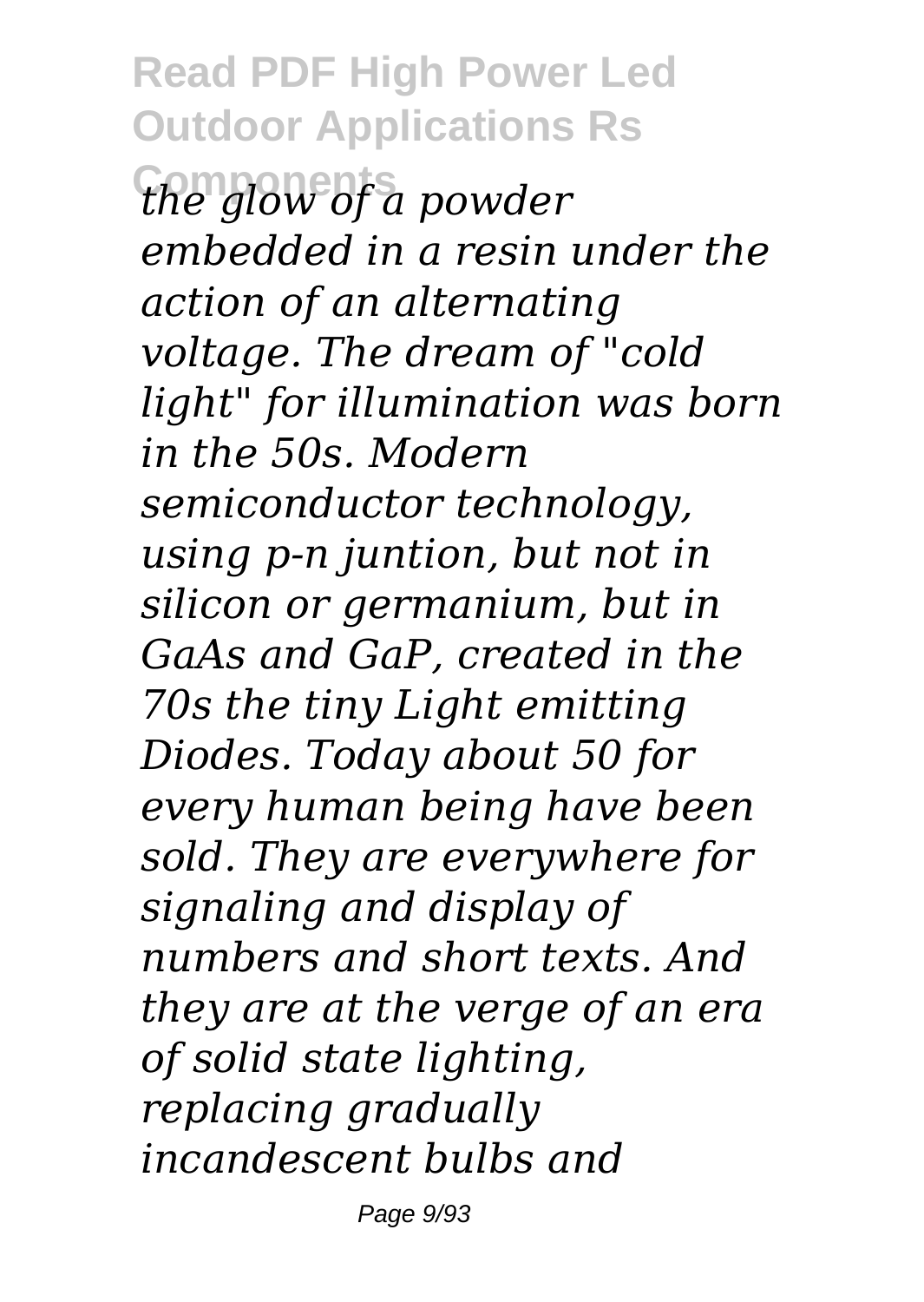**Read PDF High Power Led Outdoor Applications Rs Components** *fluorescent lamps. In the first half of 1999 several j oint ventures between giants of the lighting industry and manufacturers of LEDs became known, including names as Philips, General Electric, Osram and Hewlett Packard, Emtron and Siemens, The reason, blue light emission of LEDs, for so long researched for unsuccessfully, has been achieved. Signaling, lighting will be the domains of LEDs in the next decades - a good start in the 21st millenium. But a the same time a paradigm shift in the display industry could come about. Dominated for the last 10*

Page 10/93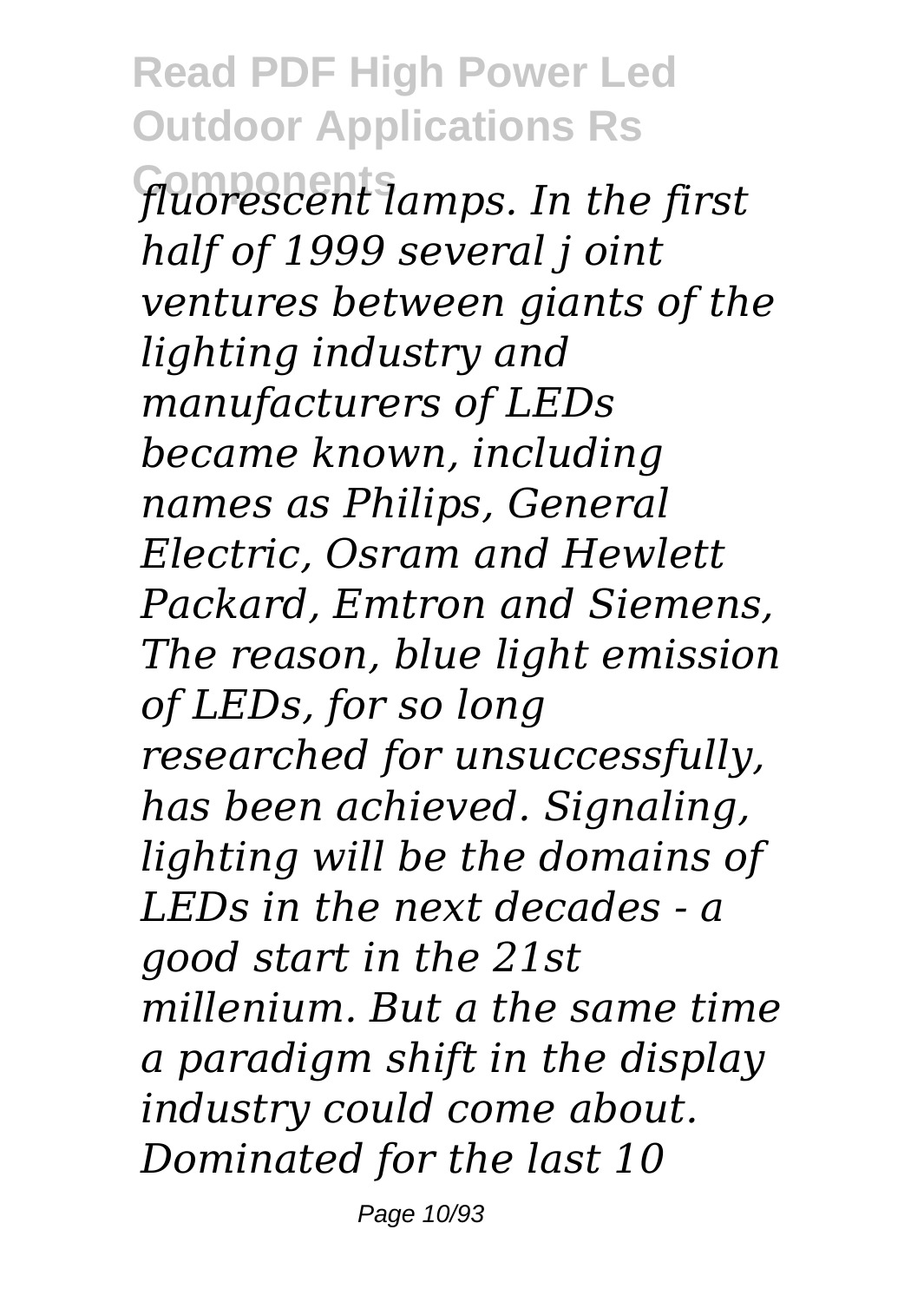**Read PDF High Power Led Outdoor Applications Rs Components** *years by Liquid Crystal Displays (LCD), which are reflecting or transmitting light from extra light sources, selfemitting displays will challenge this dominance. Capable of handling very complex information by multiplexed addressing of millions of picture elements (pixels) in full color electroluminescence in the form of Organic LEDs and Thin Film Electroluminescence is gaining markets. Both technologies, much less matured than LED, incorporate much different physical features. The broad materials potential almost*

Page 11/93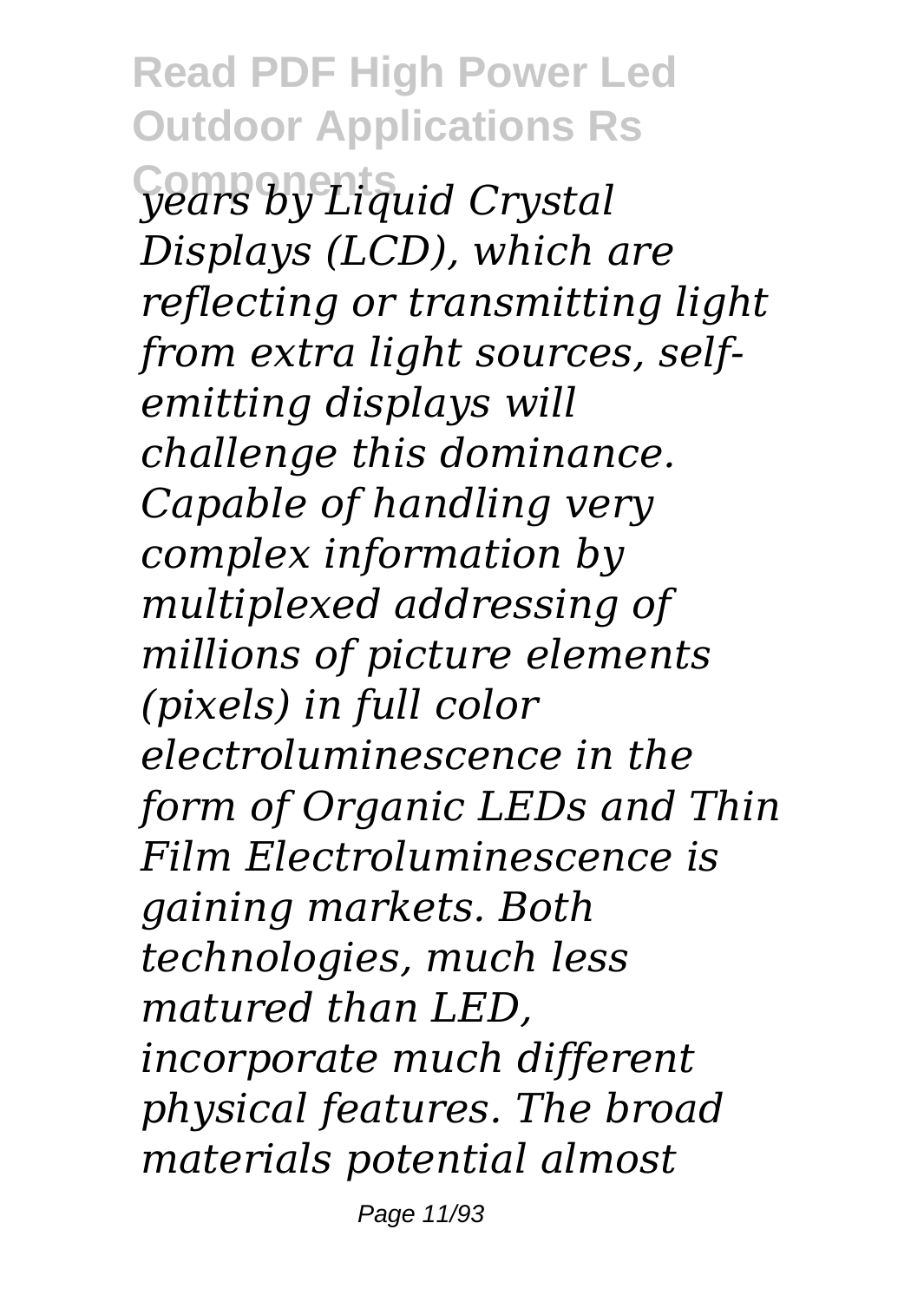**Read PDF High Power Led Outdoor Applications Rs**

**Components** *unexplored in both cases, they are good for surprises. The volume tries to present overviews ovber the 3 different technologies, covering in each case the mechanisms, the most important material properties, essential for the implementation of the working principles, the major applications and the system aspects. The reader will learn how the new long-life, maintenance free, power saving red traffic lights in the Silicon Valley function, and what the tail lights of his next car will be. The fascinating physics of polymer light emitters, eventually*

Page 12/93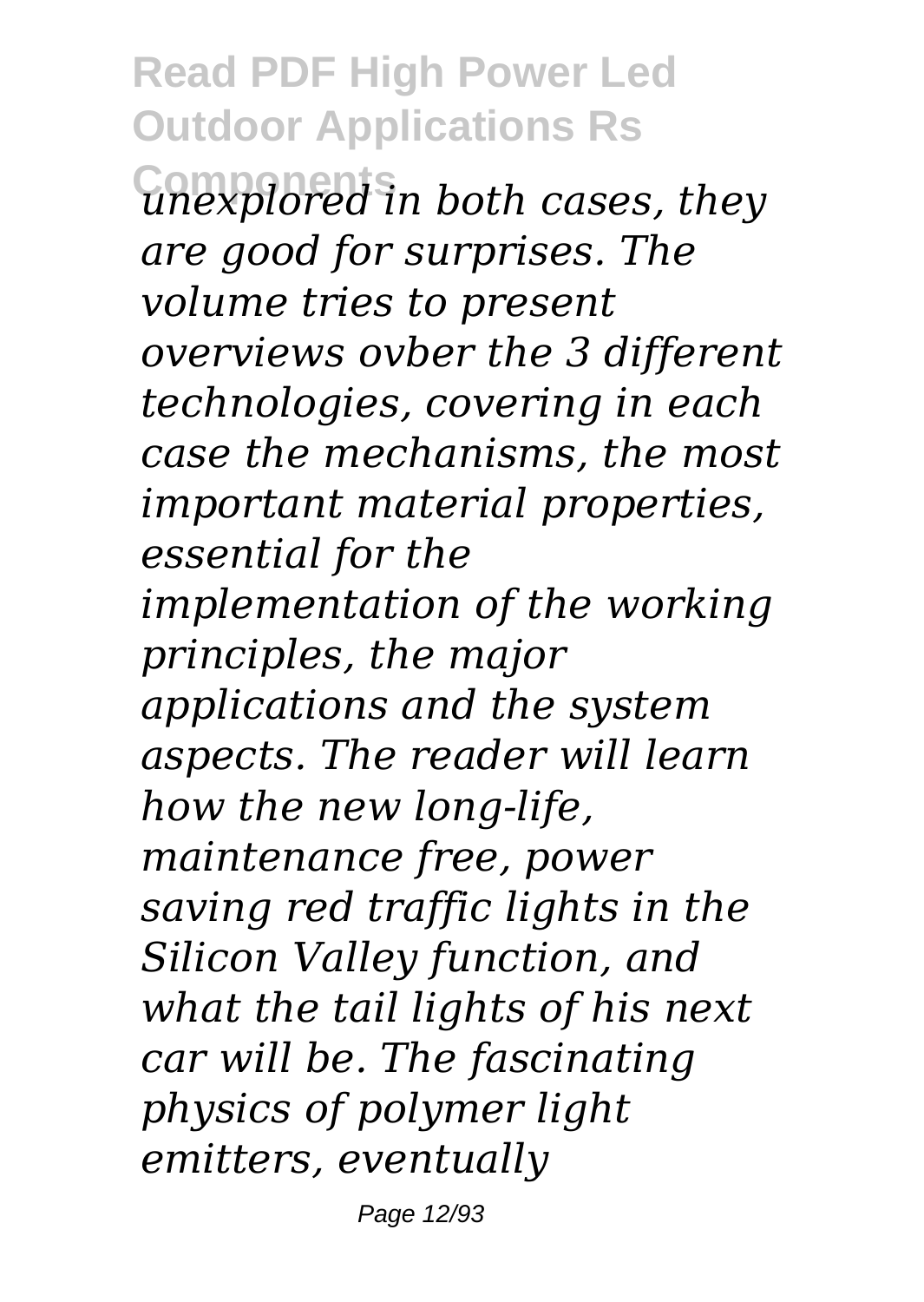### **Read PDF High Power Led Outdoor Applications Rs**

**Components** *manufactured in a roll-to roll process, for cellular phones, or hand-held wireless computers, will become transparent. And why is it that up to now only sulfides can be used for the simplest design of displays capable of proven multiplex ratios of 1000? The comparison of the different electroluminescences, if this plural exists, will hopefully give experts of one of the fields, students of any of them, and application engineers new insights and ideas. Materials scientists and engineers will be caught by the comparison i n analyzing what else one could provide to improve*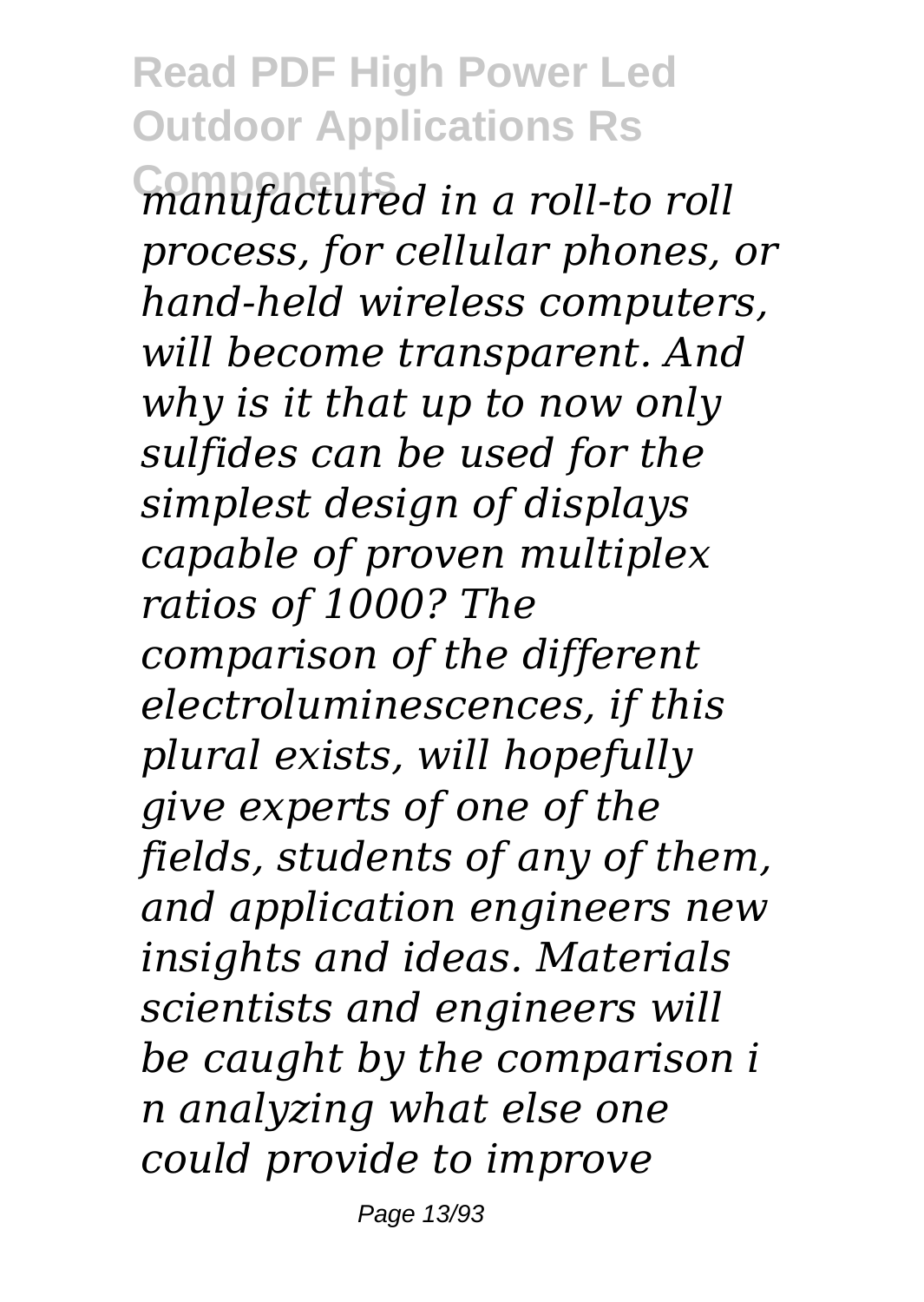**Read PDF High Power Led Outdoor Applications Rs**  $performance.$ 

*The introduction of innovative light sources, fibre laser sources and light emitting diodes, is opening unexpected perspectives into optical techniques and is promising new exciting applications in the field of biomedicine. Lasers and Current Optical Techniques in Biology aims to provide an overview of light sources, together with an extensive and authoritative description of the optical techniques in bio-medicine. This book is designed to give biomedical researchers a strong feel for the capability of physical approaches, promote*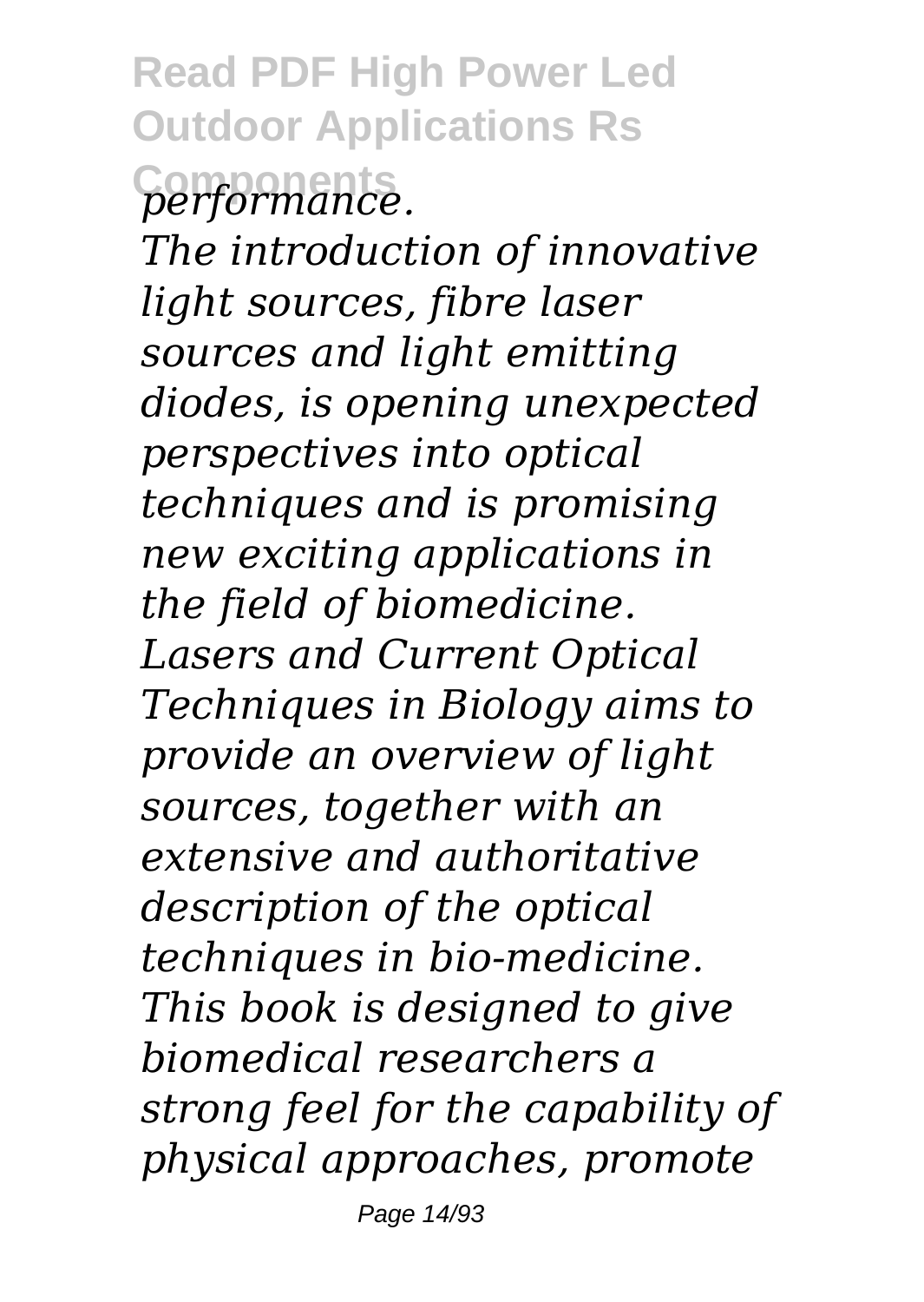**Read PDF High Power Led Outdoor Applications Rs Components** *new interdisciplinary interests and persuade more practitioners to take advantage of optical techniques. Current developments in a variety of optical techniques, including Near-Infra Red Spectroscopy, and traditional and advanced fluorescence techniques are covered, ranging from those that are becoming common practice to those that need much more experimentation before they can be accepted as real breakthroughs. Further topics include optical coherence tomography and its variations, polarised light imaging and, principle laser*

Page 15/93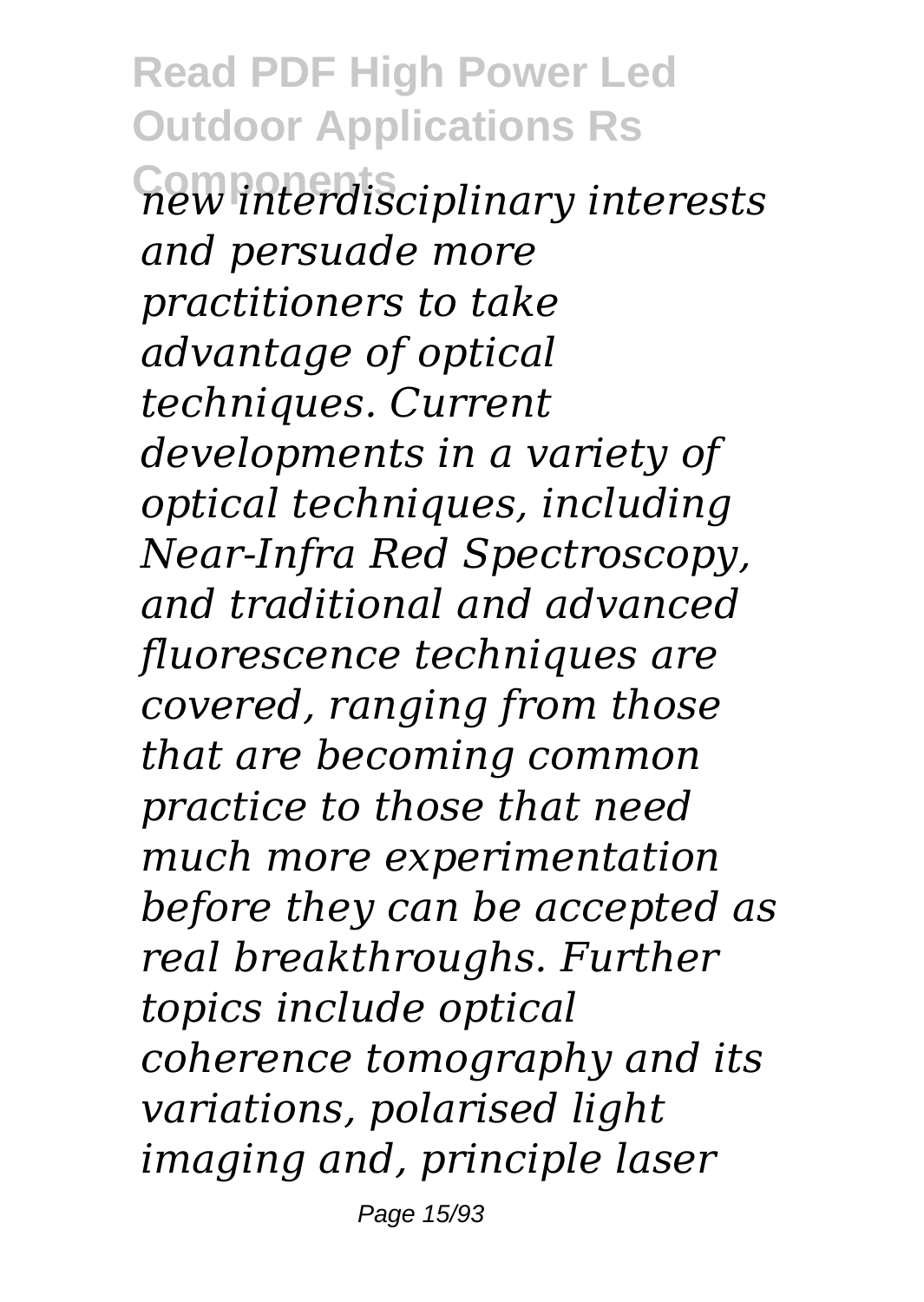**Read PDF High Power Led Outdoor Applications Rs Components** *and lamp sources- a usually fragmentary topic, often dispersed among specialist publications. The wide range of topics covered make Lasers and Current Optical Techniques in Biology of interest to a diverse range of scientific communities. An Emerging Technology Several Reliability Issues and Solutions for Led Lighting System Smart Grid Home Industrial Transformation and "Social Upgrading" in China Case Studies in Realizing Green Buildings BeLight Vol. 02* **Indoor photovoltaics (IPV) is**

Page 16/93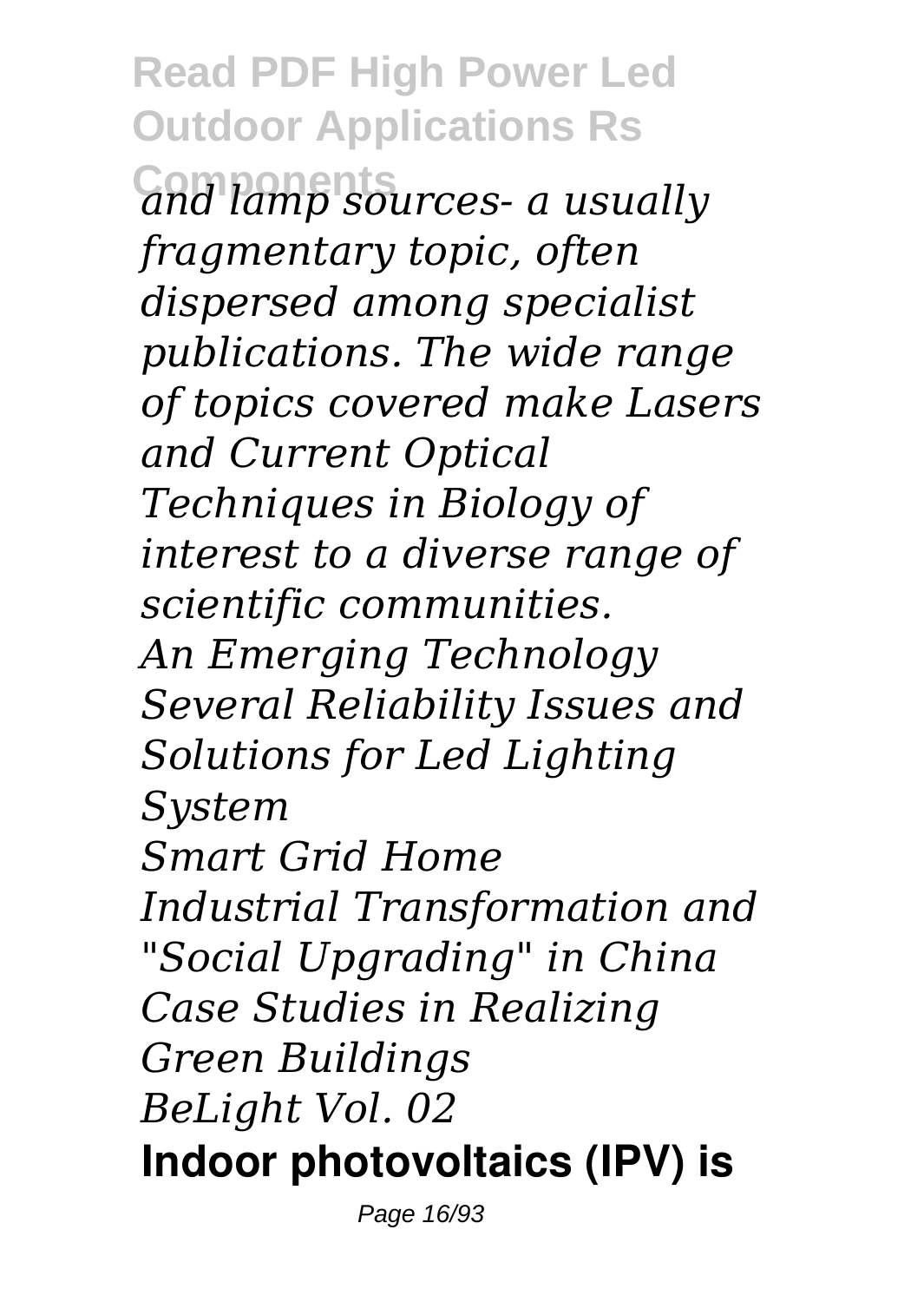**Read PDF High Power Led Outdoor Applications Rs Components the most promising power source for indoor electronic devices, especially sensor devices and edge nodes for the Internet of Things, and it will gain considerable interest due to the development of the field. This field of photovoltaics differs to other fields due to irradiance and spectral distribution conditions as well as the (close to) energy autarkic field conditions. The book provides the engineer and researcher with guidelines, provides a comprehensive overview over theoretical models, efficiencies, application** Page 17/93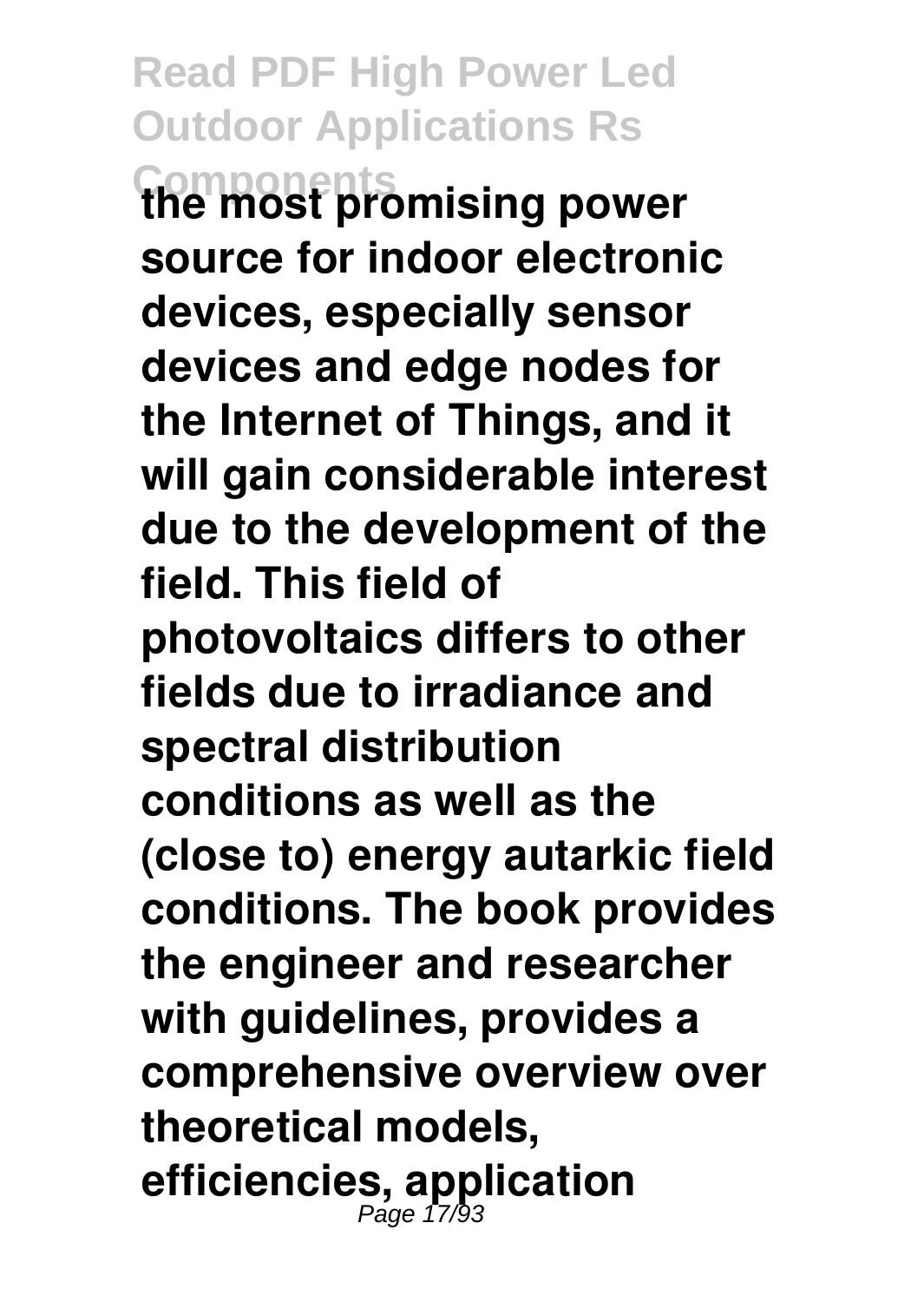**Read PDF High Power Led Outdoor Applications Rs Components design, and first available products.**

**This book focuses on optical wireless communications (OWC), an emerging technology with huge potential for the provision of pervasive and reliable nextgeneration communications networks. It shows how the development of novel and efficient wireless technologies can contribute to a range of transmission links essential for the heterogeneous networks of the future to support various communications services and traffic patterns with ever-**Page 18/93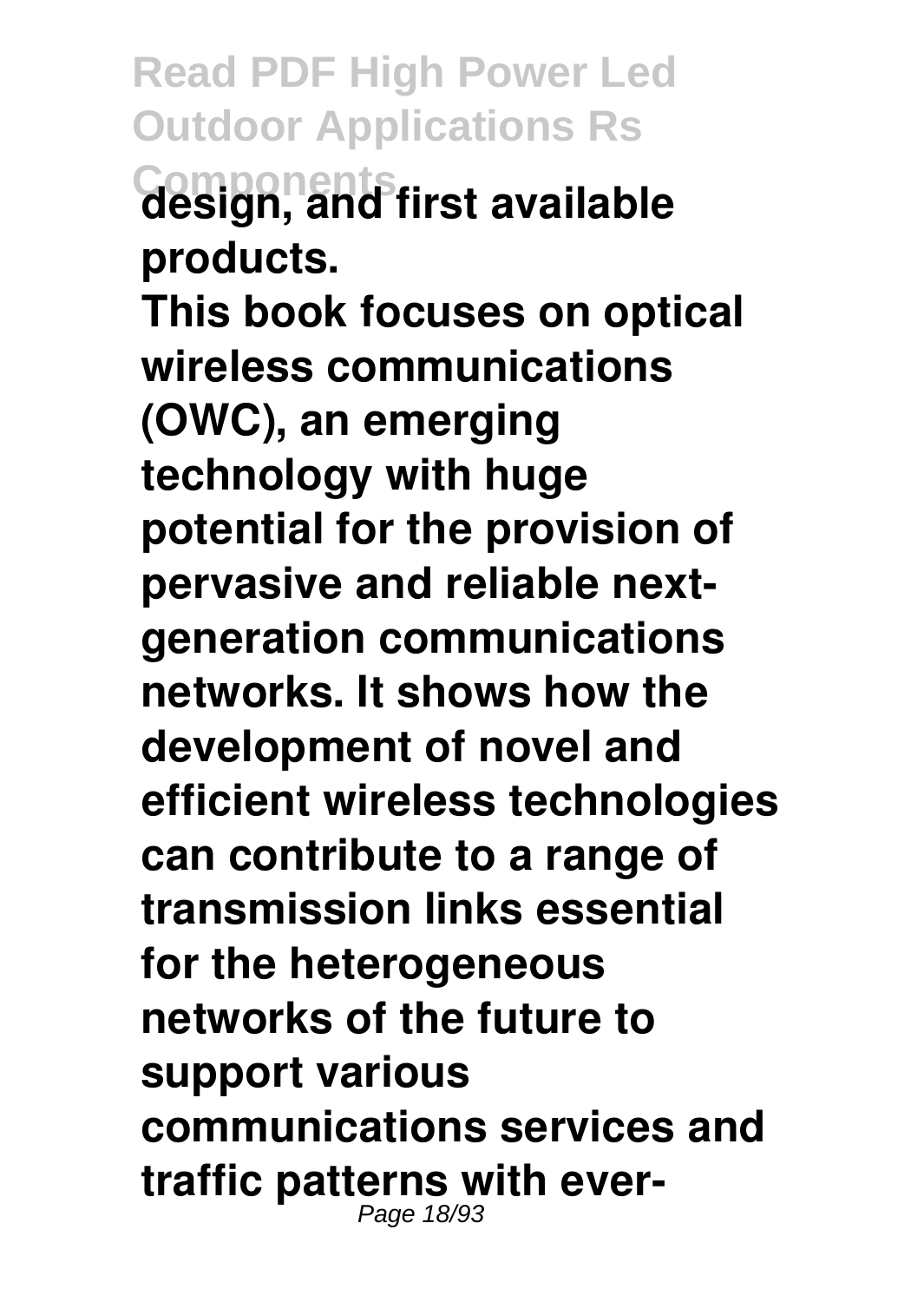**Read PDF High Power Led Outdoor Applications Rs Components increasing demands for higher data-transfer rates. The book starts with a chapter reviewing the OWC field, which explains different sub-technologies (visible-light, ultraviolet (UV) and infrared (IR) communications) and introduces the spectrum of application areas (indoor, vehicular, terrestrial, underwater, intersatellite, deep space, etc.). This provides readers with the necessary background information to understand the specialist material in the main body of the book, which is in four parts. The first of these** Page 19/93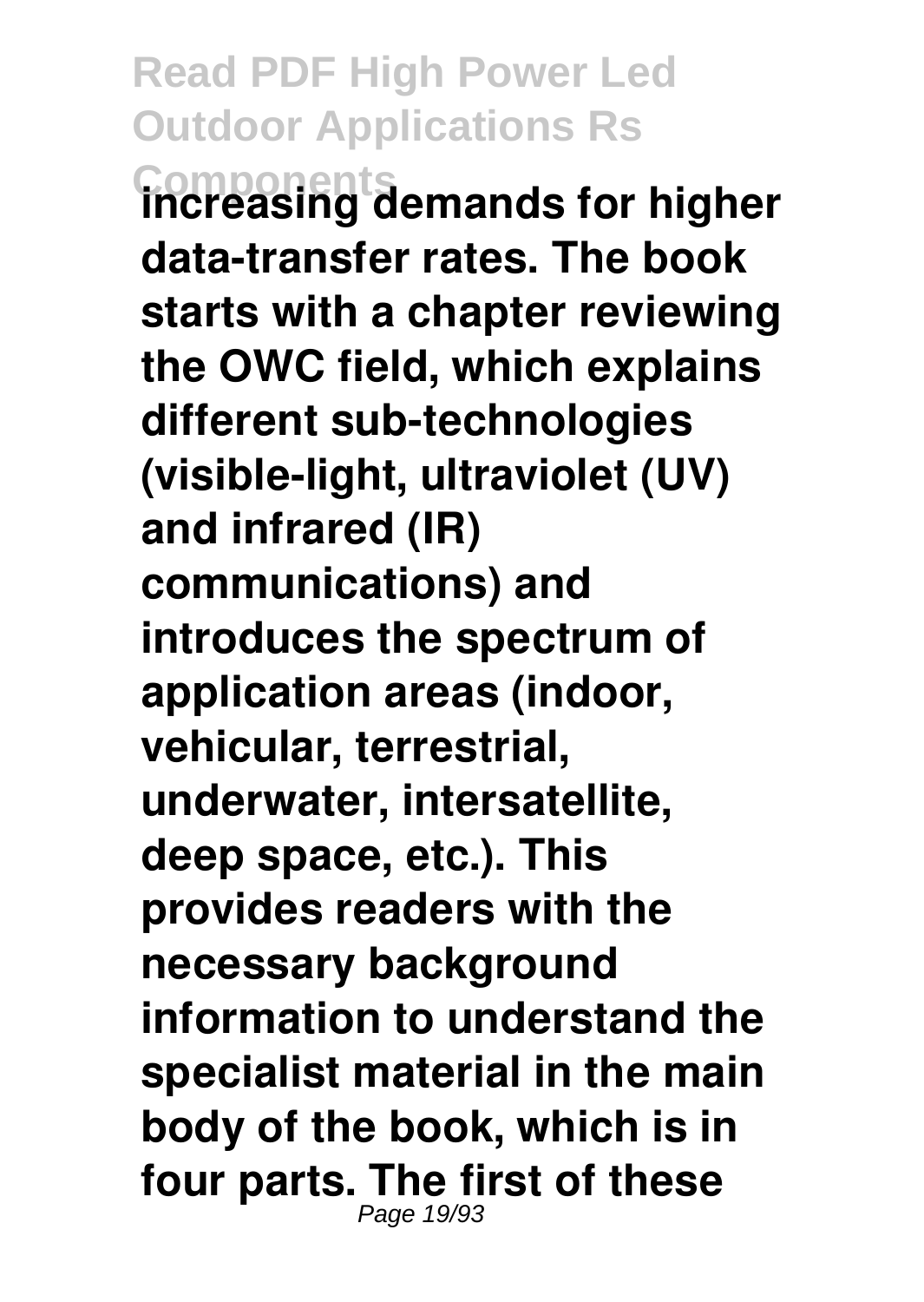**Read PDF High Power Led Outdoor Applications Rs Components deals with propagation modelling and channel characterization of OWC channels at different spectral bands and with different applications. The second starts by providing a unified information-theoretic treatment of OWC and then discusses advanced physicallayer methodologies (including, but not limited to: advanced coding, modulation diversity, cooperation and multi-carrier techniques) and the ultimate limitations imposed by practical constraints. On top of the** physical layer come the upper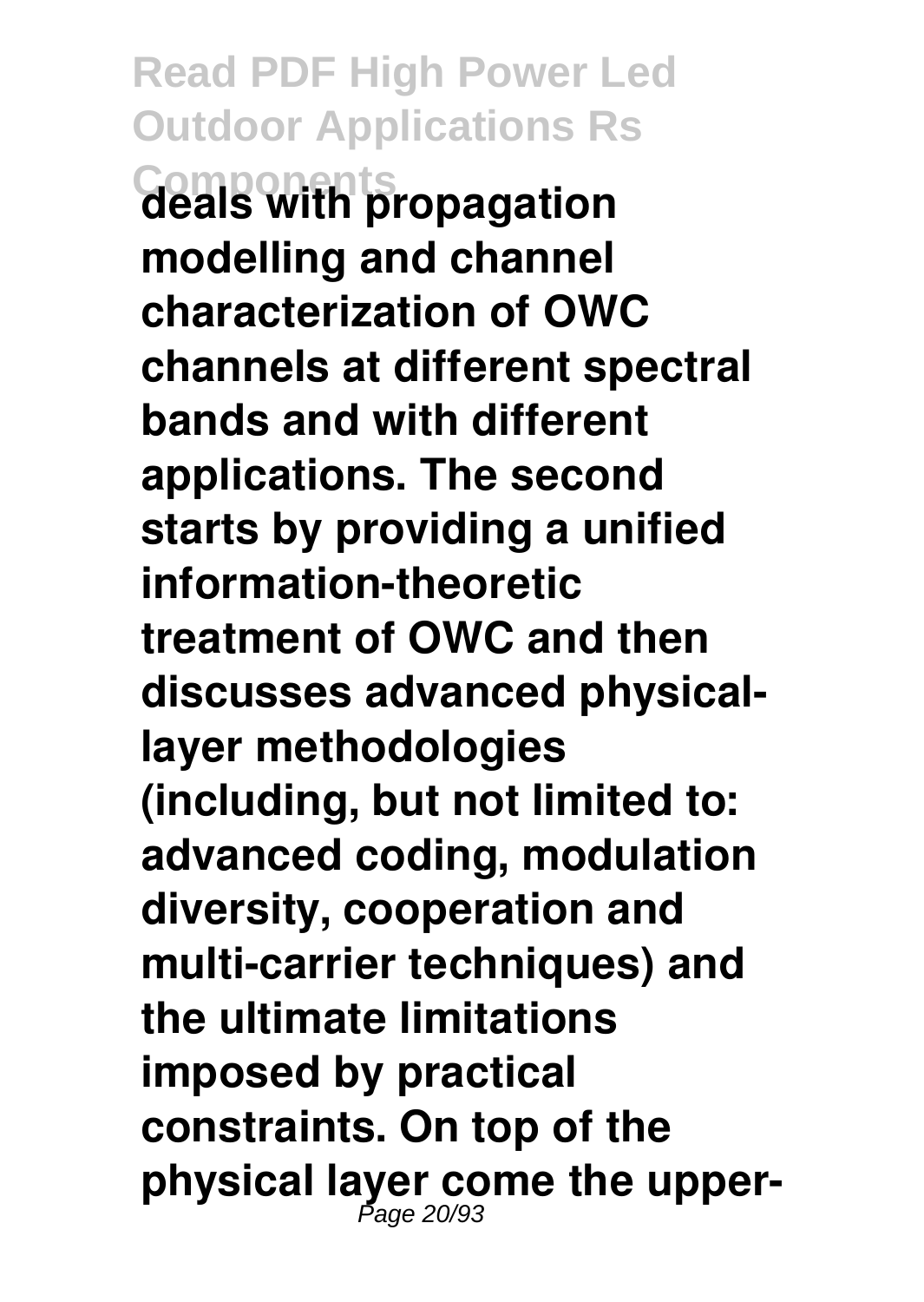**Read PDF High Power Led Outdoor Applications Rs Components layer protocols and crosslayer designs that are the subject of the third part of the book. The last part of the book features a chapter-by-chapter assessment of selected OWC applications. Optical Wireless Communications is a valuable reference guide for academic researchers and practitioners concerned with the future development of the world's communication networks. It succinctly but comprehensively presents the latest advances in the field. Entrepreneurship and Innovation are the key drivers** for generating wealth from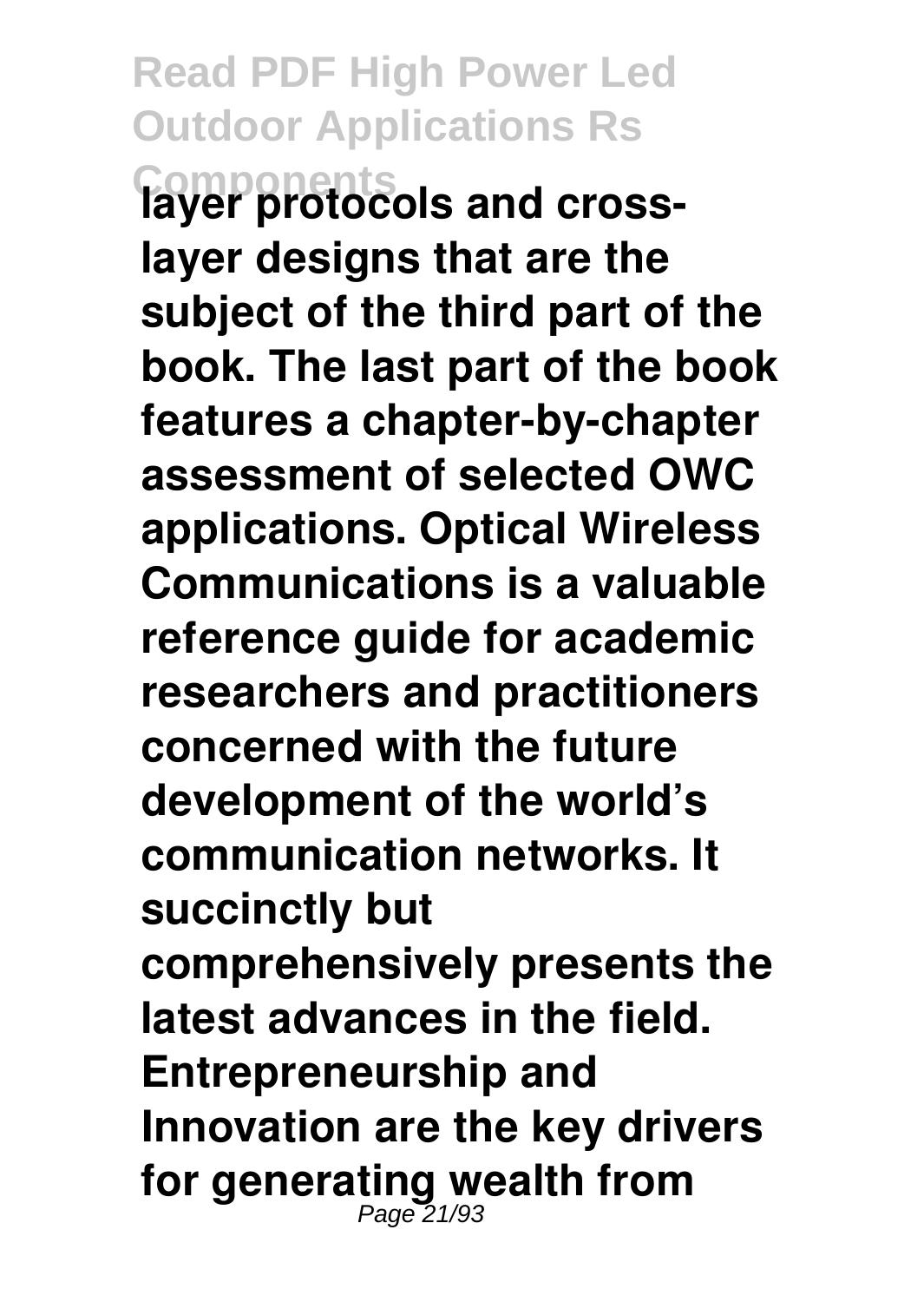**Read PDF High Power Led Outdoor Applications Rs Components knowledge. The readings of this book will indisputably enrich the knowledge on phase of Creative and Innovative Entrepreneurship in India. This dissertation, "Several Reliability Issues and Solutions for LED Lighting** System" by Sinan, Li, **PPP**. **was obtained from The University of Hong Kong (Pokfulam, Hong Kong) and is being sold pursuant to Creative Commons: Attribution 3.0 Hong Kong License. The content of this dissertation has not been altered in any way. We have** Page 22/93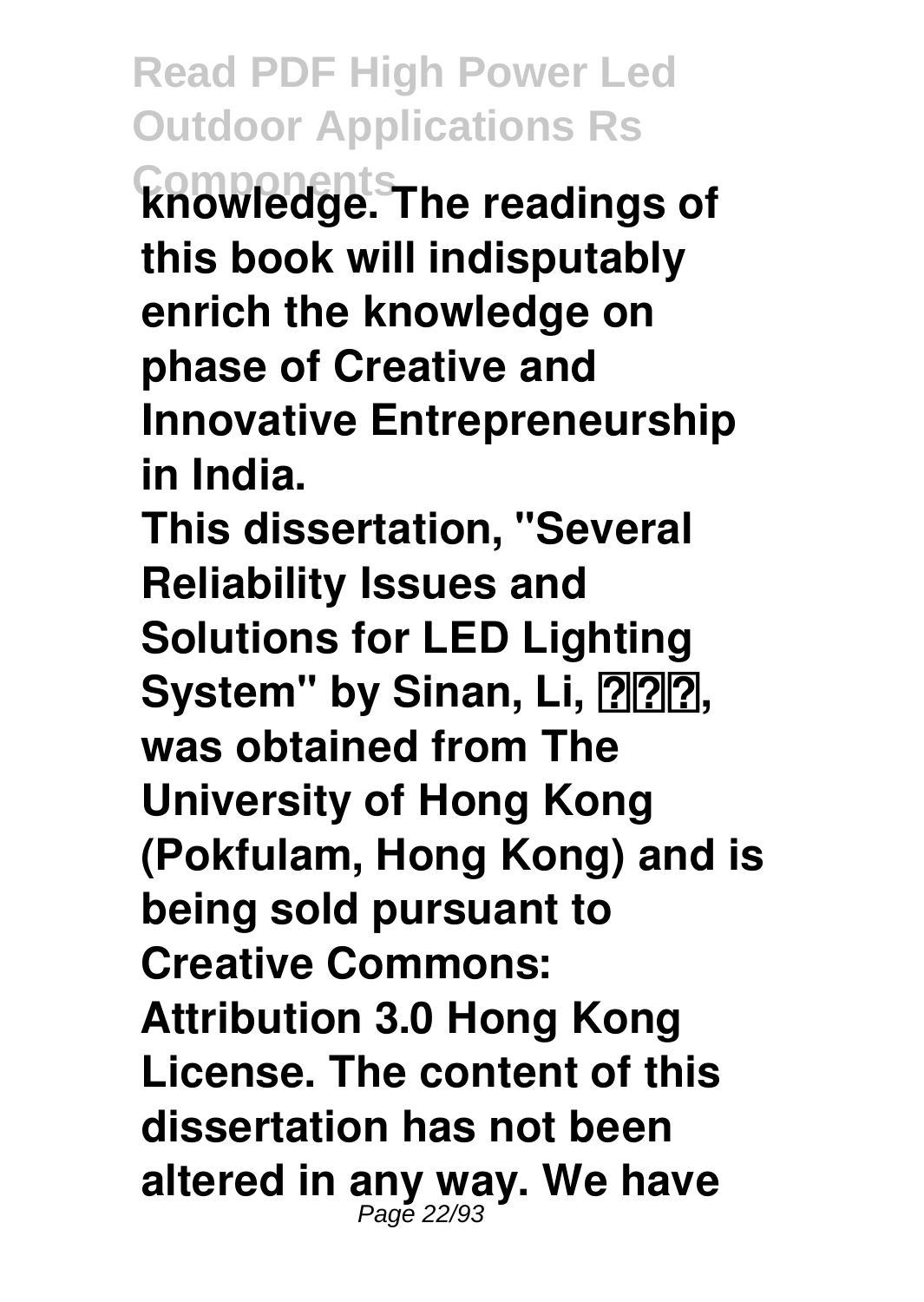**Read PDF High Power Led Outdoor Applications Rs Components altered the formatting in order to facilitate the ease of printing and reading of the dissertation. All rights not granted by the above license are retained by the author. Abstract: This thesis presents a study on several reliability issues for LED lighting systems. Firstly, a full survey on exsiting LED ballast has been conducted, and critical design challenges are classified on power level basis (low/ middle/ high power). Specifically, reliability issues have been highlighted, and three major factors have been stipulated: issue of electrolytic** Page 23/93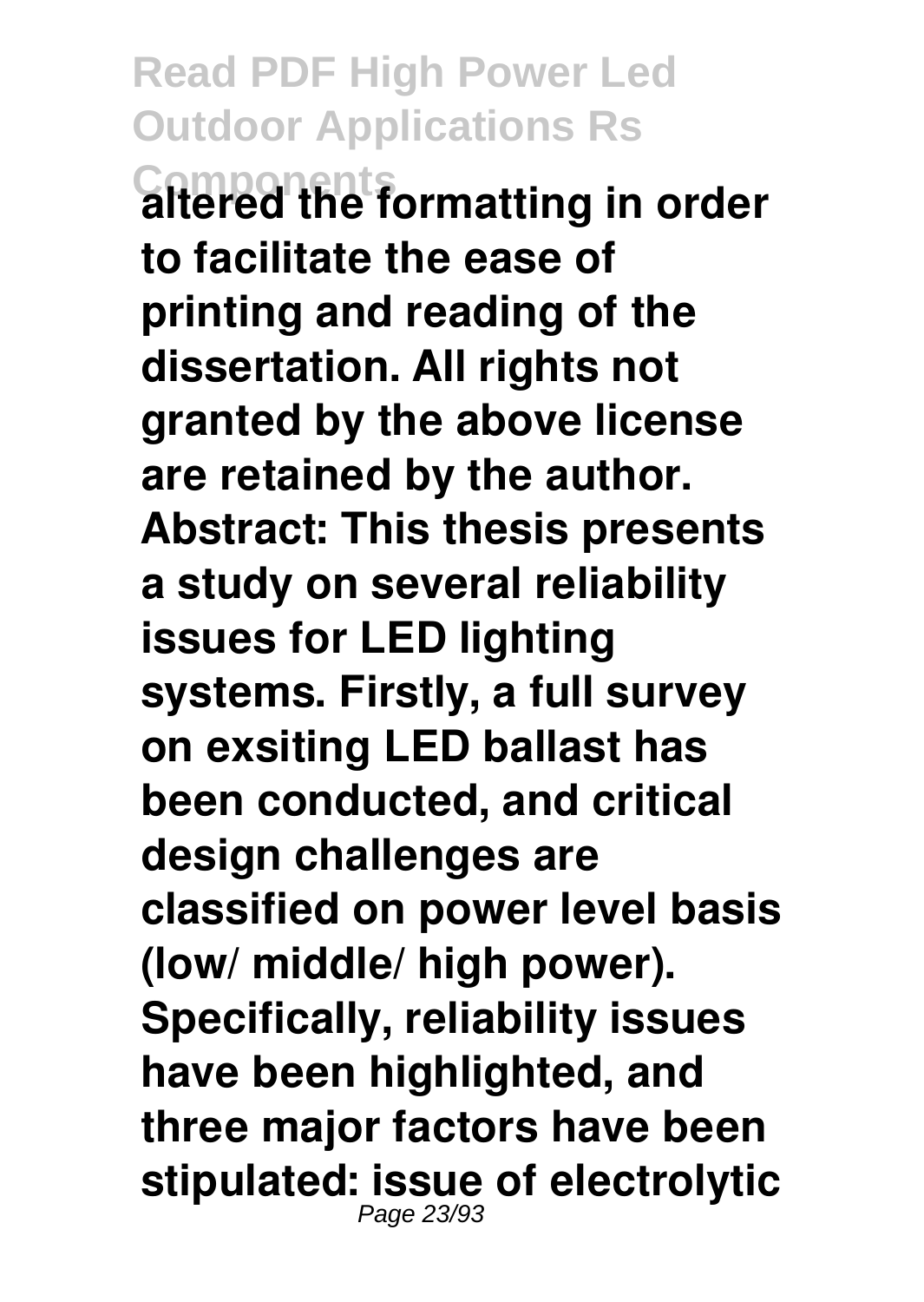**Read PDF High Power Led Outdoor Applications Rs Components capacitor; issue of current imbalance in parallel LED strings; issue of LED junction temperature. The information revealed in the whole survey provide important design criteria for existing LED system designs and guidance for further research directions by pointing out the critical design problems. Two possible solutions for Electrolytic-Capacitor-Less LED Ballasts are proposed regarding the first reliability issue. A series of novel passive LED ballasts are proposed. They are found to be suitable for outdoor** Page 24/93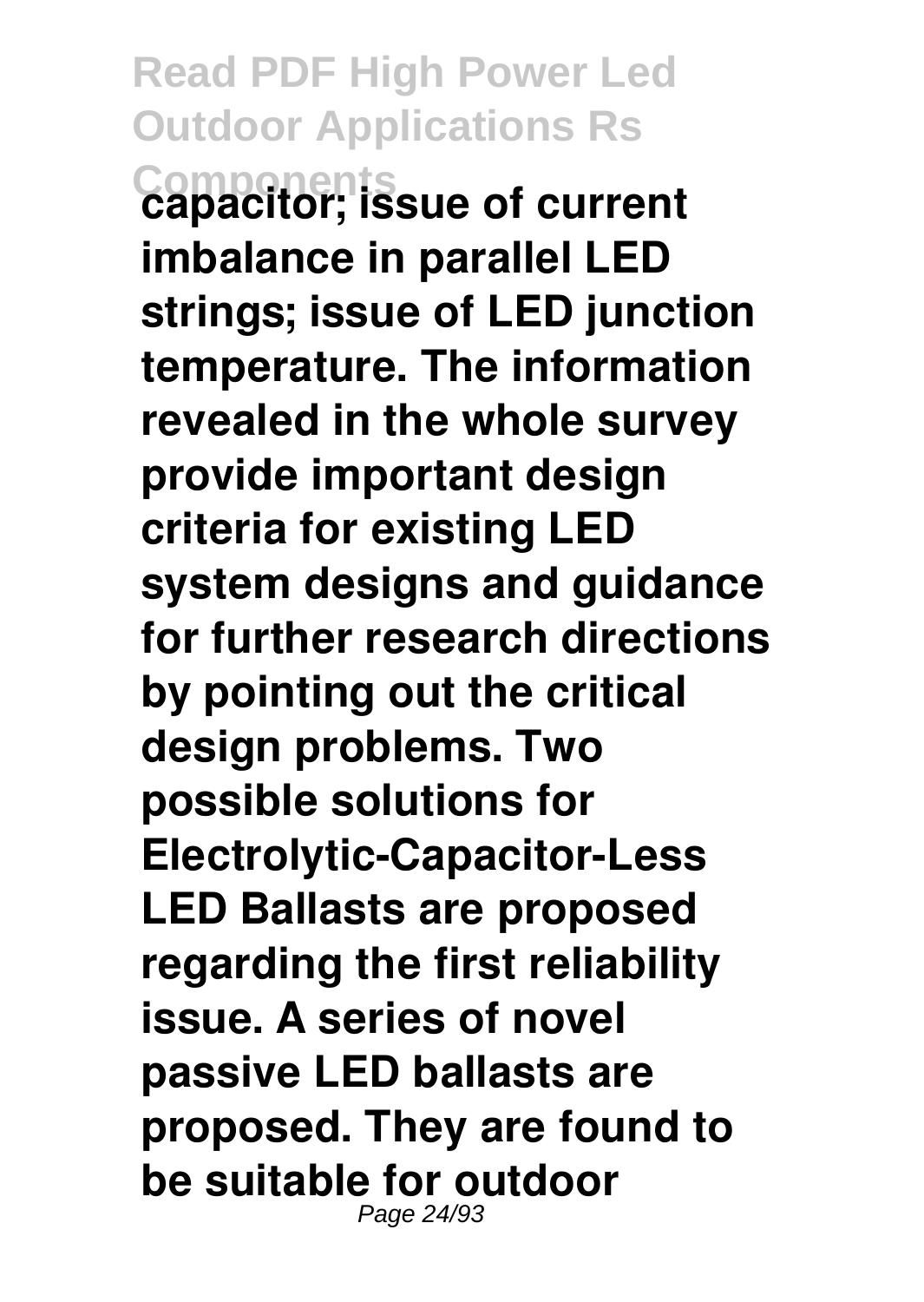**Read PDF High Power Led Outdoor Applications Rs Components applications, such as street lighting applications, where the ability to withstand extreme weather conditions are of major concern. When compared with those in switched mode power supplies, these passive ballasts have good power factor performance and comparatively high efficiency. In addition, an active solution has been developed for indoor applications. Its circuit topology is derived from existing differential inverter topologies and inherits same merits such as simple structure, reduced size, and** Page 25/93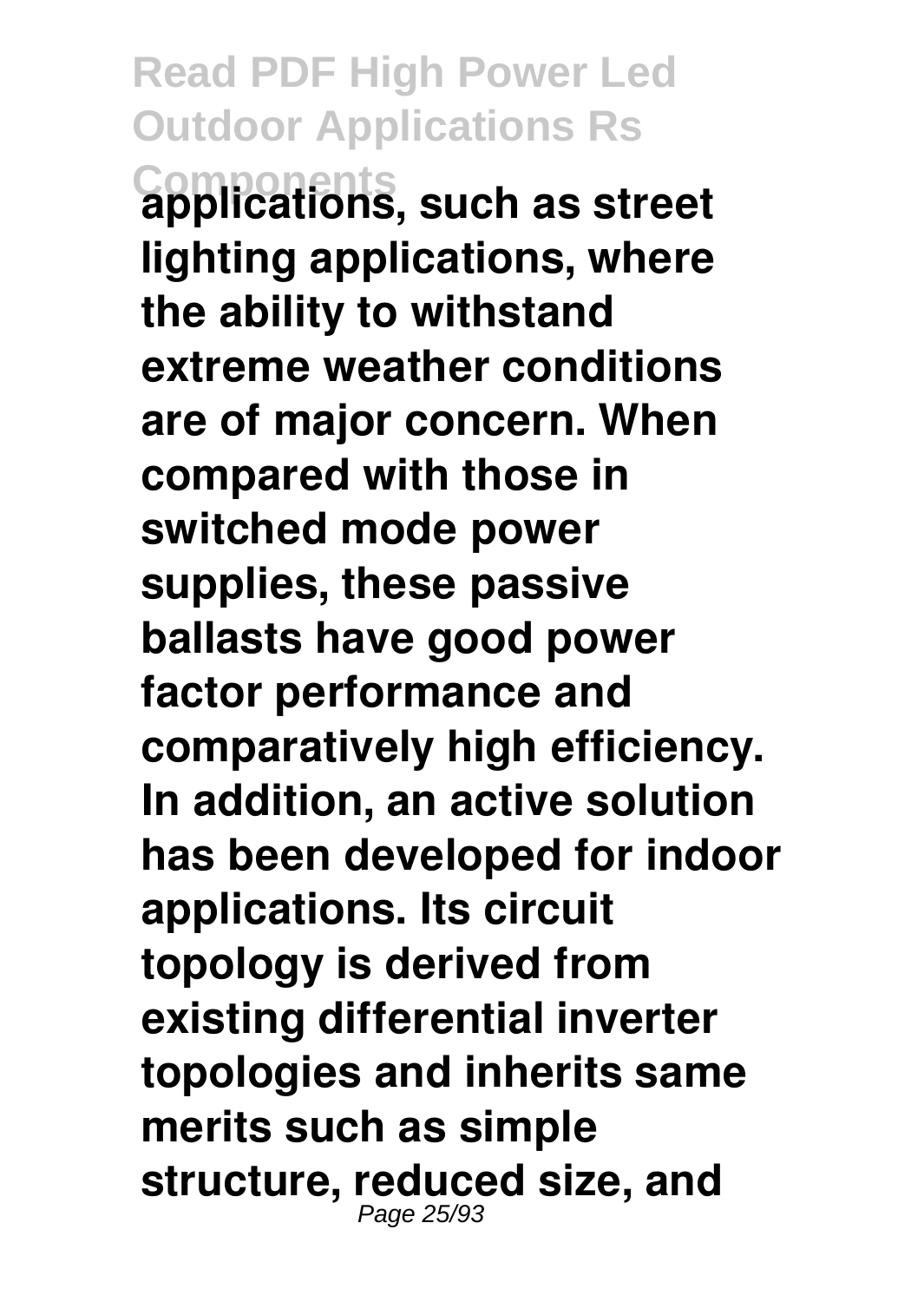**Read PDF High Power Led Outdoor Applications Rs Components low cost. Self-configurable current-mirror techniques have been derived and developed afterwards to cope with the current imbalance issue for system with parallel LED strings. In contrast with traditional current sharing methods (either linear type or switched type), the proposed techniques offer a simple solution without the need of independent current references, complicated controllers and auxiliary power supplies. These features are favored by outdoor applications and such re-configurable mirror circuits** Page 26/93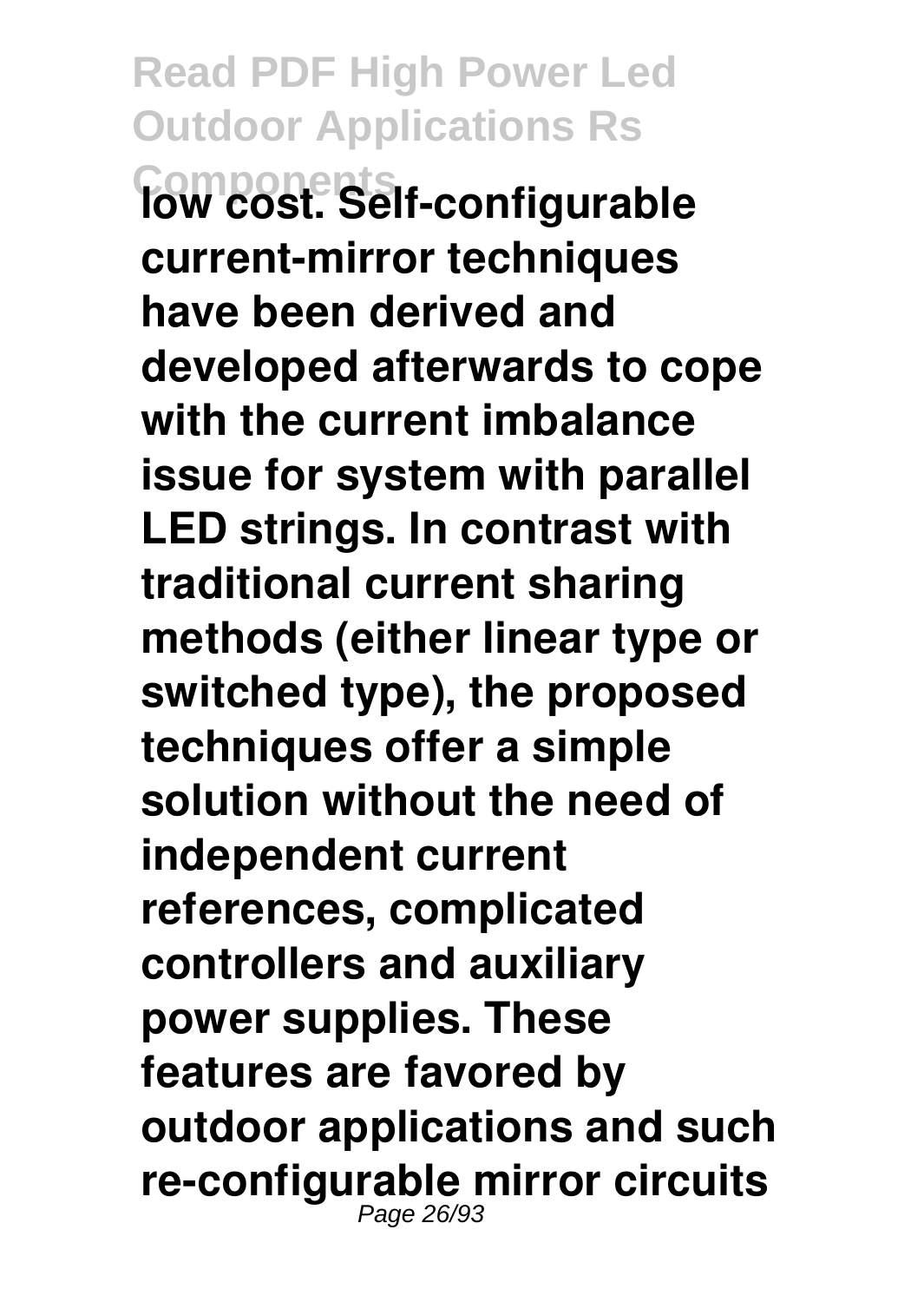**Read PDF High Power Led Outdoor Applications Rs Components are originally designed for passive LED ballast as postcurrent regulators. The techniques are further extended with the ability to tolerate possible circuit failure, such as short circuit and open circuit fault. Then, a new non-contact method for the measurement of both junction-to-case thermal resistance and junction temperature in a LED device has been proposed, with respect to the third reliability issue. Traditionally the direct measurement of junction temperature in LED is not easy without the help of** Page 27/93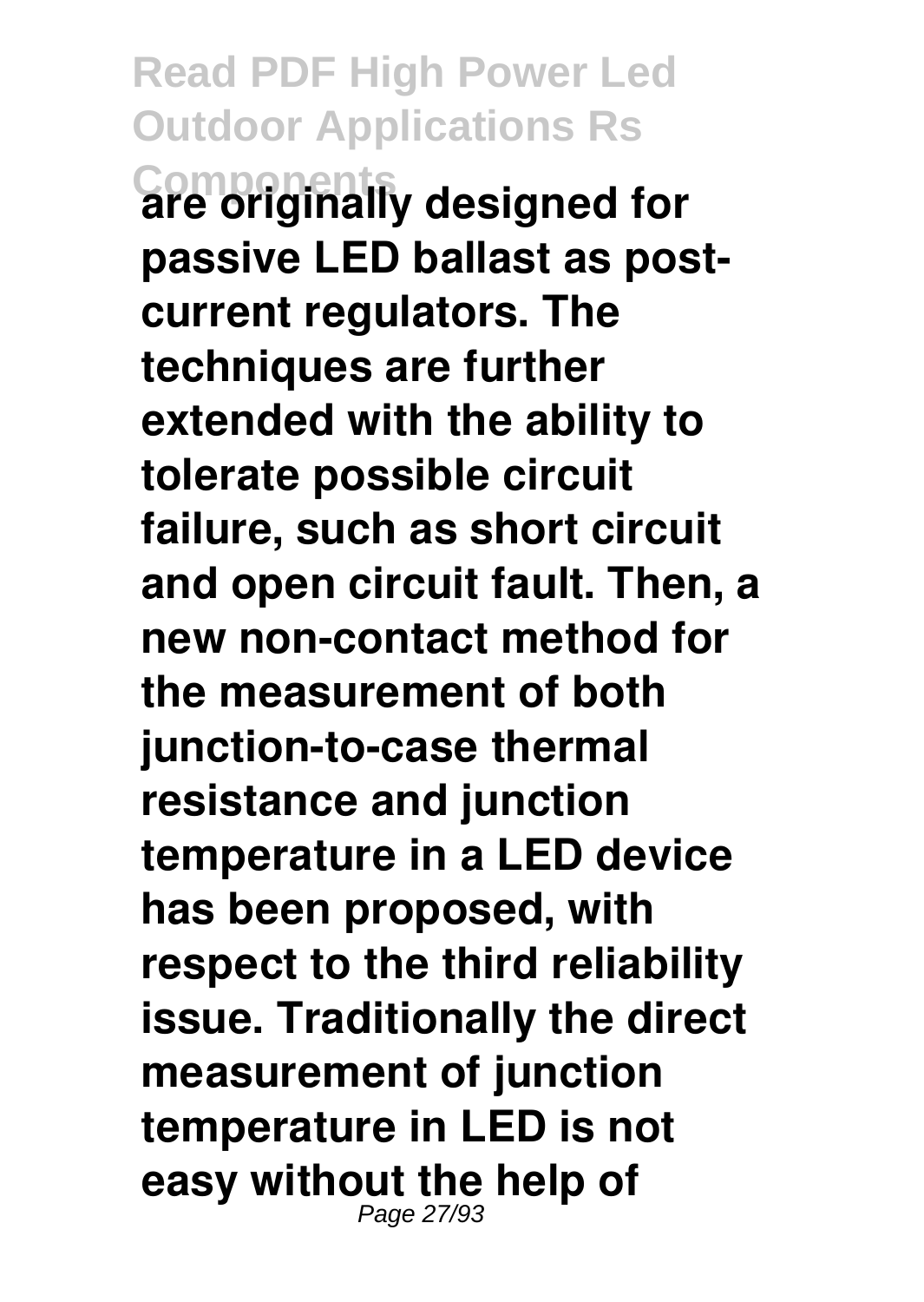**Read PDF High Power Led Outdoor Applications Rs Components sophisticated methods such as laser or expensive equipment like TeraLED Transient Thermal Tester system. In contrast, the proposed method requires only the external LED power, luminous flux, and heatsink temperature information. The method can be further adopted as a simple tool by engineers to check the internal temperature states in a practical LED system for regulation and evaluation purpose. Finally, a thermal design methodology has been developedfor an LED street lamp system powered by a** Page 28/93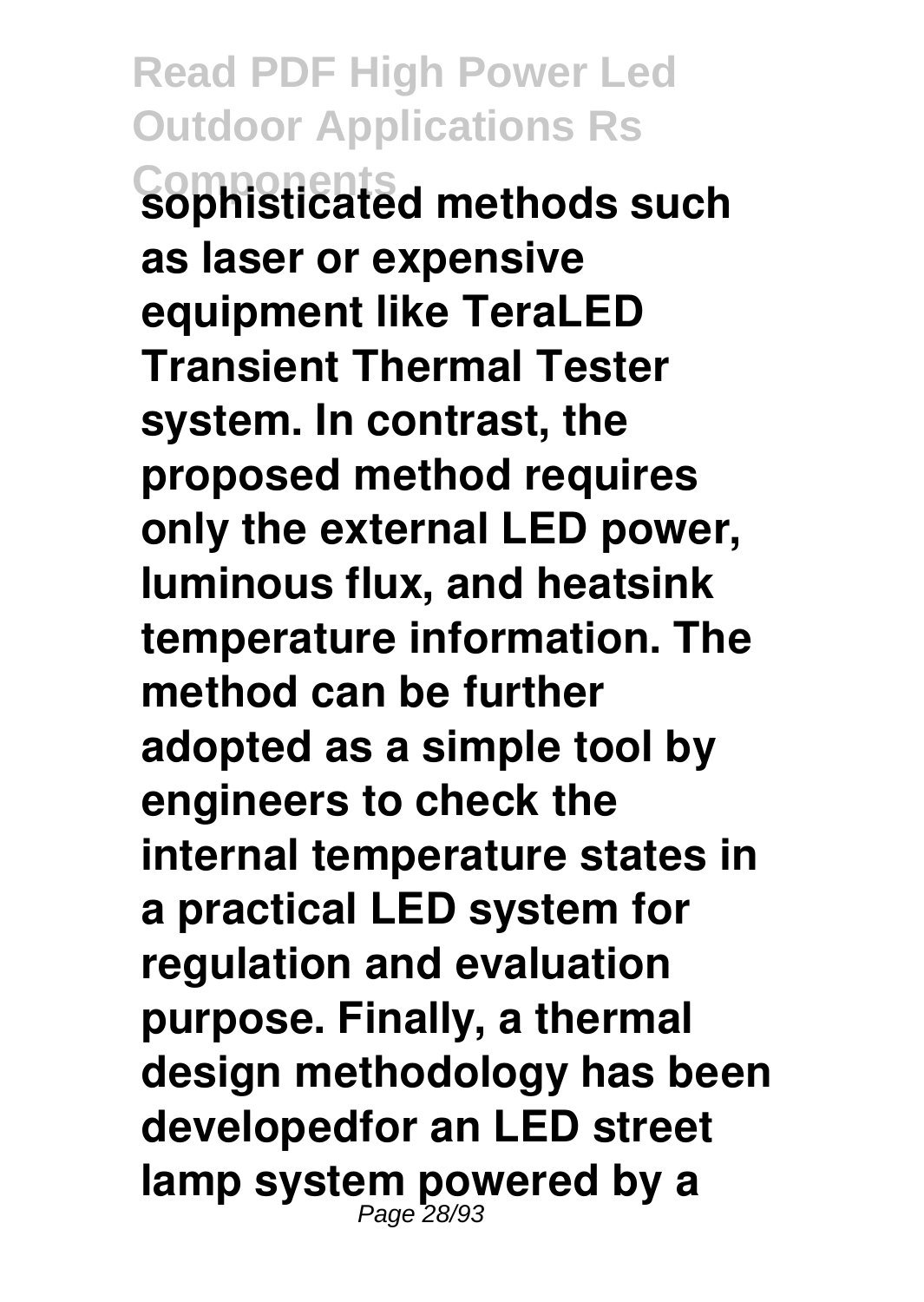**Read PDF High Power Led Outdoor Applications Rs Components weakly regulated renewable small power grid. It has been successfully incorporated in the proposed passive LED ballast, such that the LED system can provide the least output luminous fluctuation against line voltage variation. It is envisaged that, with the proposed design methodology, such lighting system will not only provide high reliability, with potential lifetime exceeding 10 years, but with a proven feature of reduced light fluctuation, furthermore, it is found that the passive LED system can act as a smart load an** Page 29/93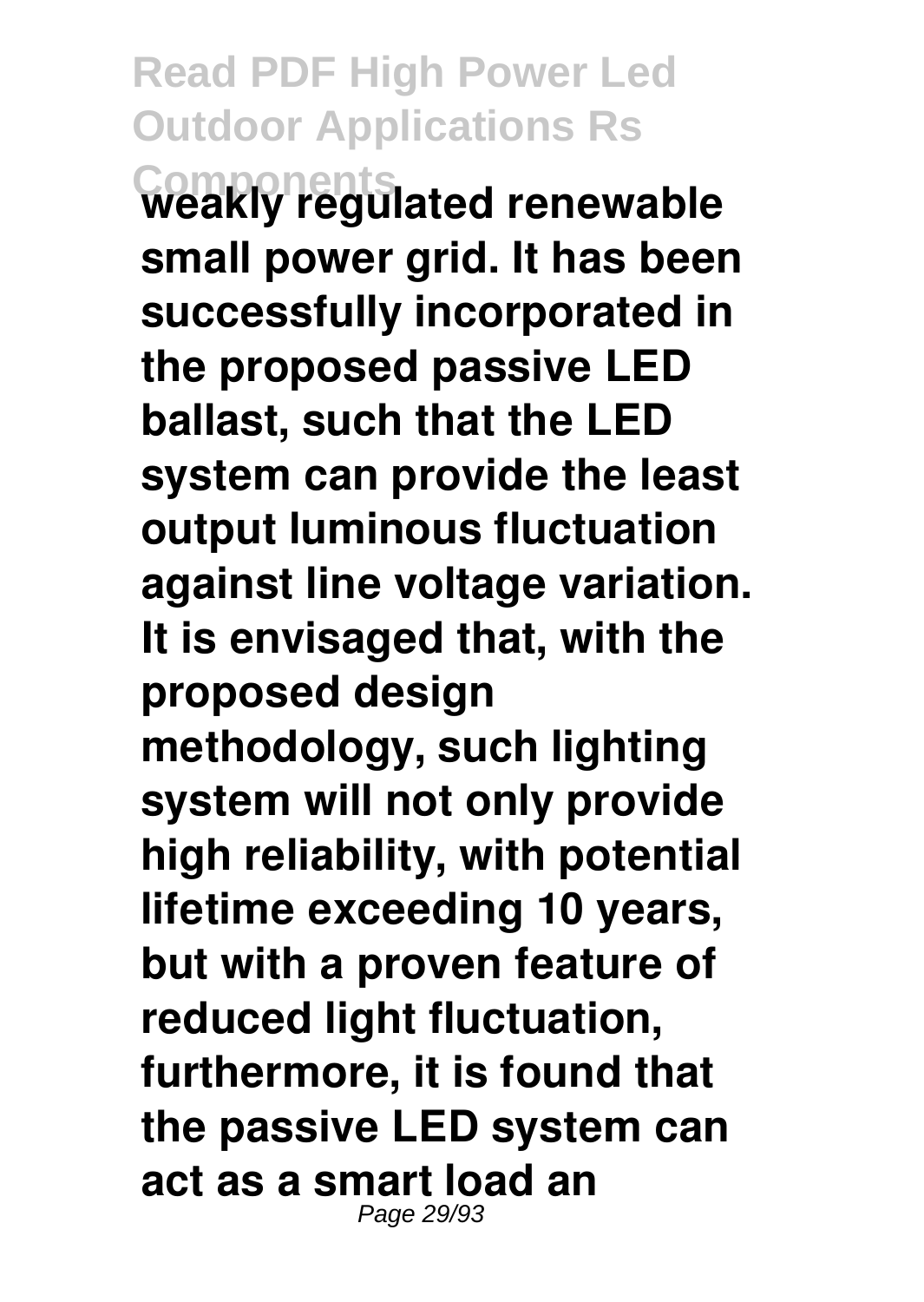**Read PDF High Power Led Outdoor Applications Rs Components Select Proceedings of ICWEES-2016 BeLight Vol. 04 Sustainability, Energy and Architecture Lasers and Current Optical Techniques in Biology Proceedings of the First International Conference, IEM OPTRONIX 2014 Handbook of Energy Efficiency and Renewable Energy** This book discusses the experience of

enterprise transformation and upgrading and the role of government in promoting this dramatic change in Asian emerging economies. The author specifically explores the Page 30/93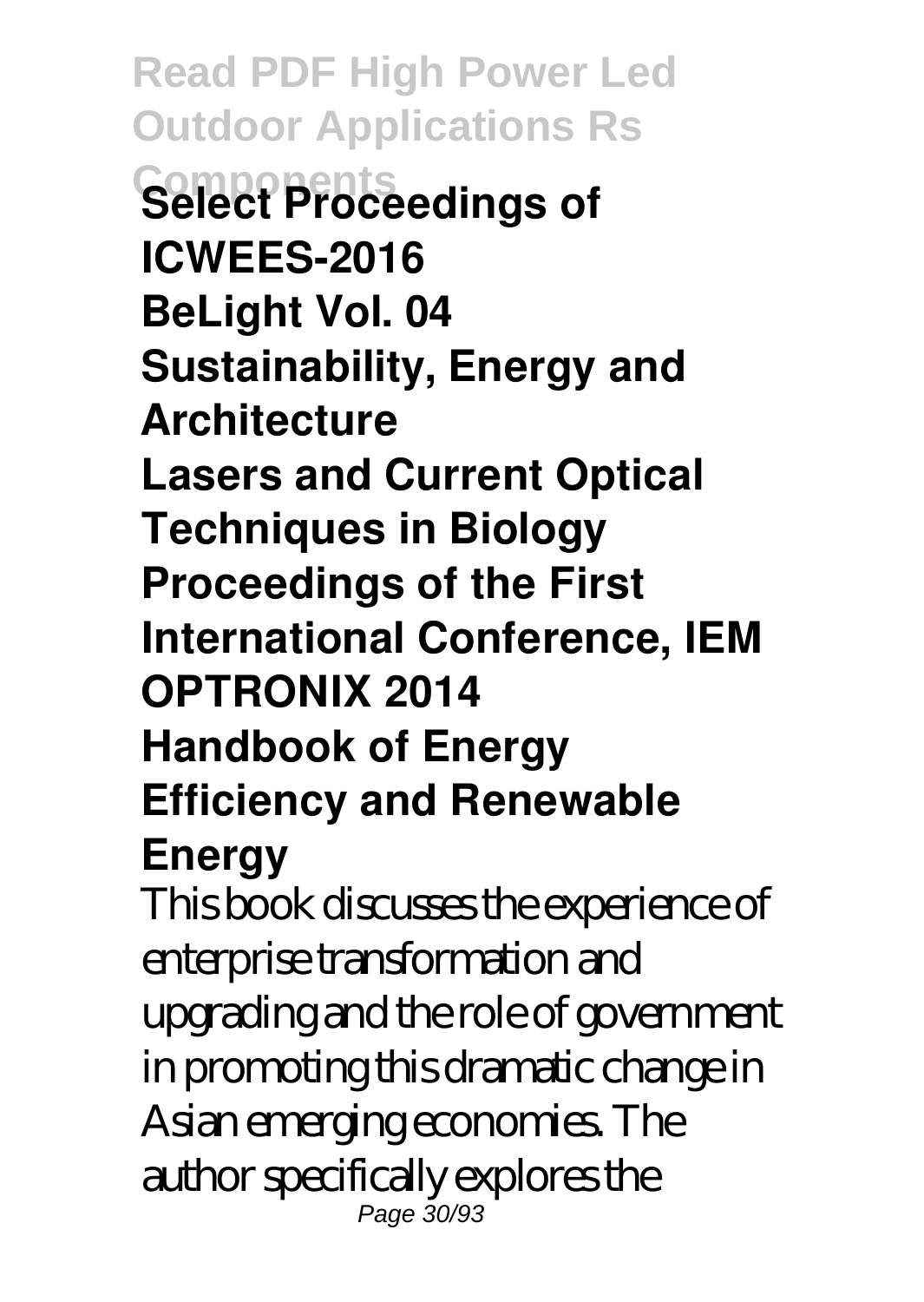**Read PDF High Power Led Outdoor Applications Rs Components** direction, influencing factors, paths and modes of enterprise transformation and upgrading by conducting intensive case studies on a number of enterprises having accomplished upgrading in mainland China and Taiwan, and draws experience and lessons from them. These theoretical and practical insights have great significance for Chinese enterprises in improving their ability to respond to drastic external changes and provide useful reference for the formulation of government policies.

Aluminum Compounds—Advances in Research and Application: 2013 Edition is a ScholarlyBrief™ that delivers timely, authoritative, Page 31/93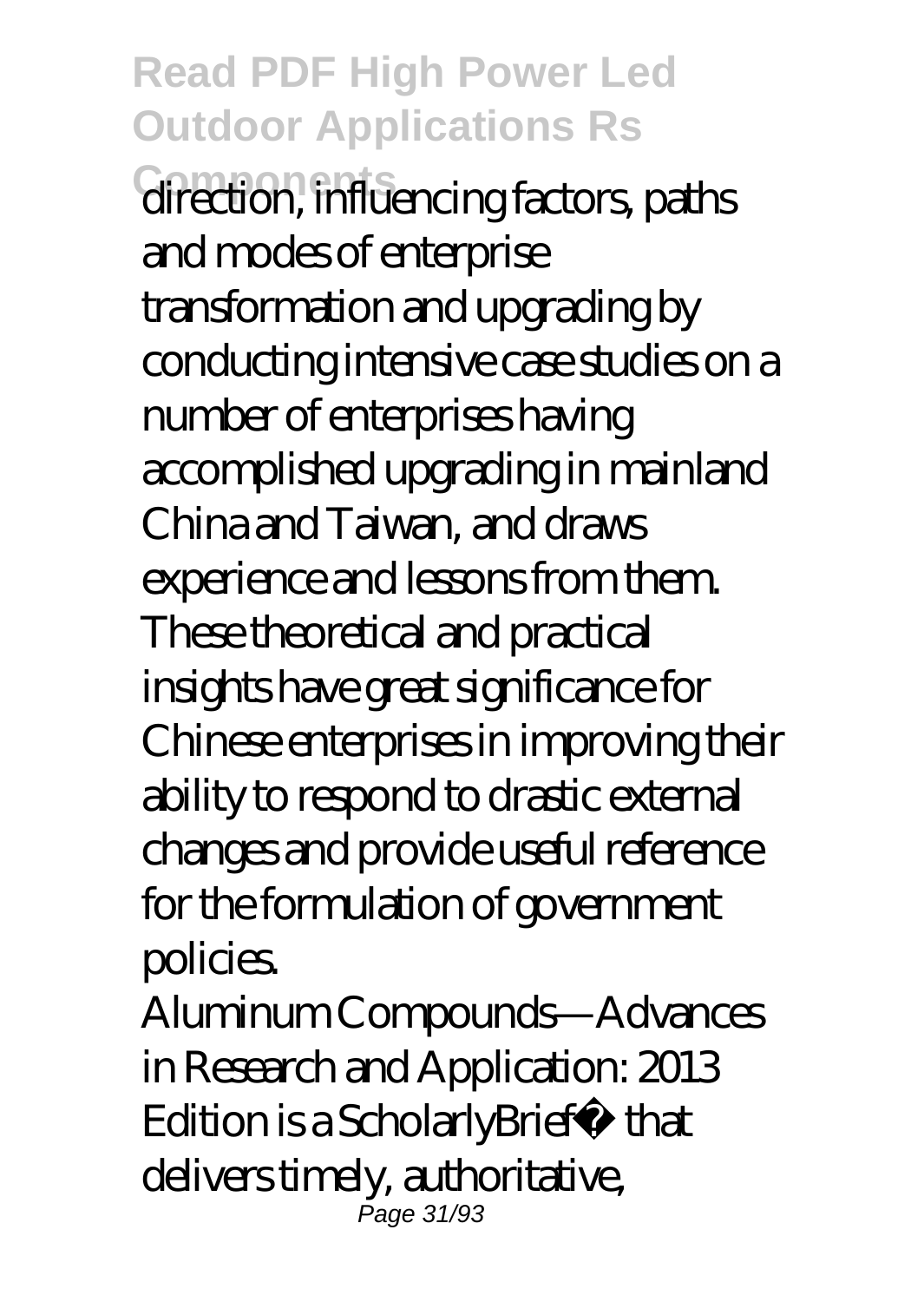**Read PDF High Power Led Outdoor Applications Rs** comprehensive, and specialized information about ZZZAdditional Research in a concise format. The editors have built Aluminum Compounds—Advances in Research and Application: 2013 Edition on the vast information databases of ScholarlyNews<sup>™</sup> You can expect the information about ZZZAdditional Research in this book to be deeper than what you can access anywhere else, as well as consistently reliable, authoritative, informed, and relevant. The content of Aluminum Compounds—Advances in Research and Application: 2013 Edition has been produced by the world's leading scientists, engineers, analysts, research institutions, and companies. Page 32/93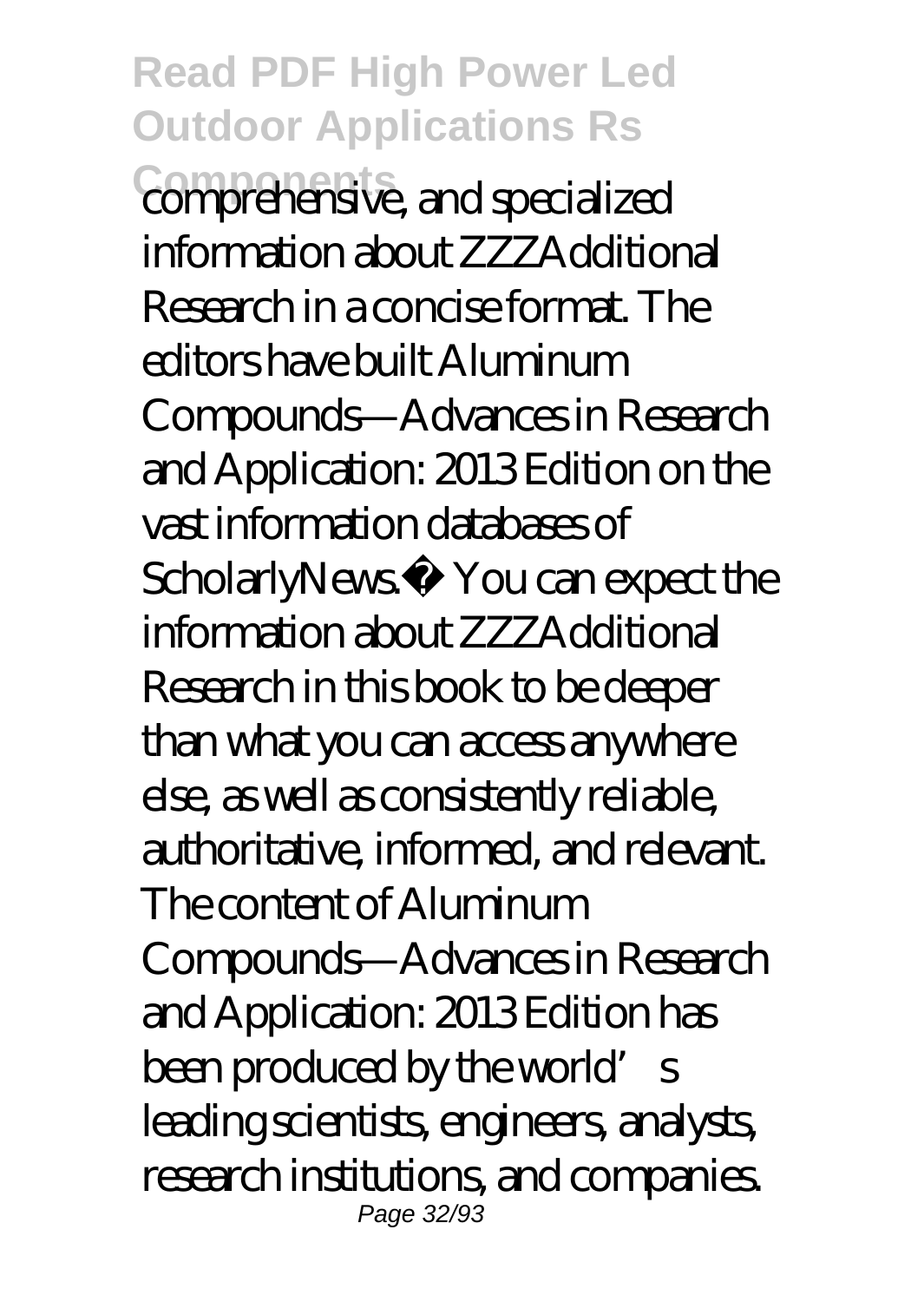**Read PDF High Power Led Outdoor Applications Rs** All of the content is from peerreviewed sources, and all of it is written, assembled, and edited by the editors at ScholarlyEditions™ and available exclusively from us. You now have a source you can cite with authority, confidence, and credibility. More information is available at http://www.ScholarlyEditions.com/. A comprehensive text that covers everything from the processes and mechanisms to the reactions and industrial applications of photoinitiators Photoinitiators offers a wide-ranging overview of existing photoinitiators and photoinitiating systems and their uses in ever-growing green technologies. The authors—noted experts on the Page 33/93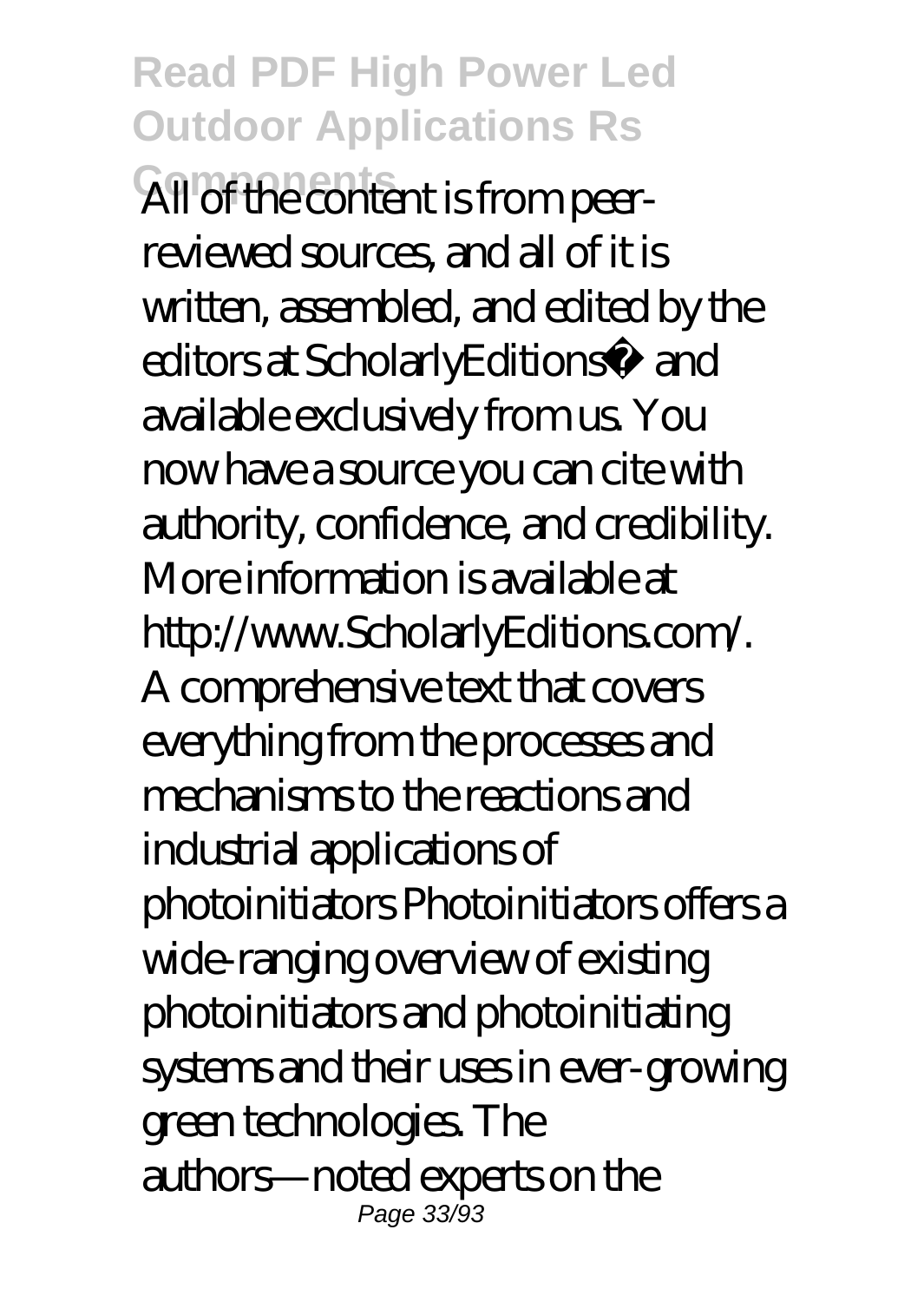**Read PDF High Power Led Outdoor Applications Rs Components** topic—provide a concise review of the backgrounds in photopolymerization and photochemistry, explain the available structures, and examine excited state properties, involved mechanisms, and structure, reactivity, and efficiency relationships. The text also contains information on the latest developments and trends in the design of novel tailor-made systems. The book explores the role of current systems in existing and emerging processes and applications. Comprehensive in scope, it covers polymerization of thick samples and in-shadow areas, polymerization under LEDs, NIR light induced thermal polymerization, Page 34/93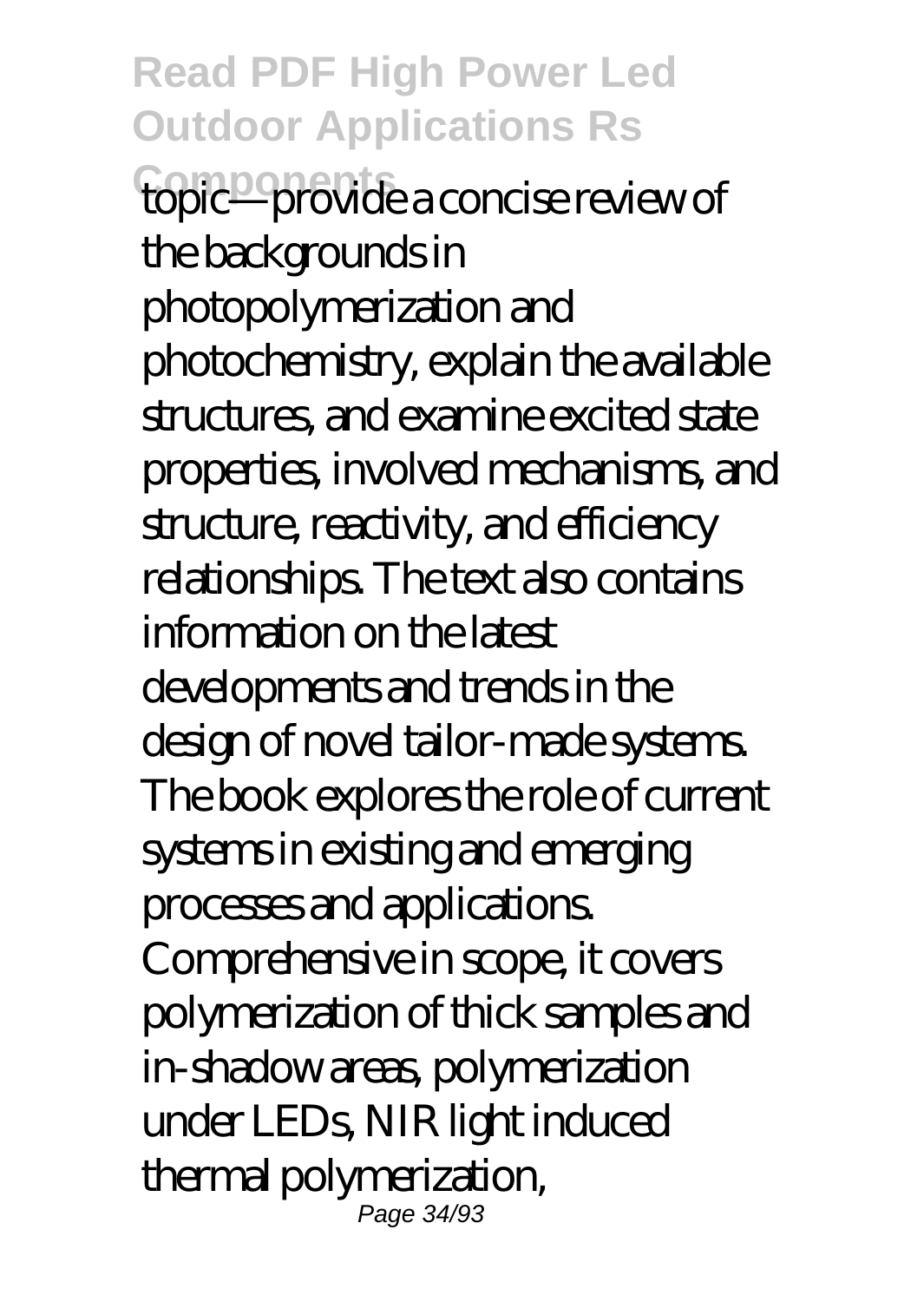**Read PDF High Power Led Outdoor Applications Rs Components** photoinitiators for novel specific and improved properties, and much more. Written by an experienced and internationally renowned team of authors, this important book: Provides detailed information about excited state processes, mechanisms, and design of efficient photoinitiator systems Discusses the performance of photoinitiators of polymerization by numerous examples of reactions and application Includes information on industrial applications Presents a review of current developments and challenges Offers an introduction to the background information necessary to understand the field Discusses the role played by photoinitiators in a variety of different Page 35/93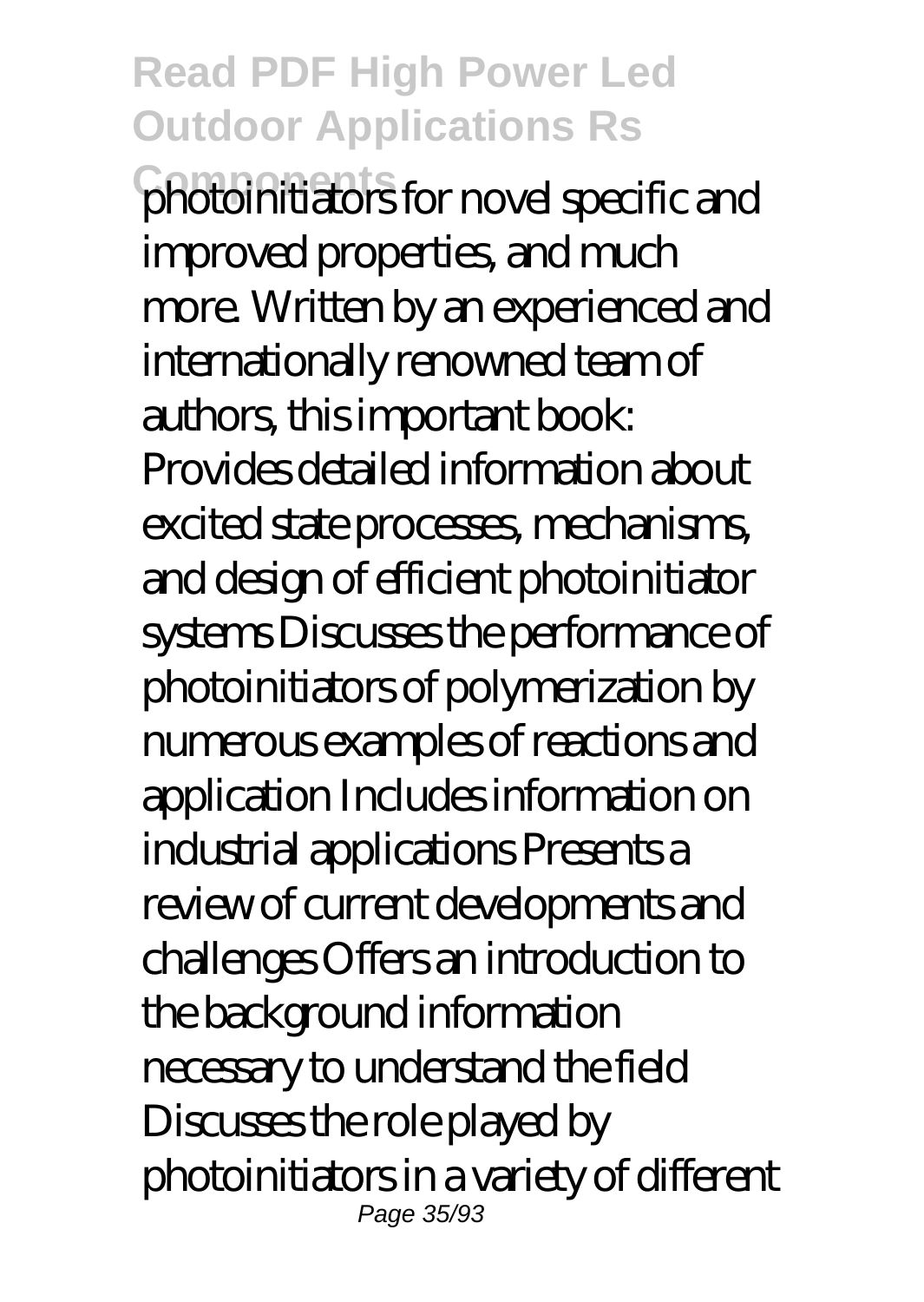#### **Read PDF High Power Led Outdoor Applications Rs**

**Components** polymerization reactions Written for polymer chemists, photochemists, and materials scientists, Photoinitiators will also earn a place on the bookshelves of photochemists seeking an authoritative, one-stop guide to the processes, mechanisms, and industrial applications of photoinitiators.

The consumer electronics market has never been as awash with new consumer products as it has over the last couple of years. The devices that have emerged on the scene have led to major changes in the way consumers listen to music, access the Internet, communicate, watch videos, play games, take photos, operate their automobiles—even live. Digital Page 36/93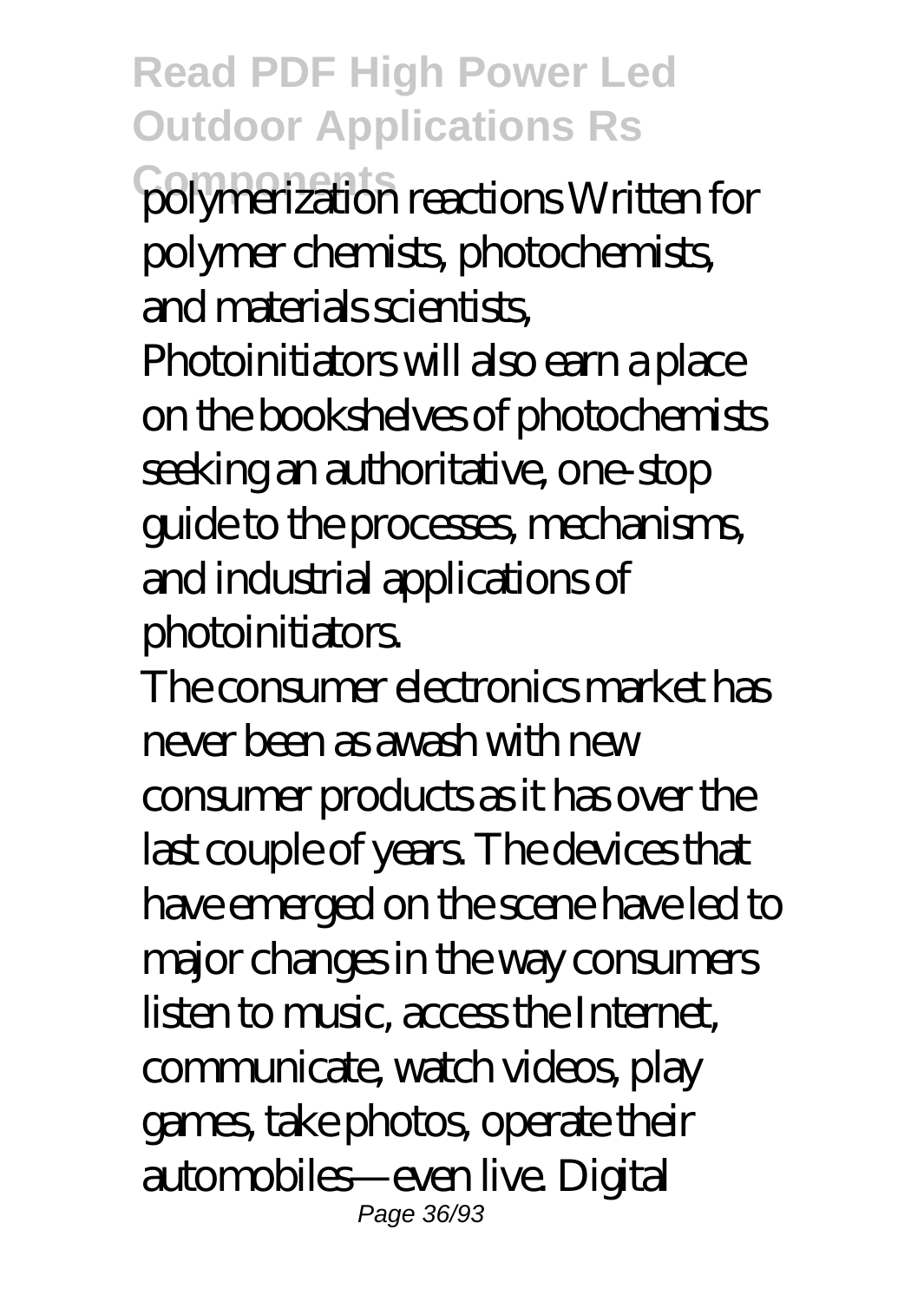## **Read PDF High Power Led Outdoor Applications Rs**

**Components** electronics has led to these leaps in product development, enabling easier exchange of media, cheaper and more reliable products, and convenient services. This handbook is a muchneeded, comprehensive engineering guide to the dynamic world of today's digital consumer electronics. It provides complete details on key enabling technologies, standards, delivery and reception systems, products, appliances and networking systems. Each chapter follows a logical progression from a general overview of each device, to market dynamics, to the core technologies and components that make up that particular product. The book thoroughly covers all of the key digital Page 37/93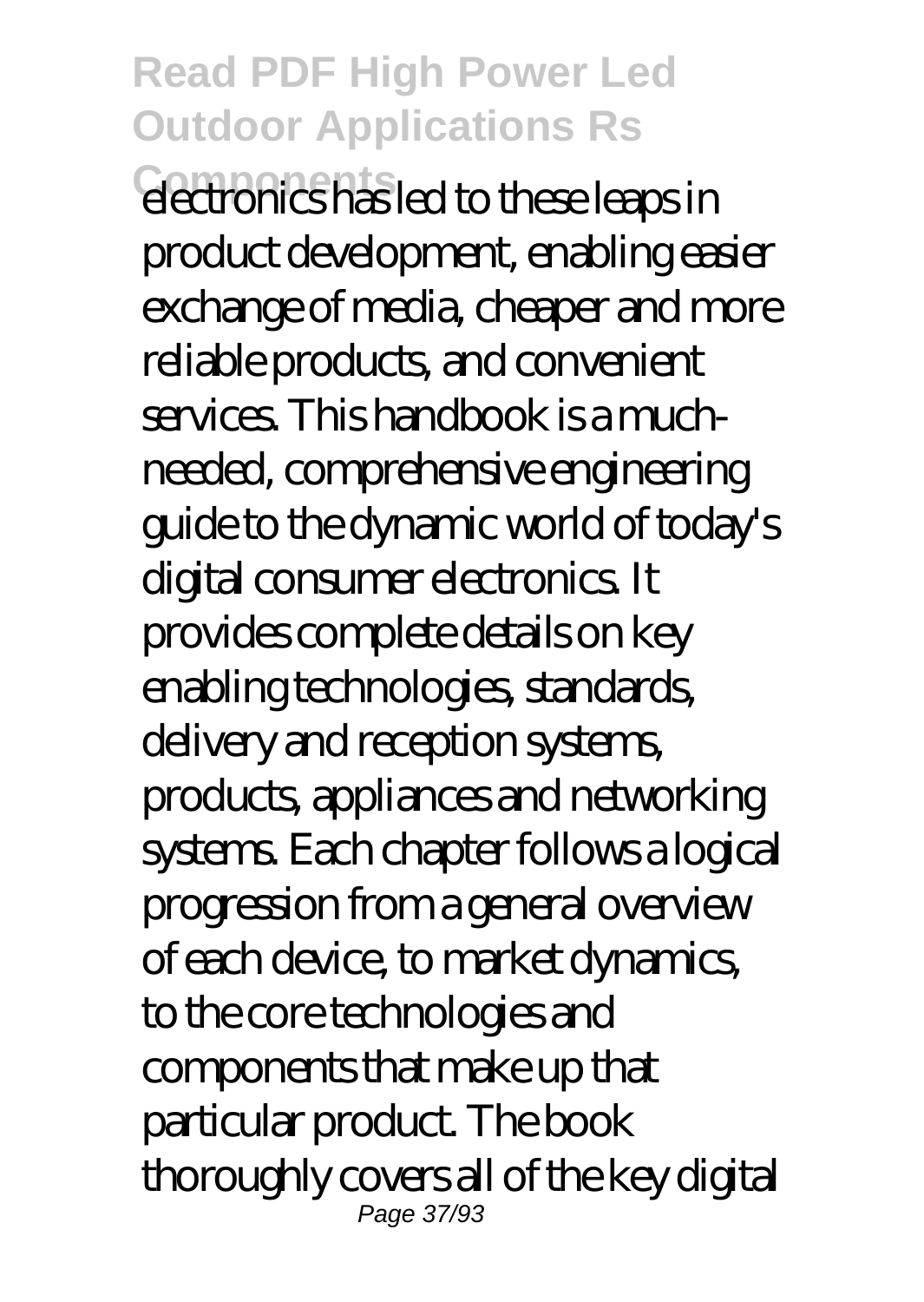**Read PDF High Power Led Outdoor Applications Rs Components** consumer product categories: digital TV, digital audio, mobile communications devices, gaming consoles, DVD players, PCs and peripherals, display devices, digital imaging devices, web terminals and pads, PDAs and other handhelds, screenphones/videophones, telematics devices, eBooks and readers, and many other current and future products. To receive a FREE daily newsletter on displays and consumer electronics, go to: http://www.displaydaily.com/ Surveys crucial engineering information for every digital consumer product category, including cell phones, digital TVs, digital cameras, PDAs and many Page 38/93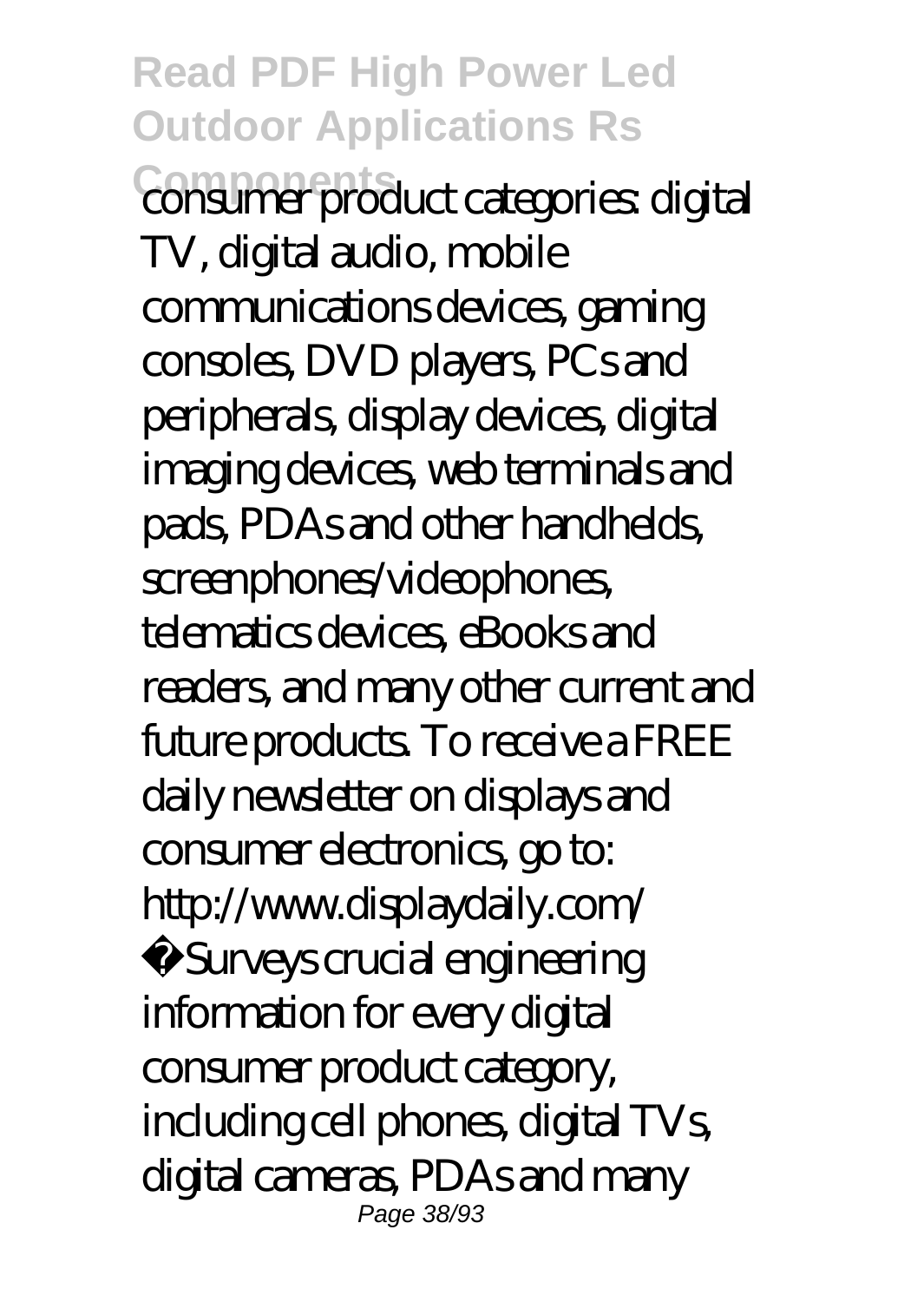**Read PDF High Power Led Outdoor Applications Rs**

**Components** more—the only reference available to do so ·Has extremely broad market appeal to embedded systems professionals, including engineers, programmers, engineering managers, marketing and sales personnel—1,000,000+ potential readers · Helps engineers and managers make the correct design decisions based on real-world data **Photoinitiators** 

The Research Report on Application of Low-carbon Technology in Expo 2010 Shanghai

The Role of the PN Junction

Components to Systems

System and Channel Modelling with MATI AR<sup>®</sup>

Aluminum Compounds—Advances Page 39/93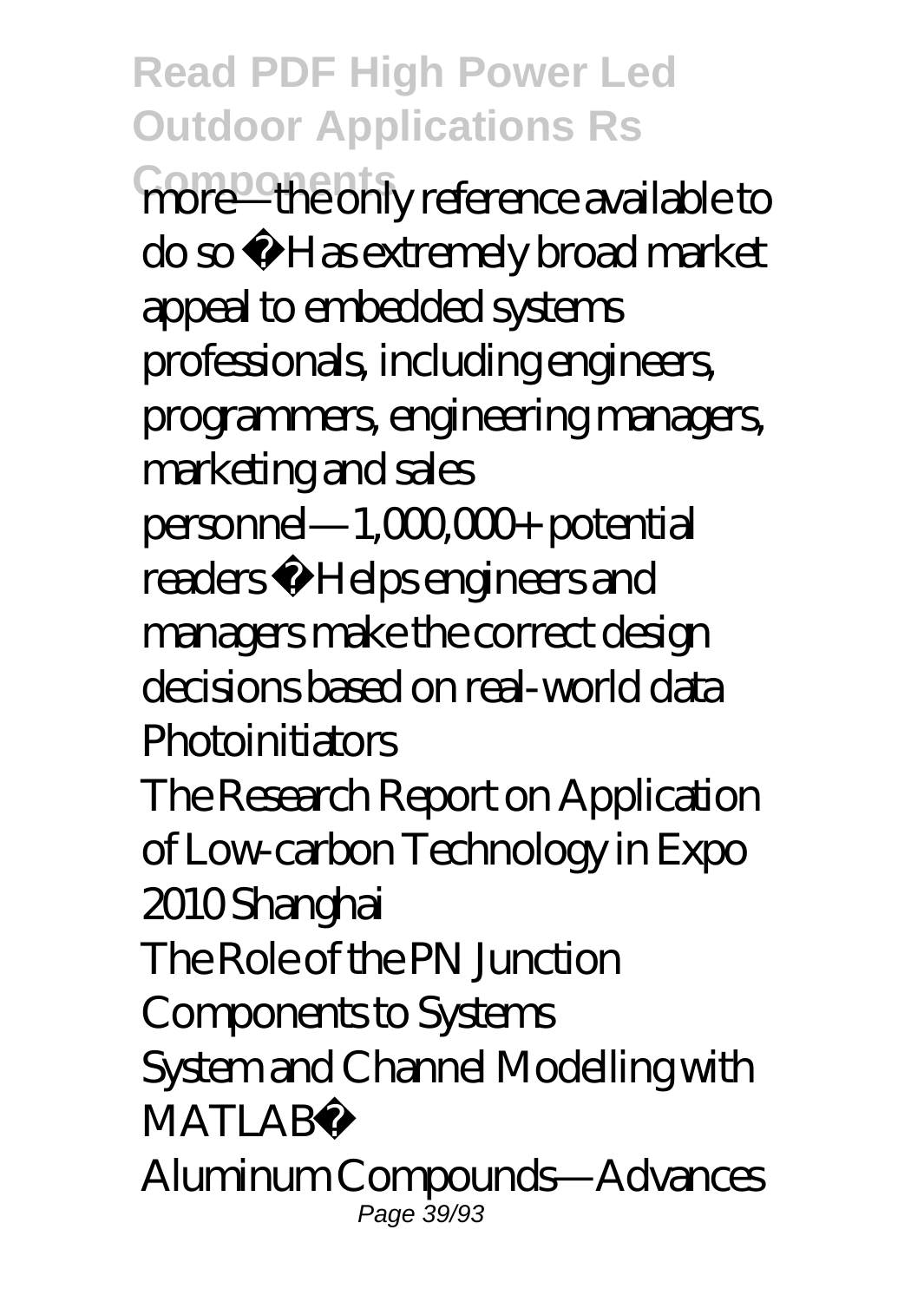**Read PDF High Power Led Outdoor Applications Rs**

**Components** in Research and Application: 2013 Edition

II-VI Semiconductor Materials and Their Applications deals with II-VI compound semiconductors and the status of the two areas of current optoelectronics applications: blue-green emitters and IR detectors. Specifically, the growth, charactrtization, materials and device issues for these two applications are described. Emphasis is placed on the wide bandgap emitters where much progress has occurred recently.The book also presents new directions that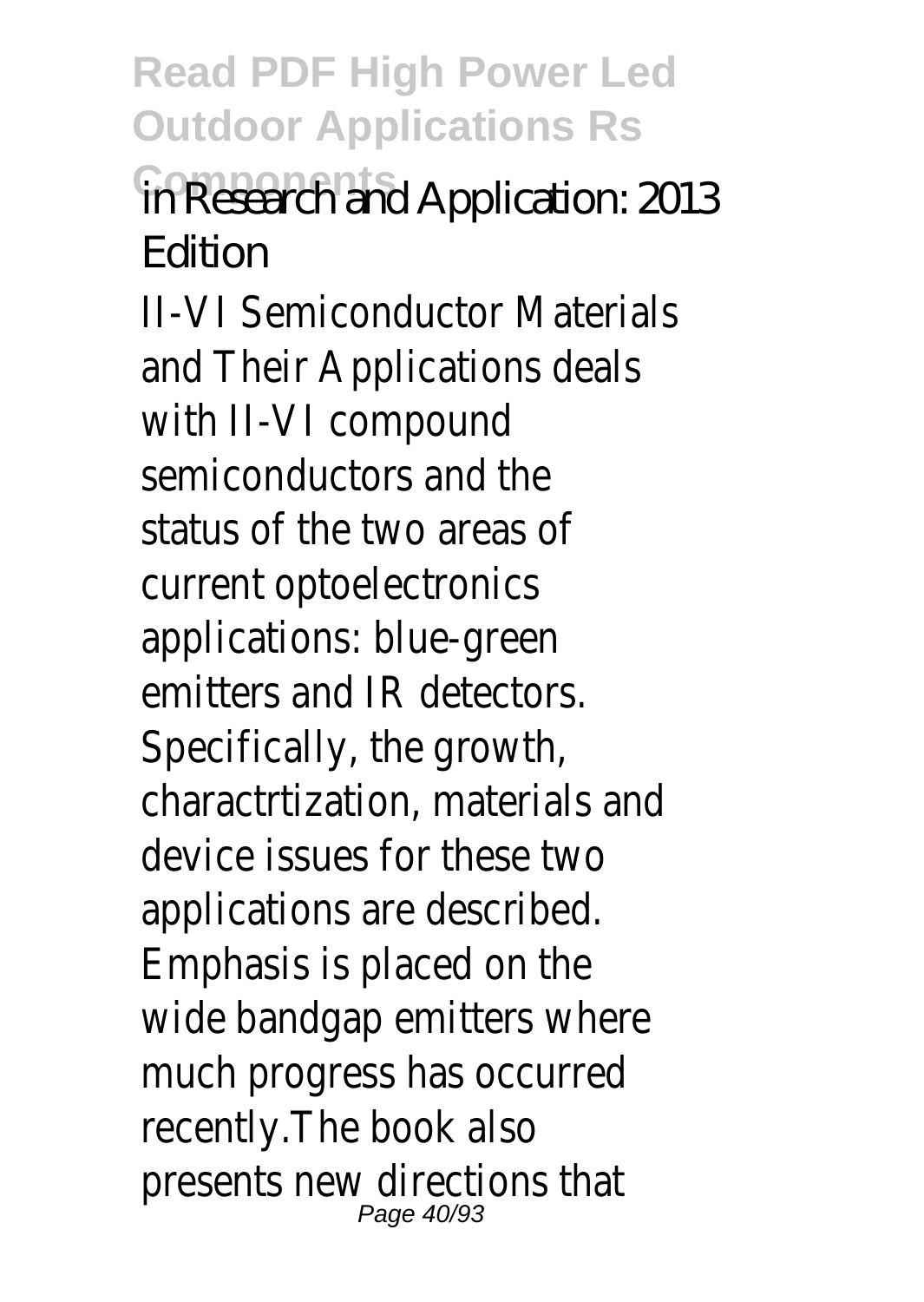**Read PDF High Power Led Outdoor Applications Rs Components** have potential, future applications in optoelectronics for II-VI materials. In particular, it discusses the status of dilute magnetic semiconductors for mangooptical and electromagnetic devices, nonlinear optical properties, photorefractive effects and new materials and physics phenomena, such as self-organized, lowdimensional structures.II\_VI Semiconductor Materials and Their Applications is a valuable reference book for researchers in the field as well as a textbook for materials science and applied physics<br>Page 41/93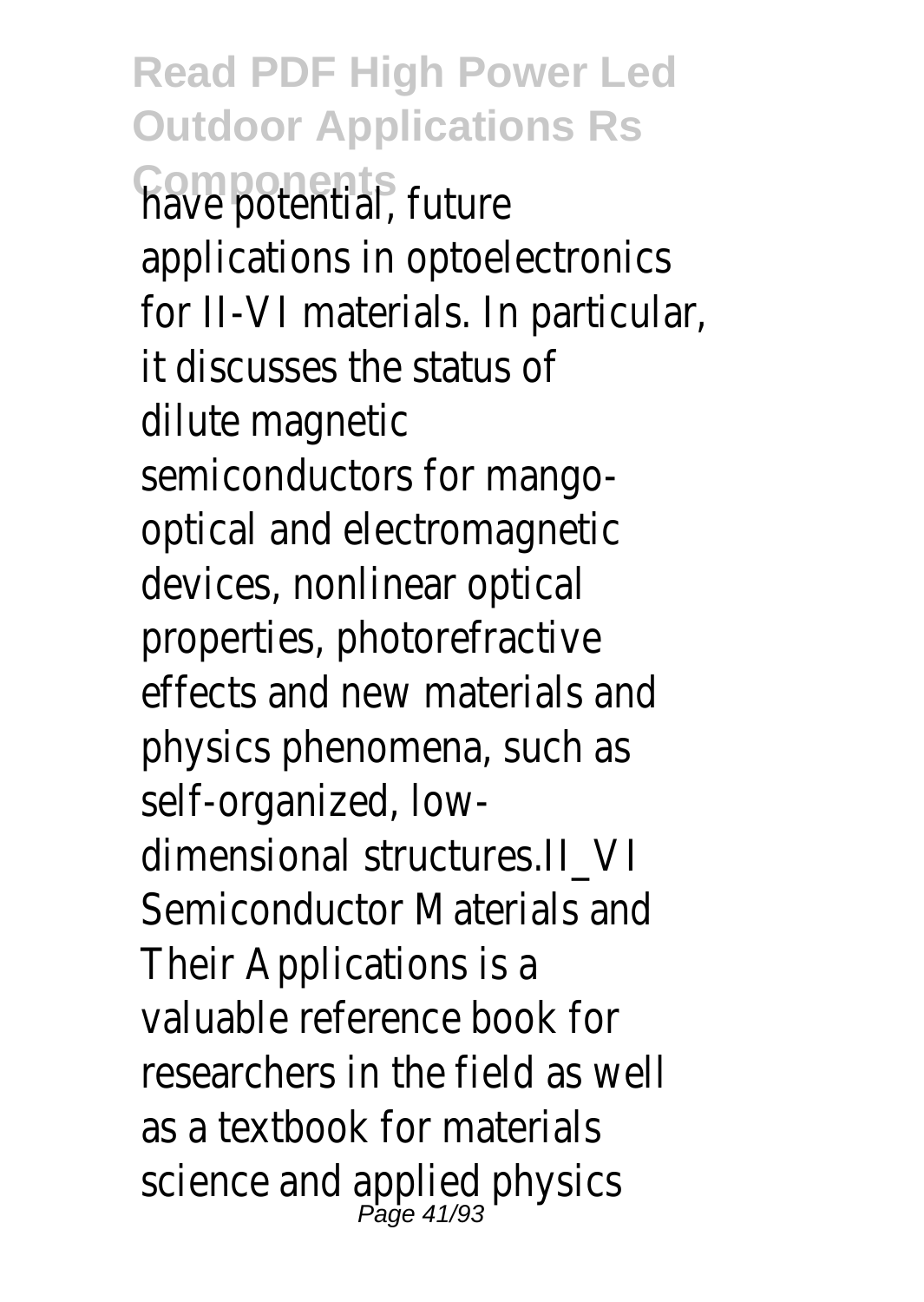**Read PDF High Power Led Outdoor Applications Rs Components** 

This book explores the single components that commonly constitute luminaires for interiors, describing their operating principles, families, strengths and weaknesses. It opens with the product classification and main standard requirements. The following chapters describe the different components: light sources, power supplies, thermal dissipation techniques, control technologies, optical systems. The description focuses on the most recent technologies to allow the reader to consider Page 42/93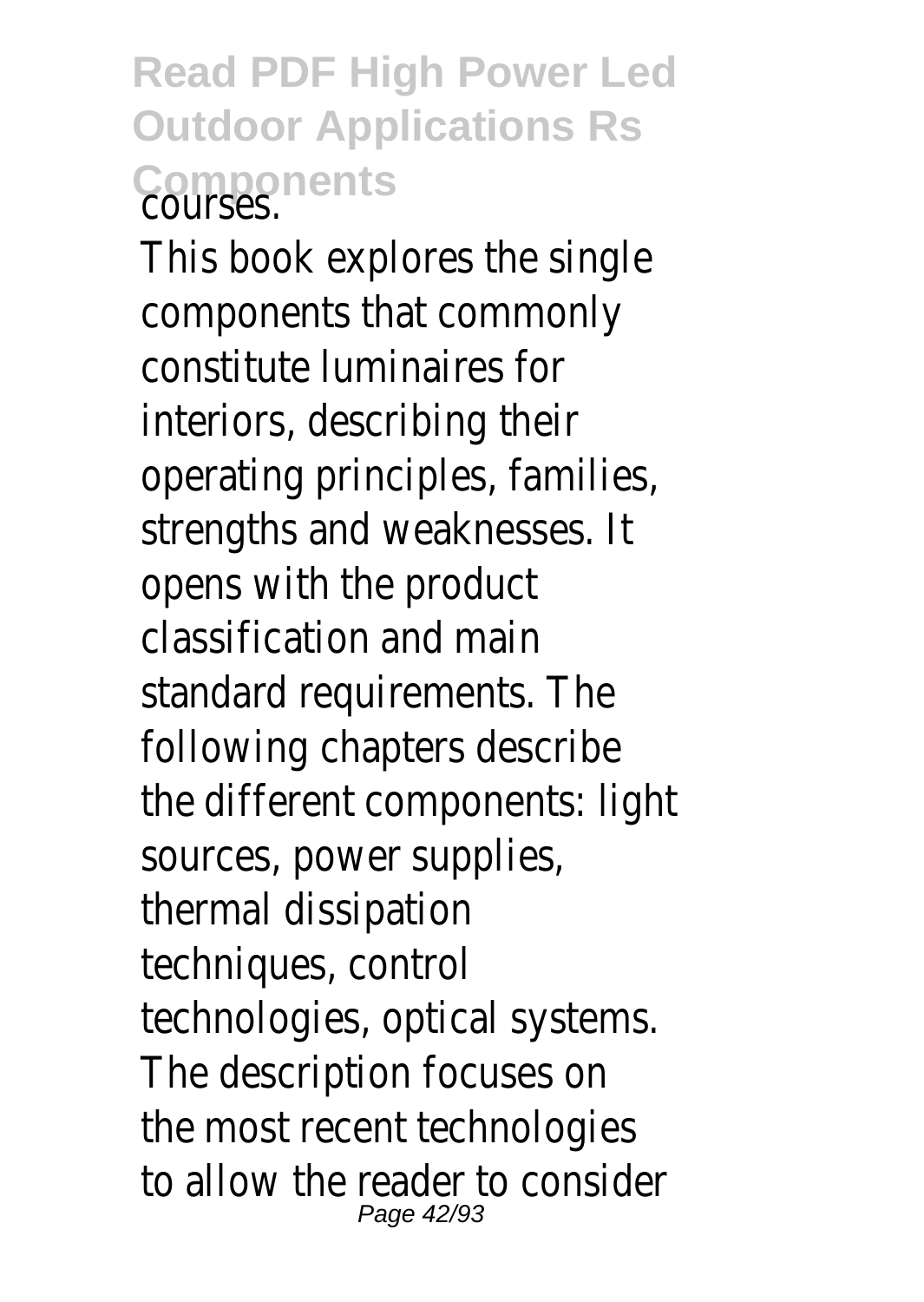**Read PDF High Power Led Outdoor Applications Rs Components** a product design capable of confronting future lighting scenarios. The book provides a simple path addressed to all those who want to try their hand at designing luminaires for interiors, even without a specific engineering background. This book provides an impressive overview of emerging technologies, especially nanotechnologies and biotechnologies, and their prospective applications. It identifies and describes existing and potential markets for emerging technologybased applications, and<br>Page 43/93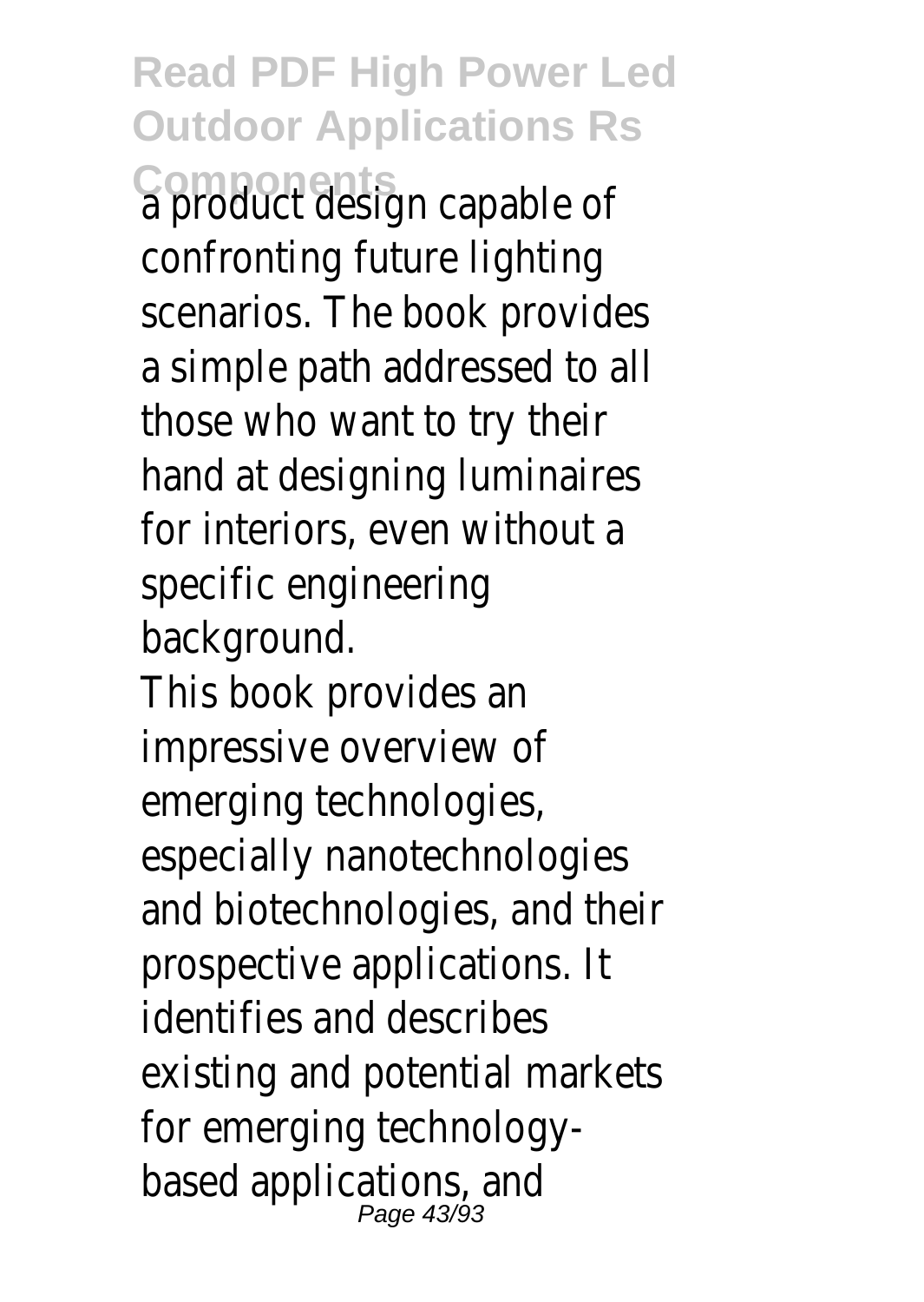**Read PDF High Power Led Outdoor Applications Rs Components** projects scenarios for macroeconomic development based on these technologies. Integrated roadmaps for the development of a nano- and bioindustry are shown and policy measures and corporate strategies developed to advance these technologies. These measures are illustrated using roadmaps and policy case studies.The book combines a practical, comprehensive overview of the technical side of emerging technologies and their applications in various fields with an analysis of market developments and Page 44/93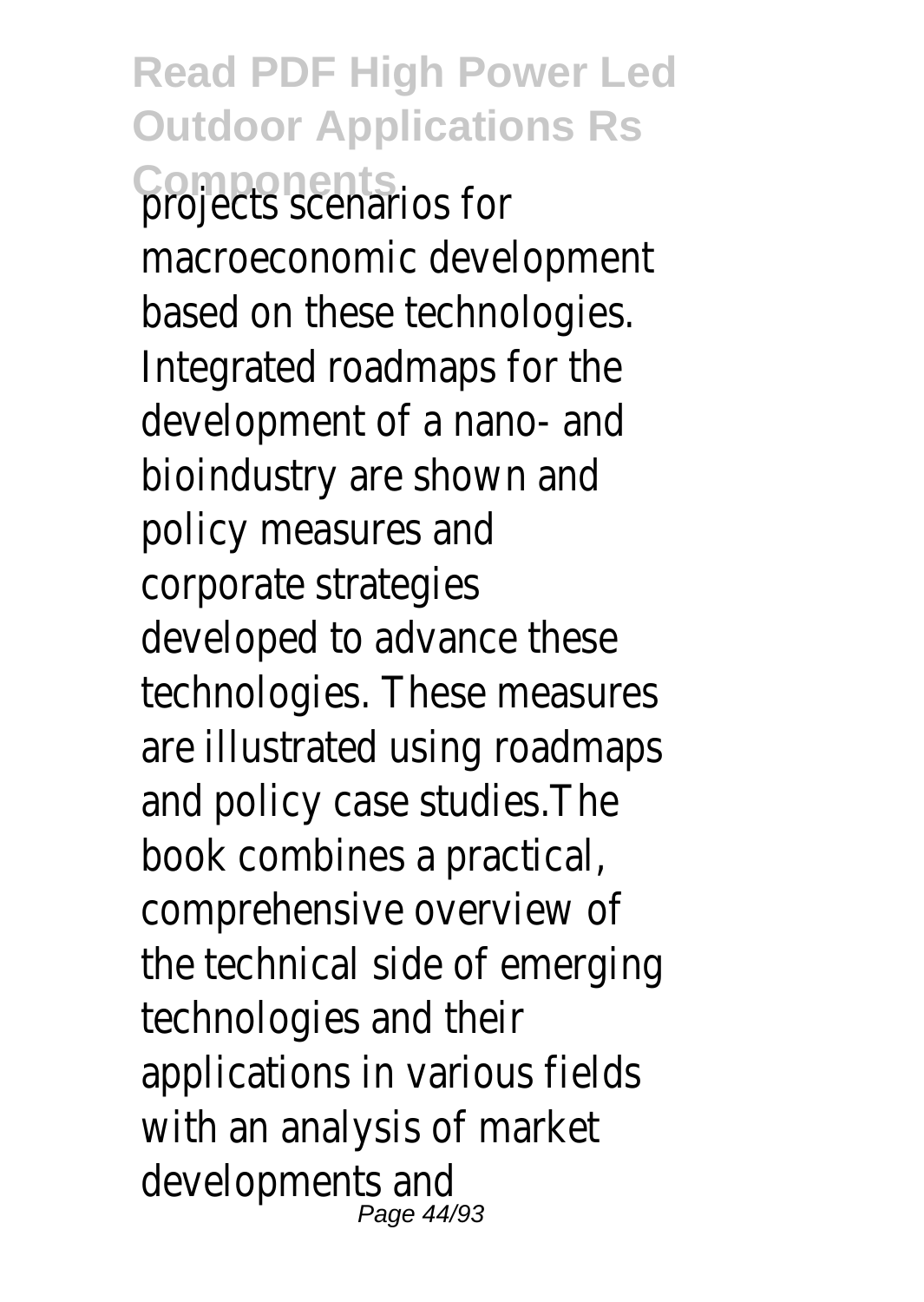**Read PDF High Power Led Outdoor Applications Rs Components**<br>characteristics.

Solid State Lighting Reliability: Components to Systems begins with an explanation of the major benefits of solid state lighting (SSL) when compared to conventional lighting systems including but not limited to long useful lifetimes of 50,000 (or more) hours and high efficacy. When designing effective devices that take advantage of SSL capabilities the reliability of internal components (optics, drive electronics, controls, thermal design) take on critical importance. As such a detailed discussion of reliability from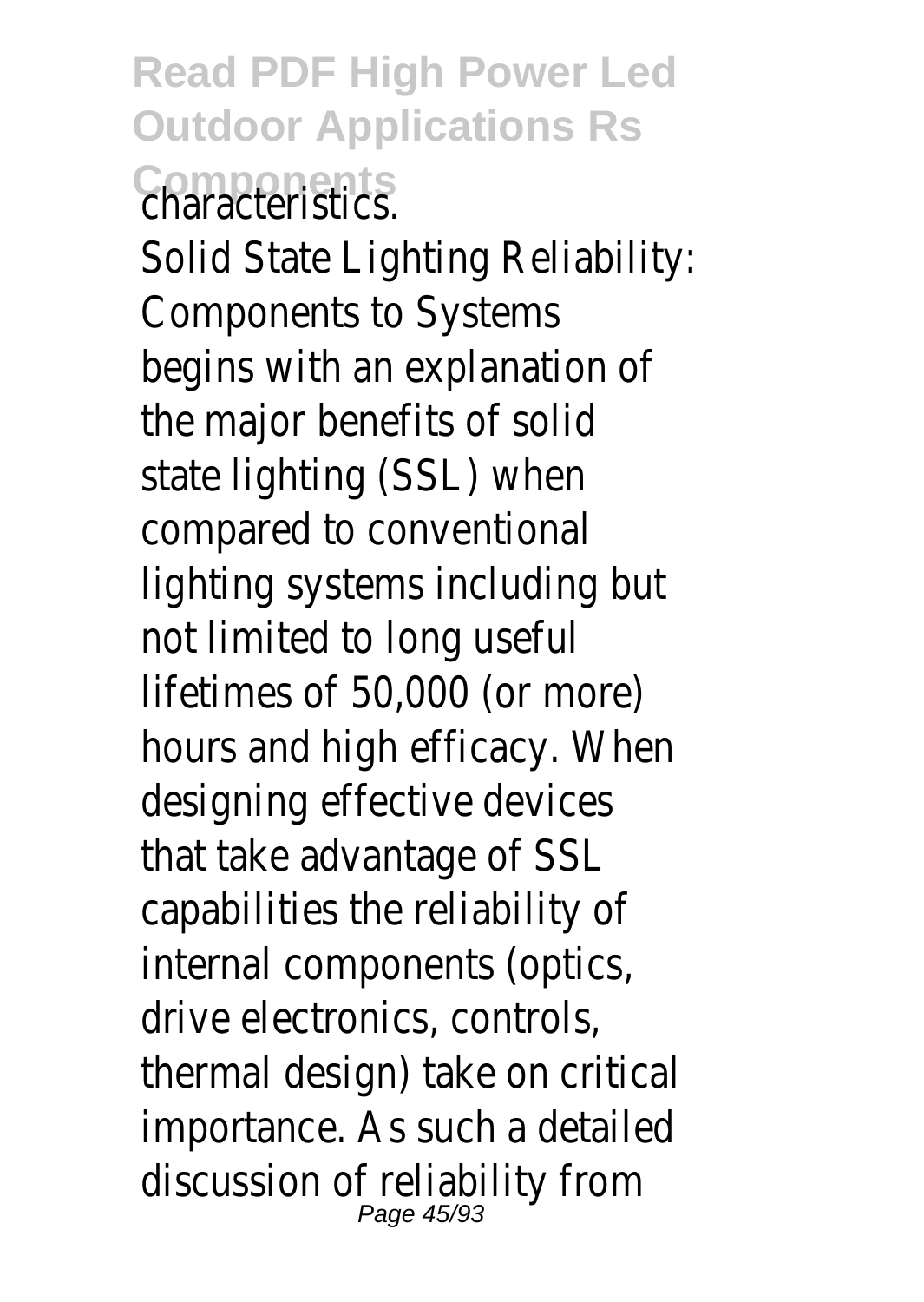**Read PDF High Power Led Outdoor Applications Rs Components** performance at the device level to sub components is included as well as the integrated systems of SSL modules, lamps and luminaires including various failure modes, reliability testing and reliability performance. A follow-up, Solid State Lighting Reliability Part 2, was published in 2017. Principles of Solar Cells, LEDs and Diodes From Physics-of-Failure to Physics-of-Degradation Advanced Nanomaterials for Light-Emitting Diodes and Solar Cells Applications in Electronics Page 46/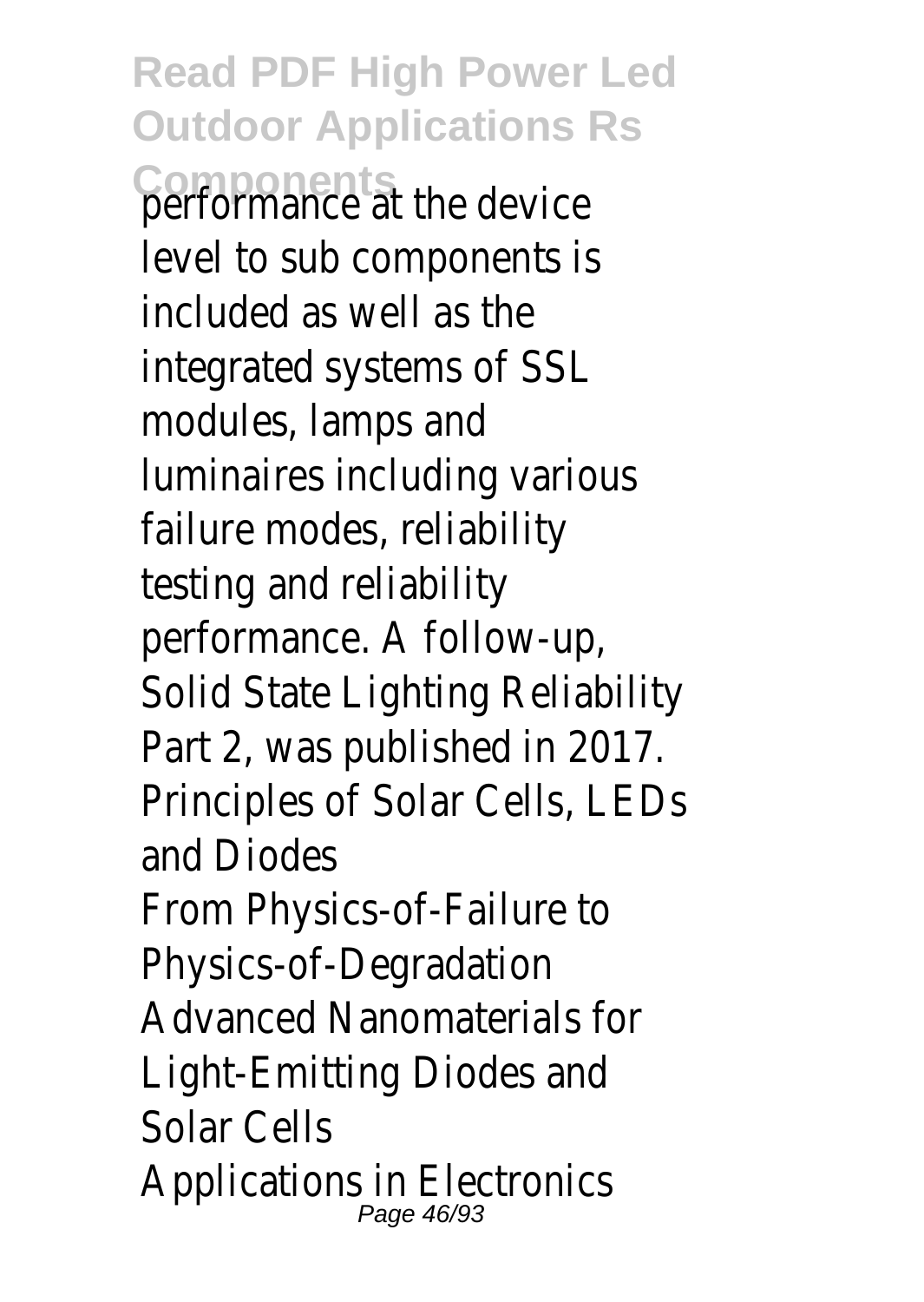**Read PDF High Power Led Outdoor Applications Rs Components** Pervading Industry, Environment and Society Global Sources Electronic **Components** APPLEPIES 2018 *Practical and readerfriendly, the SMART GRID HOME explains how the average homeowner can adapt and retrofit an existing residence to take advantage of the energy and cost saving technology now available as part of the development of the Smart Grid. Topics covered include reducing home energy consumption by* Page 47/93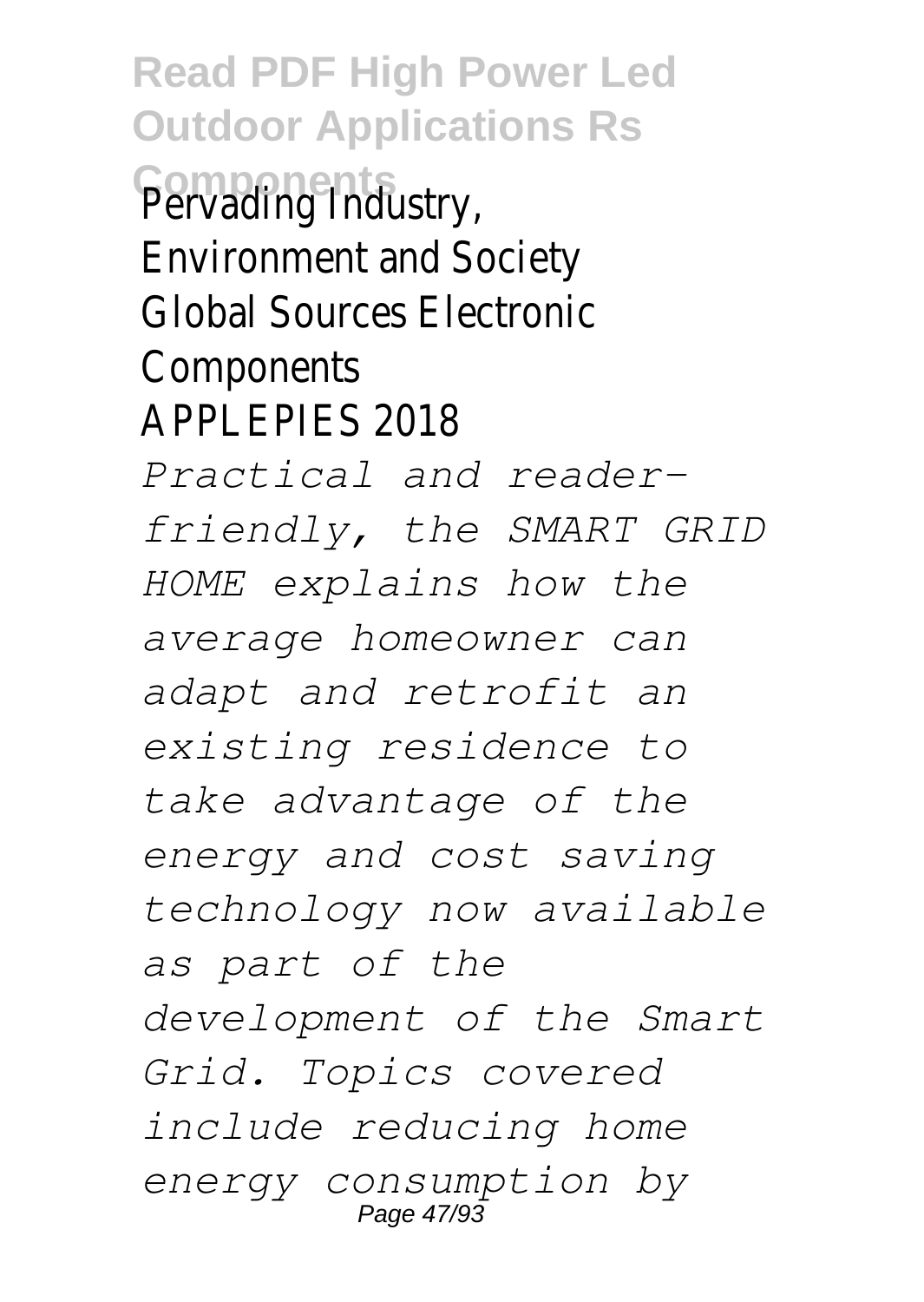**Read PDF High Power Led Outdoor Applications Rs Components** *eliminating heat loss and heat transfer, reducing the power-on time of electronics and other power equipment without loss of convenience, automating home electrical systems to maximize energy conservation, evaluating electrical devices for energy efficiency, developing energy conservation strategies for replacing inefficient appliances, and timing the use of electricity in the home to save both energy and* Page 48/93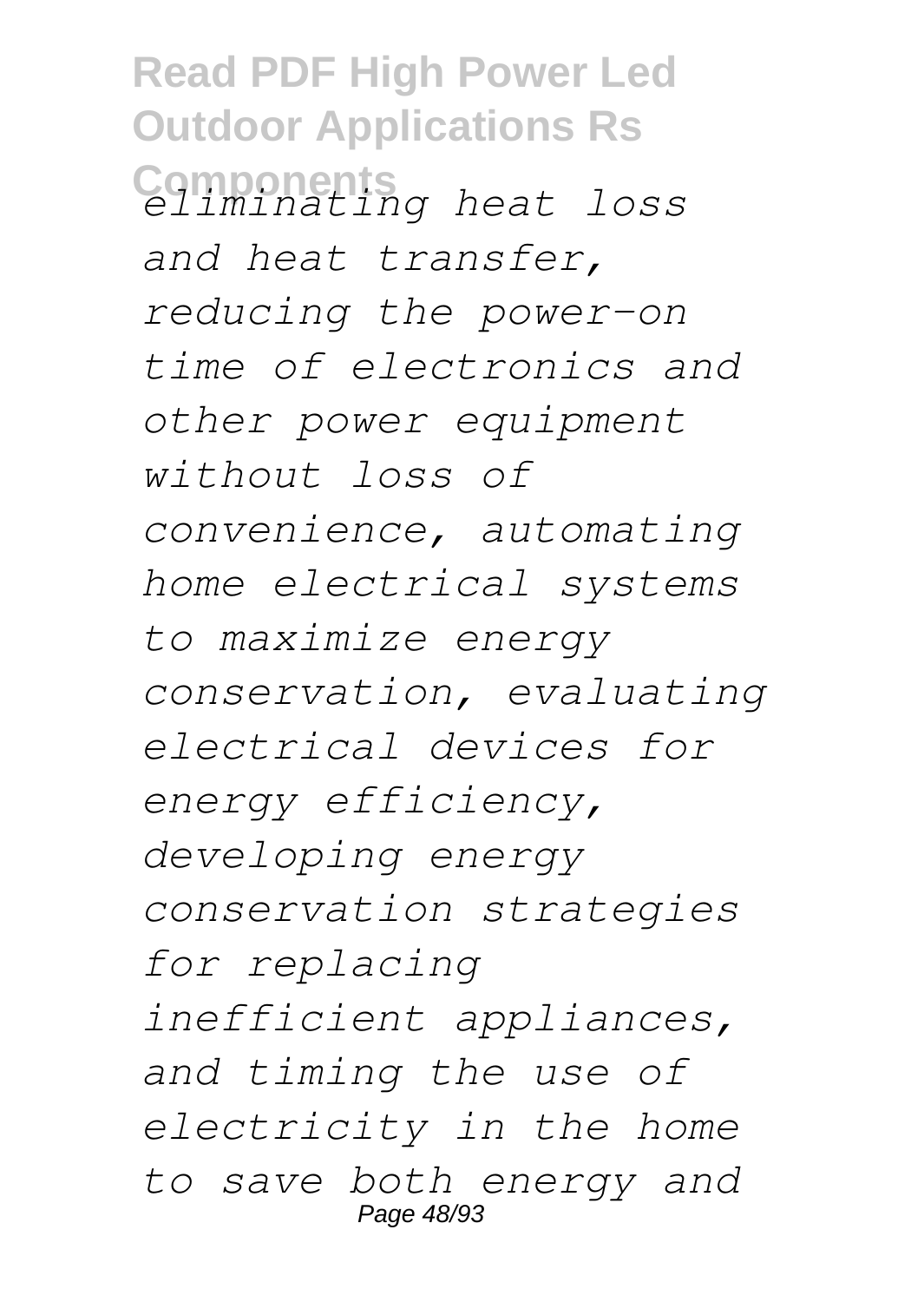**Read PDF High Power Led Outdoor Applications Rs Components** *money. Throughout each chapter, the reader is provided with the information needed to take advantage of utility and government incentive programs to offset some or all of the cost. Coverage also includes the selection and installation of renewable energy source electrical generating systems such as photovoltaic solar generating systems, solar water heating systems, and wind turbine generating* Page 49/93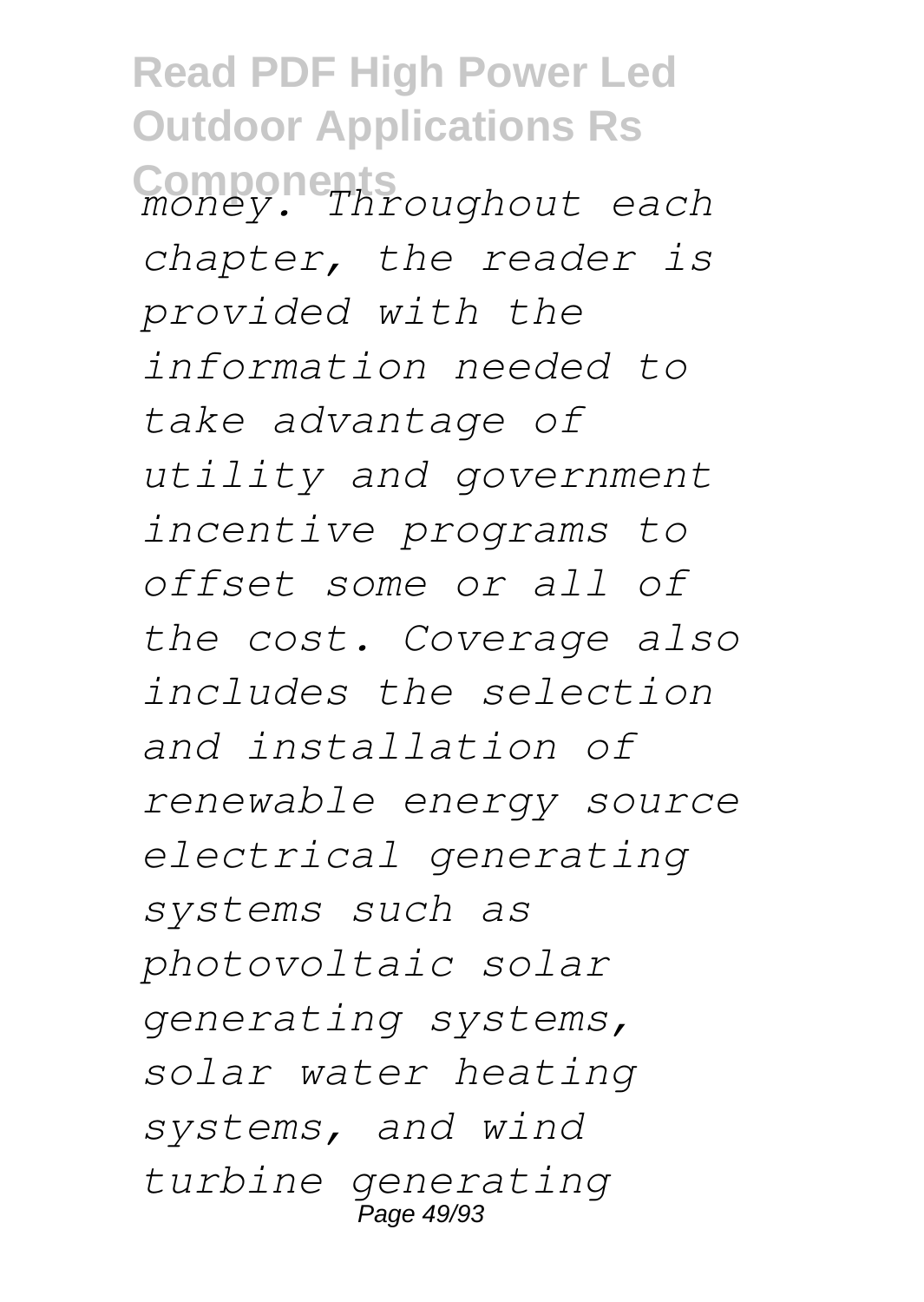**Read PDF High Power Led Outdoor Applications Rs Components** *systems. In addition, the book describes how these home-based renewable energy systems can be connected to the smart grid so that the homeowner will be paid by the public utility. Important Notice: Media content referenced within the product description or the product text may not be available in the ebook version. Detailing a systems approach, Optical Wireless Communications: System and Channel* Page 50/93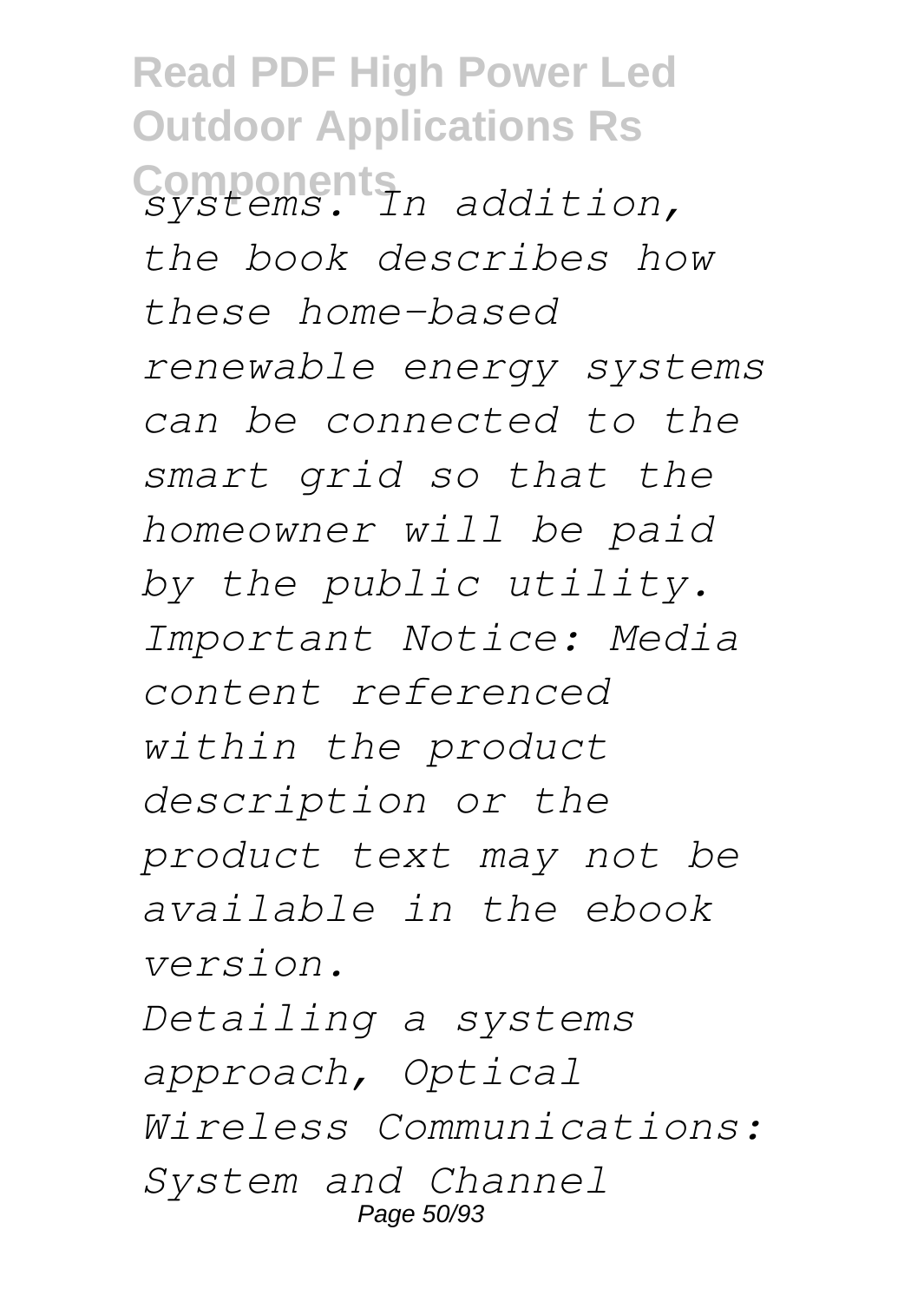**Read PDF High Power Led Outdoor Applications Rs Components** *Modelling with MATLAB®, is a self-contained volume that concisely and comprehensively covers the theory and technology of optical wireless communications systems (OWC) in a way that is suitable for undergraduate and graduate-level students, as well as researchers and professional engineers. Incorporating MATLAB® throughout, the authors highlight past and current research activities to illustrate optical sources,* Page 51/93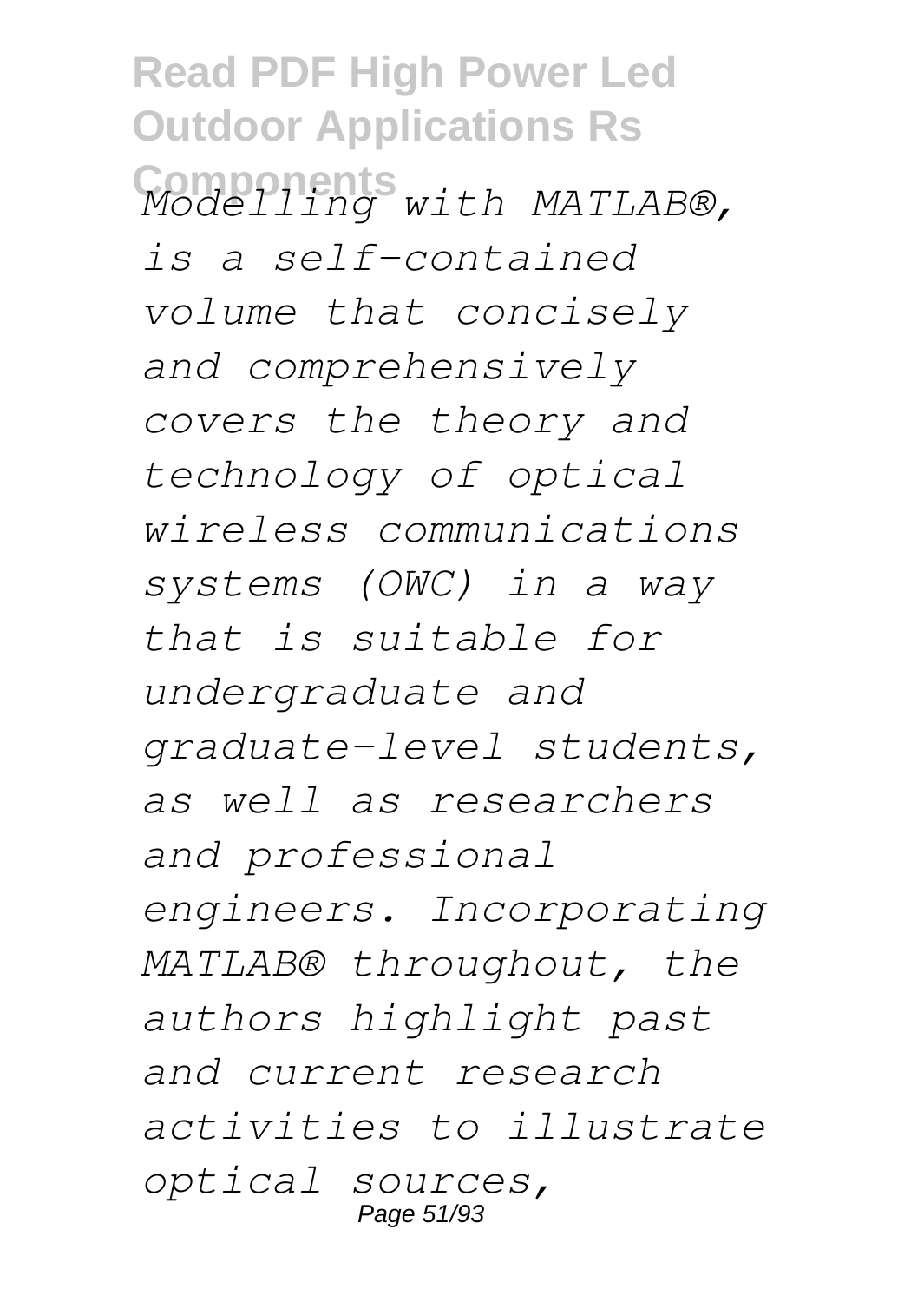**Read PDF High Power Led Outdoor Applications Rs Components** *transmitters, detectors, receivers, and other devices used in optical wireless communications. They also discuss both indoor and outdoor environments, discussing how different factors—including various channel models—affect system performance and mitigation techniques. In addition, this book broadly covers crucial aspects of OWC systems: Fundamental principles of OWC Devices and systems Modulation* Page 52/93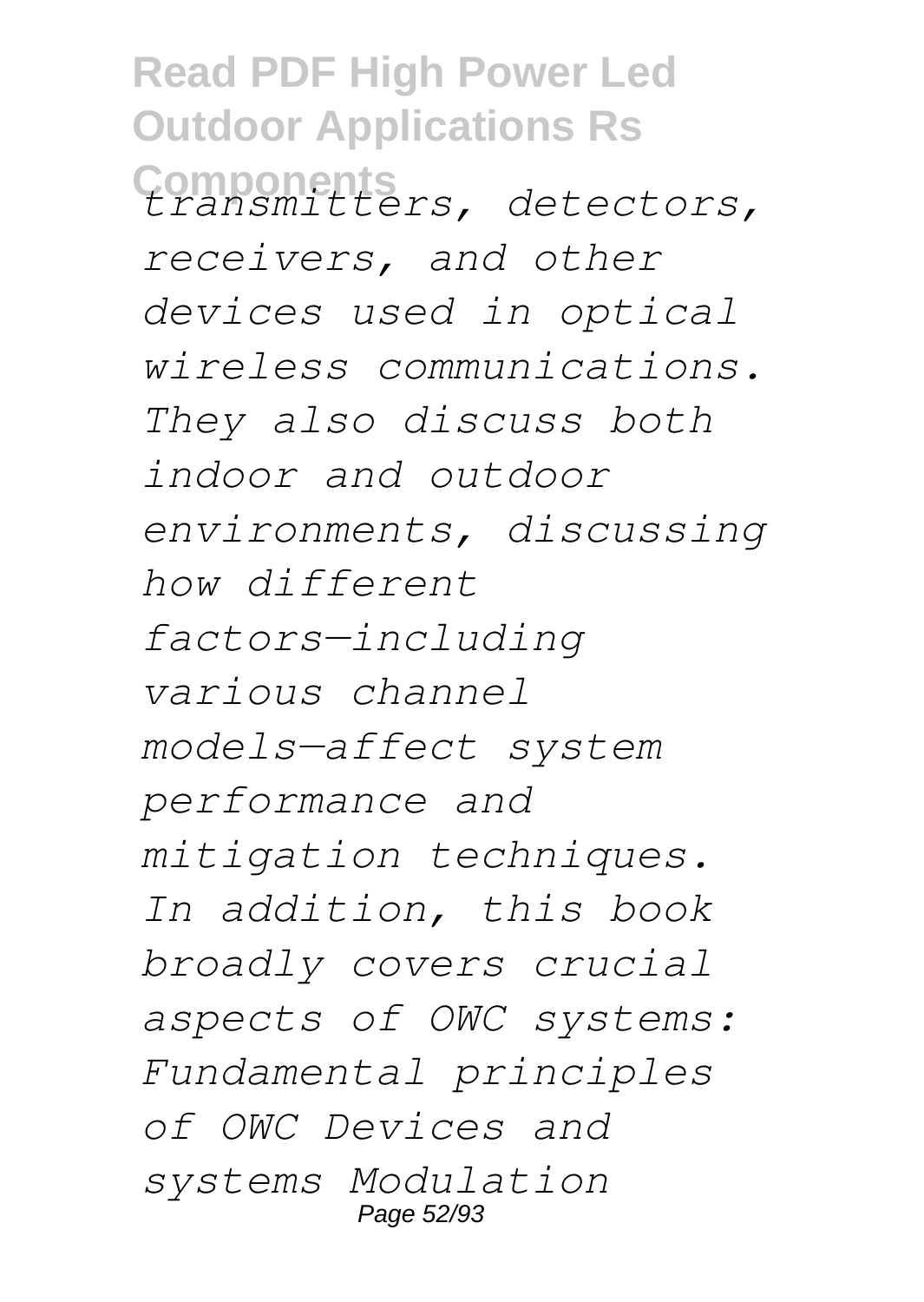**Read PDF High Power Led Outdoor Applications Rs Components** *techniques and schemes (including polarization shift keying) Channel models and system performance analysis Emerging visible light communications Terrestrial free space optics communication Use of infrared in indoor OWC One entire chapter explores the emerging field of visible light communications, and others describe techniques for using theoretical analysis and simulation to mitigate channel impact on system* Page 53/93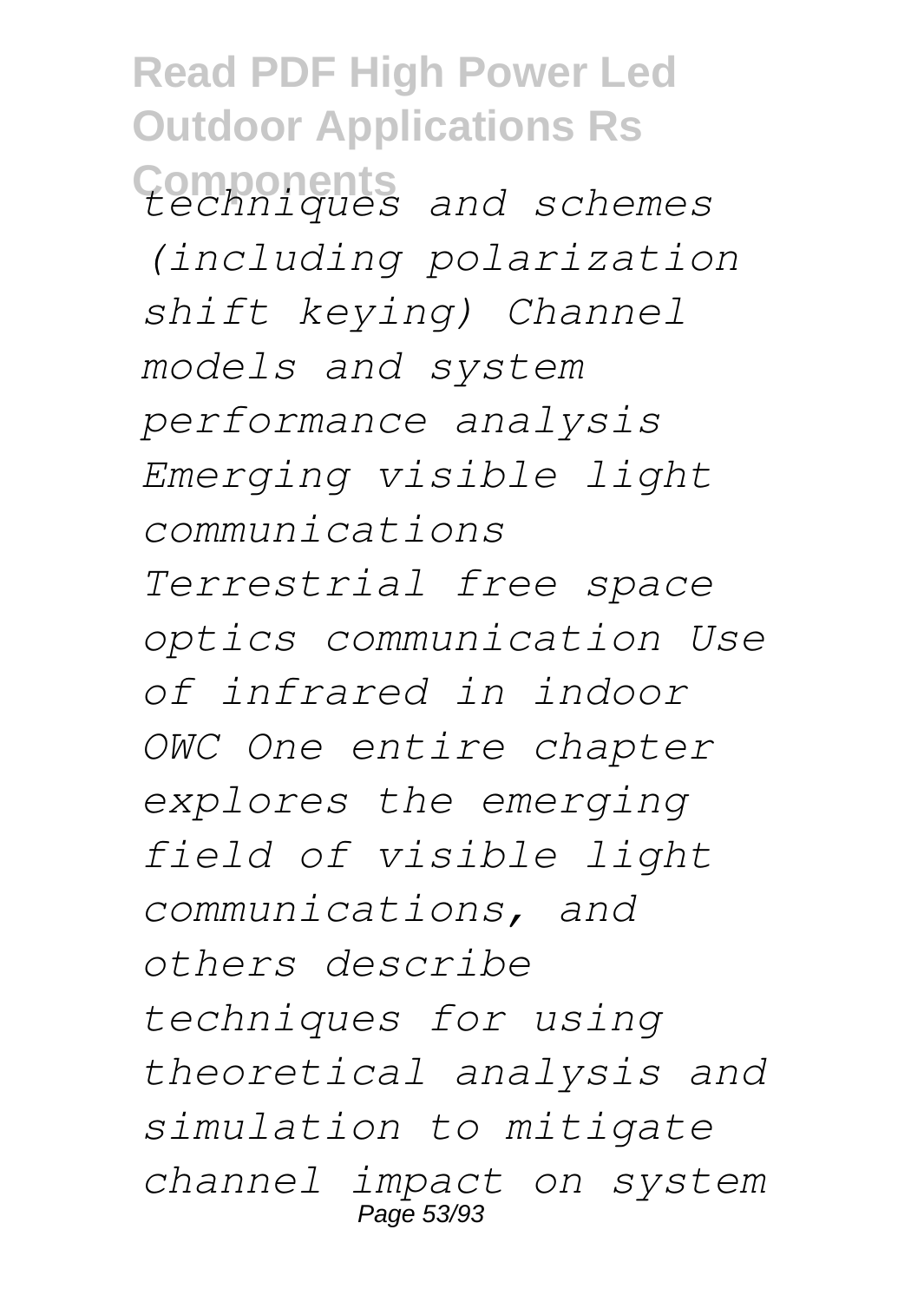**Read PDF High Power Led Outdoor Applications Rs Components** *performance. Additional topics include wavelet denoising, artificial neural networks, and spatial diversity. Content also covers different challenges encountered in OWC, as well as outlining possible solutions and current research trends. A major attraction of the book is the presentation of MATLAB simulations and codes, which enable readers to execute extensive simulations and better understand OWC in* Page 54/93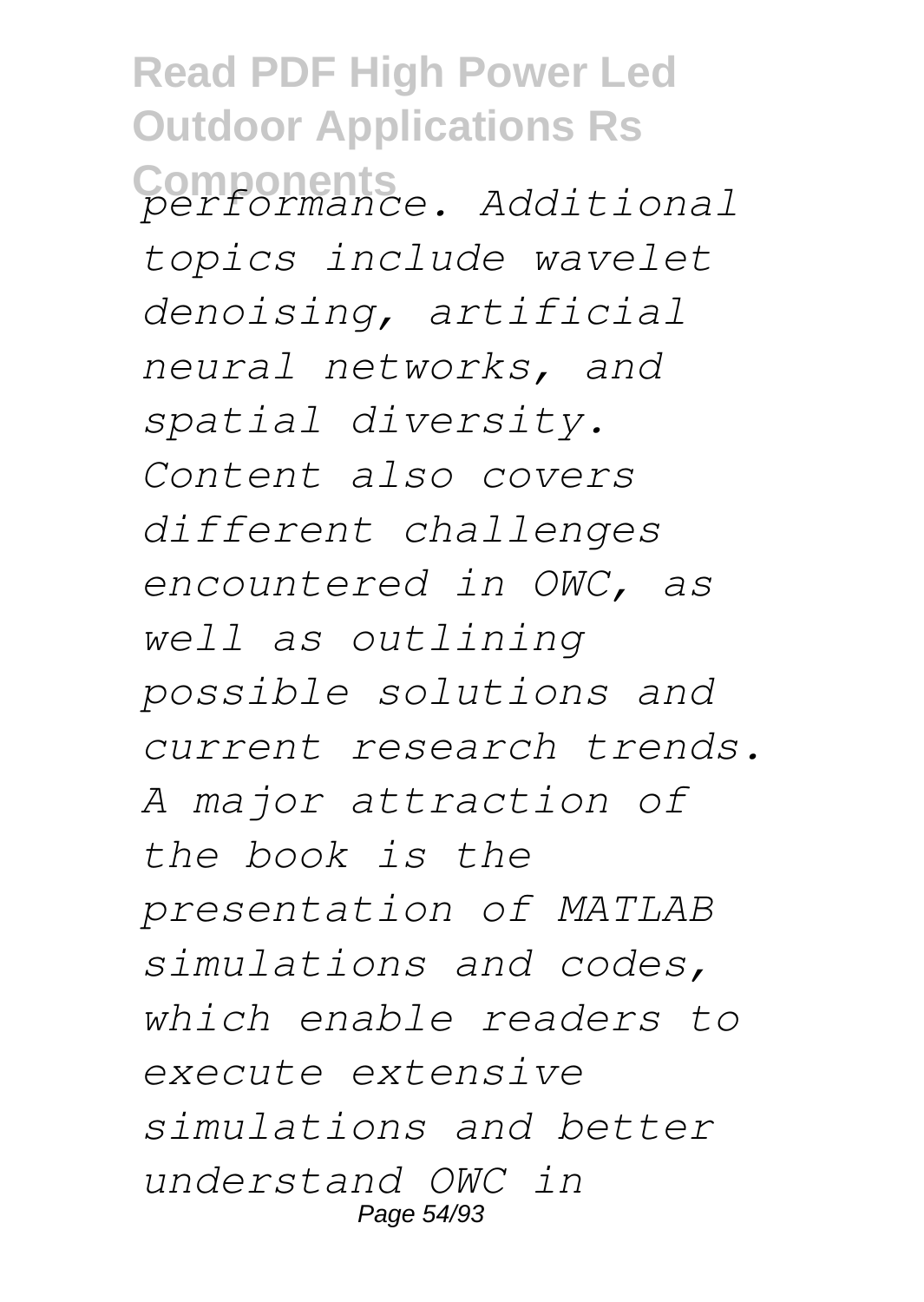**Read PDF High Power Led Outdoor Applications Rs Components** *general.*

*The revised edition of this important book presents updated and expanded coverage of light emitting diodes (LEDs) based on heteroepitaxial GaN on Si substrates, and includes new chapters on tunnel junction LEDs, green/yellow LEDs, and ultraviolet LEDs. Over the last two decades, significant progress has been made in the growth, doping and processing technologies of IIInitride based* Page 55/93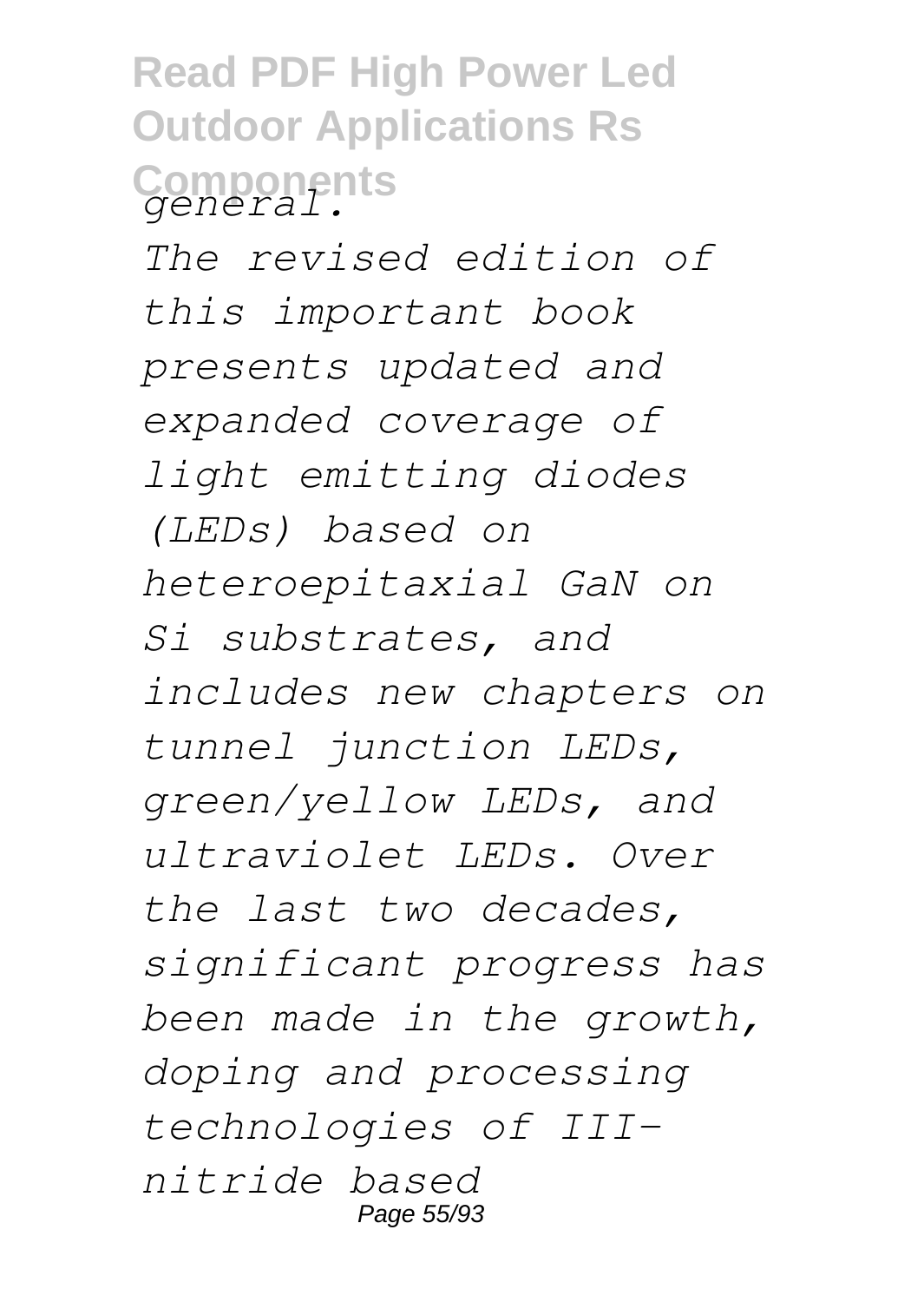**Read PDF High Power Led Outdoor Applications Rs Components** *semiconductors, leading to considerable expectations for nitride semiconductors across a wide range of applications. LEDs are already used in traffic signals, signage lighting, and automotive applications, with the ultimate goal of the global replacement of traditional incandescent and fluorescent lamps, thus reducing energy consumption and cutting down on carbon-dioxide emission. However, some critical issues must be* Page 56/93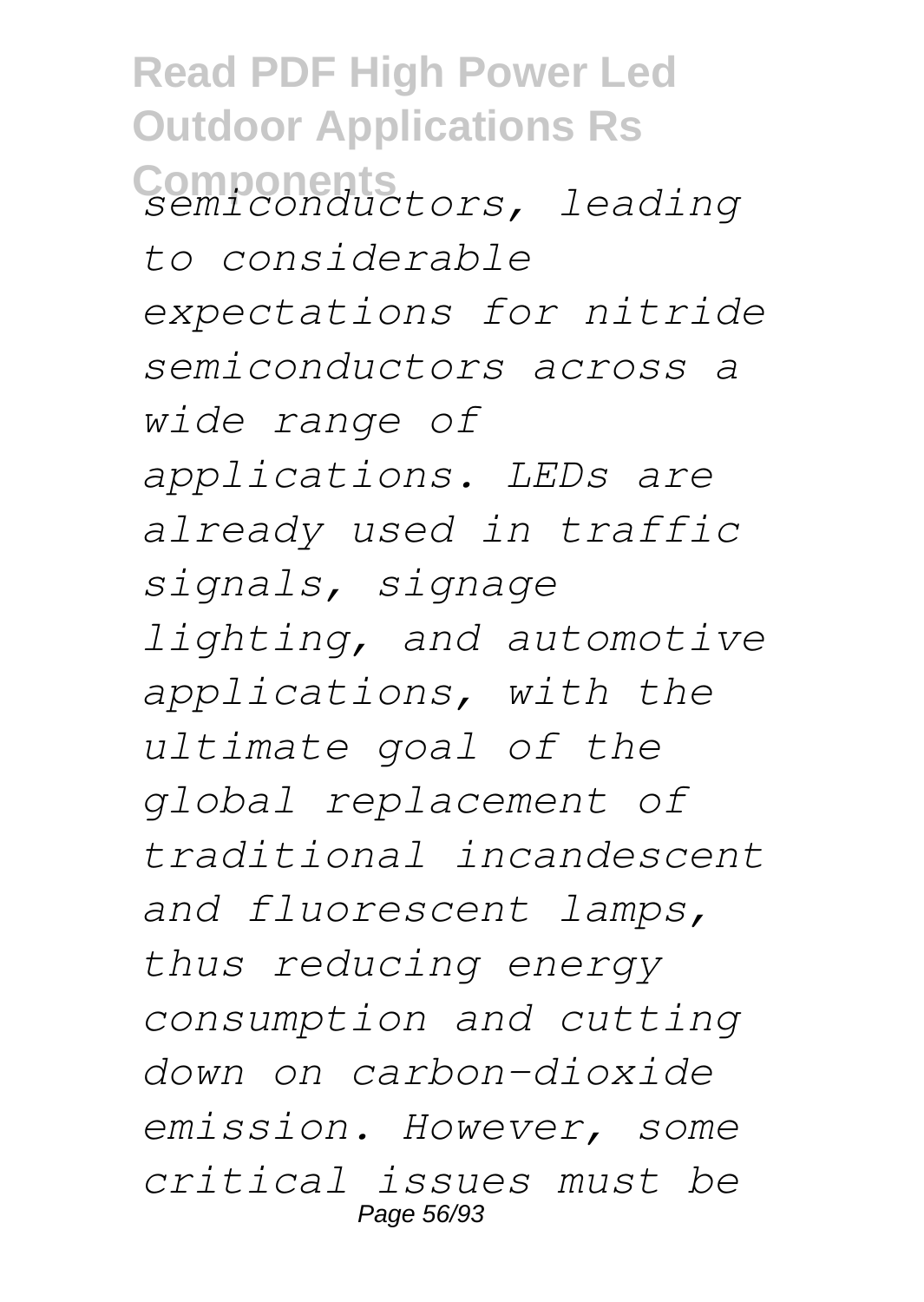**Read PDF High Power Led Outdoor Applications Rs Components** *addressed to allow the further improvements required for the largescale realization of solid-state lighting, and this book aims to provide the readers with details of some contemporary issues on which the performance of LEDs is seriously dependent. Most importantly, it describes why there must be a breakthrough in the growth of high-quality nitride semiconductor epitaxial layers with a low density of* Page 57/93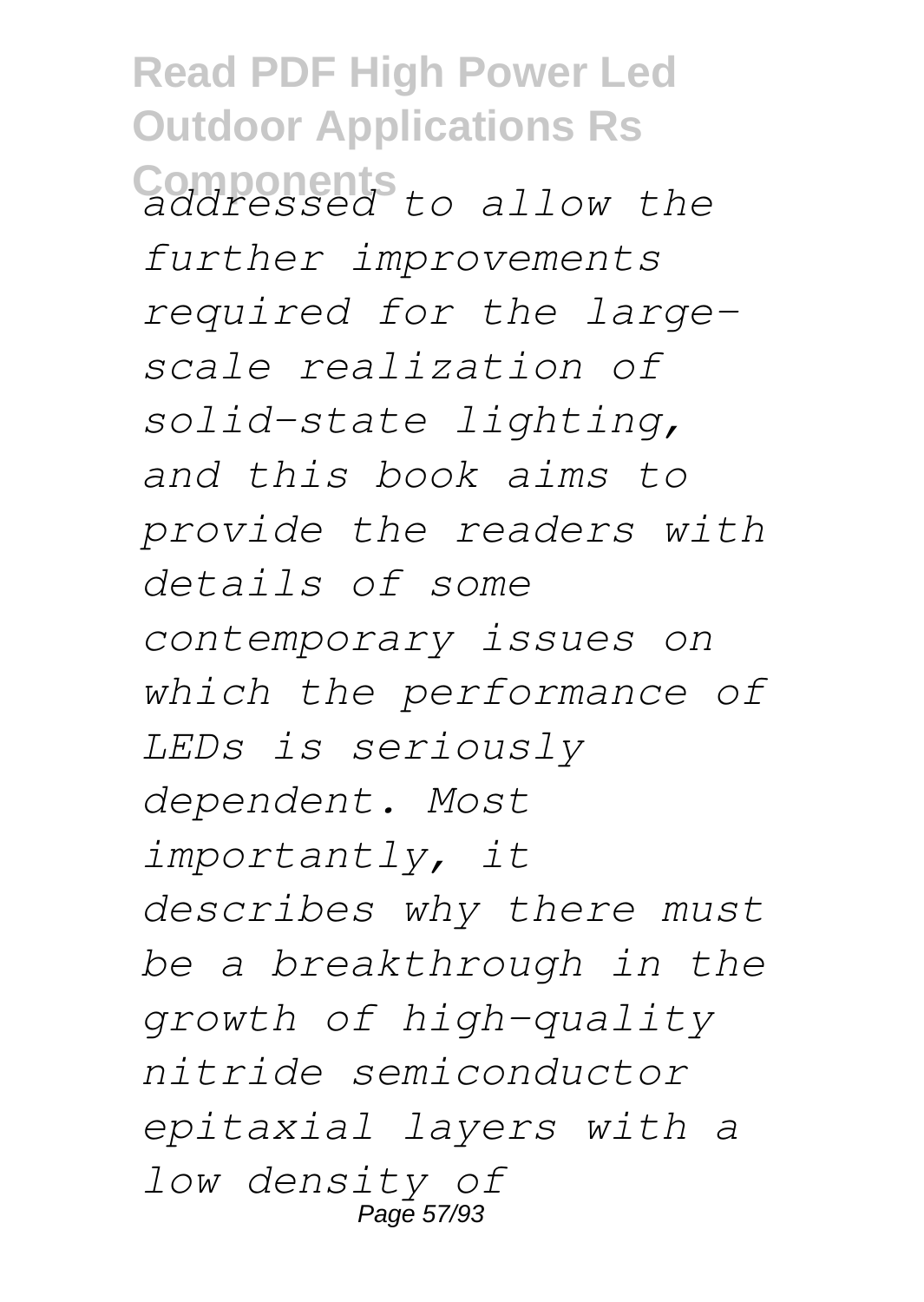**Read PDF High Power Led Outdoor Applications Rs Components** *dislocations, in particular, in the growth of Al-rich and Inrich GaN-based semiconductors. The quality of materials is directly dependent on the substrates used, such as sapphire and Si, and the book discusses these as well as topics such as efficiency droop, growth in different orientations, polarization, and chip processing and packaging technologies. Offering an overview of the state of the art in III-*Page 58/93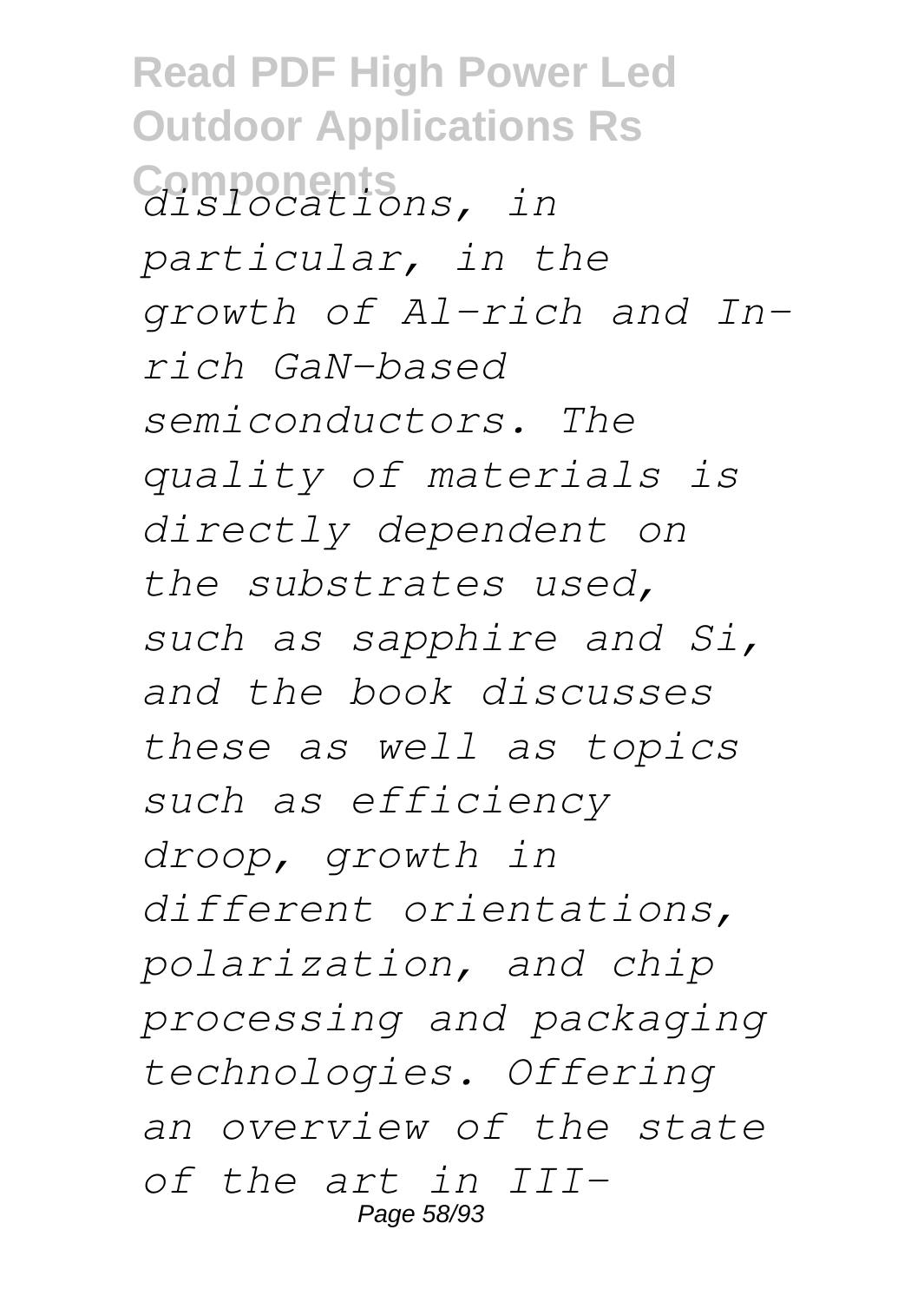**Read PDF High Power Led Outdoor Applications Rs Components** *Nitride LED science and technology, the book will be a core reference for researchers and engineers involved with the developments of solid state lighting, and required reading for students entering the field.*

*The Proceedings of First International Conference on Opto-Electronics and Applied Optics 2014, IEM OPTRONIX 2014 presents the research contributions presented in the conference by researchers from both* Page 59/93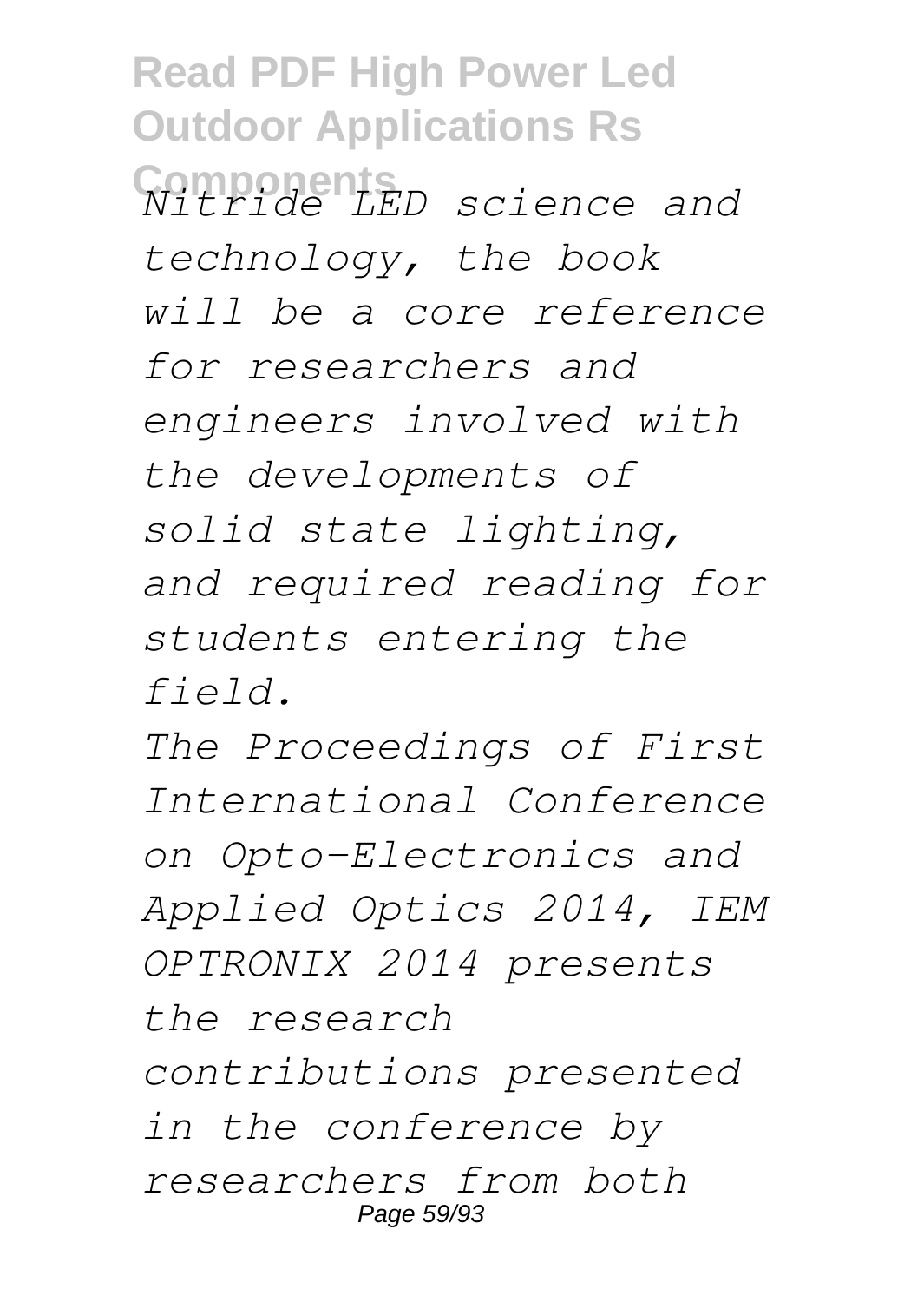**Read PDF High Power Led Outdoor Applications Rs Components** *India and abroad. Contributions from established scientists as well as students are included. The book is organized to enable easy access to various topics of interest. The first part includes the Keynote addresses by Phillip Russell, Max Planck Institute of the Light Sciences, Erlangen, Germany and Lorenzo Pavesi, University of Trento, Italy. The second part focuses on the Plenary Talks given by eminent* Page 60/93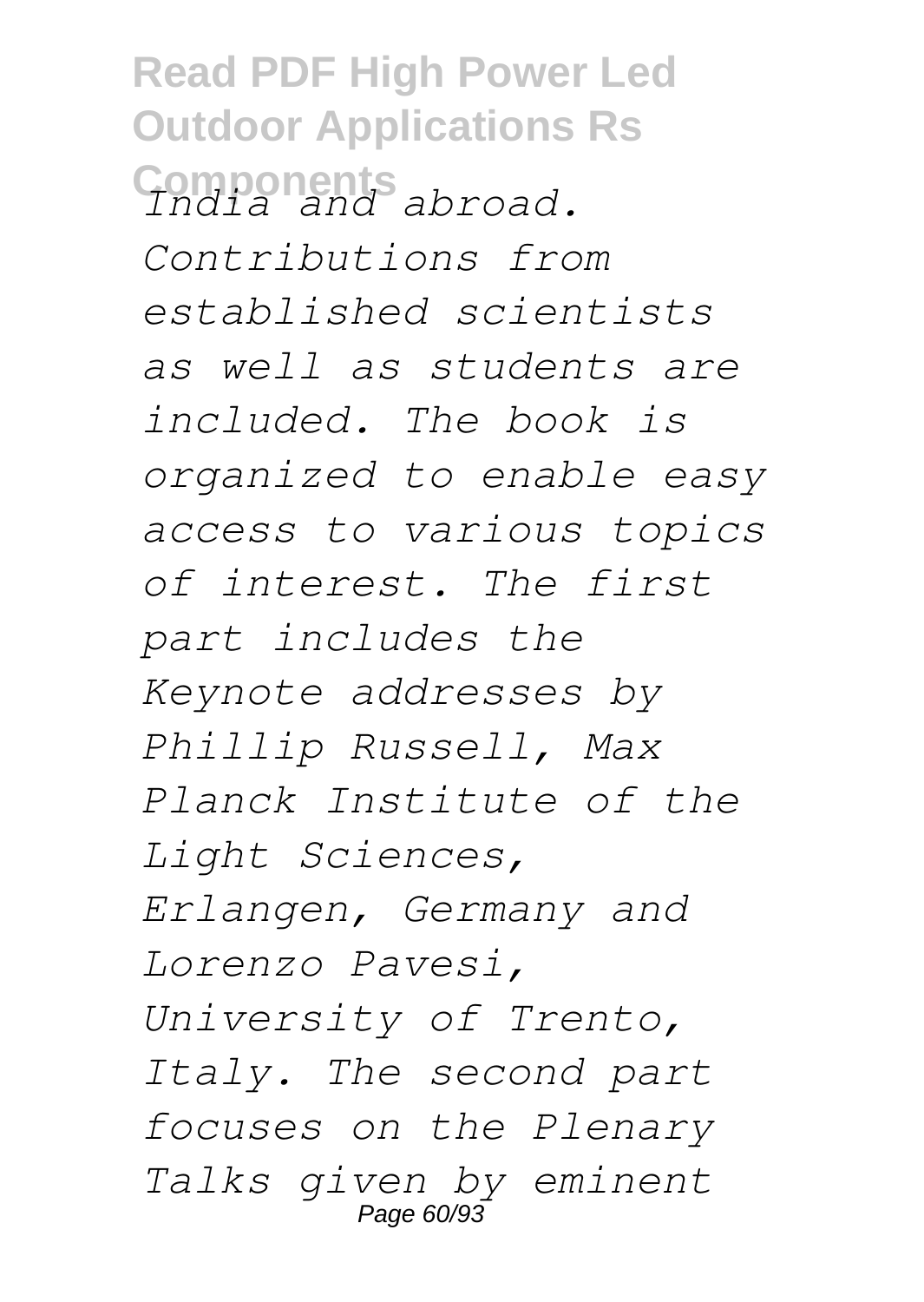**Read PDF High Power Led Outdoor Applications Rs Components** *scientists, namely, Azizur Rahman, City University London, London; Bishnu Pal, President, The Optical Society of India; Kamakhya Ghatak, National Institute of Technology, Agartala; Kehar Singh, Former Professor, India Institute of Technology Delhi; Mourad Zghal, SUPCOM, University of Carthage, Tunisia; Partha Roy Chaudhuri, IIT Kharagpur; S K. Bhadra, CSIR-Central Glass and Ceramic* Page 61/93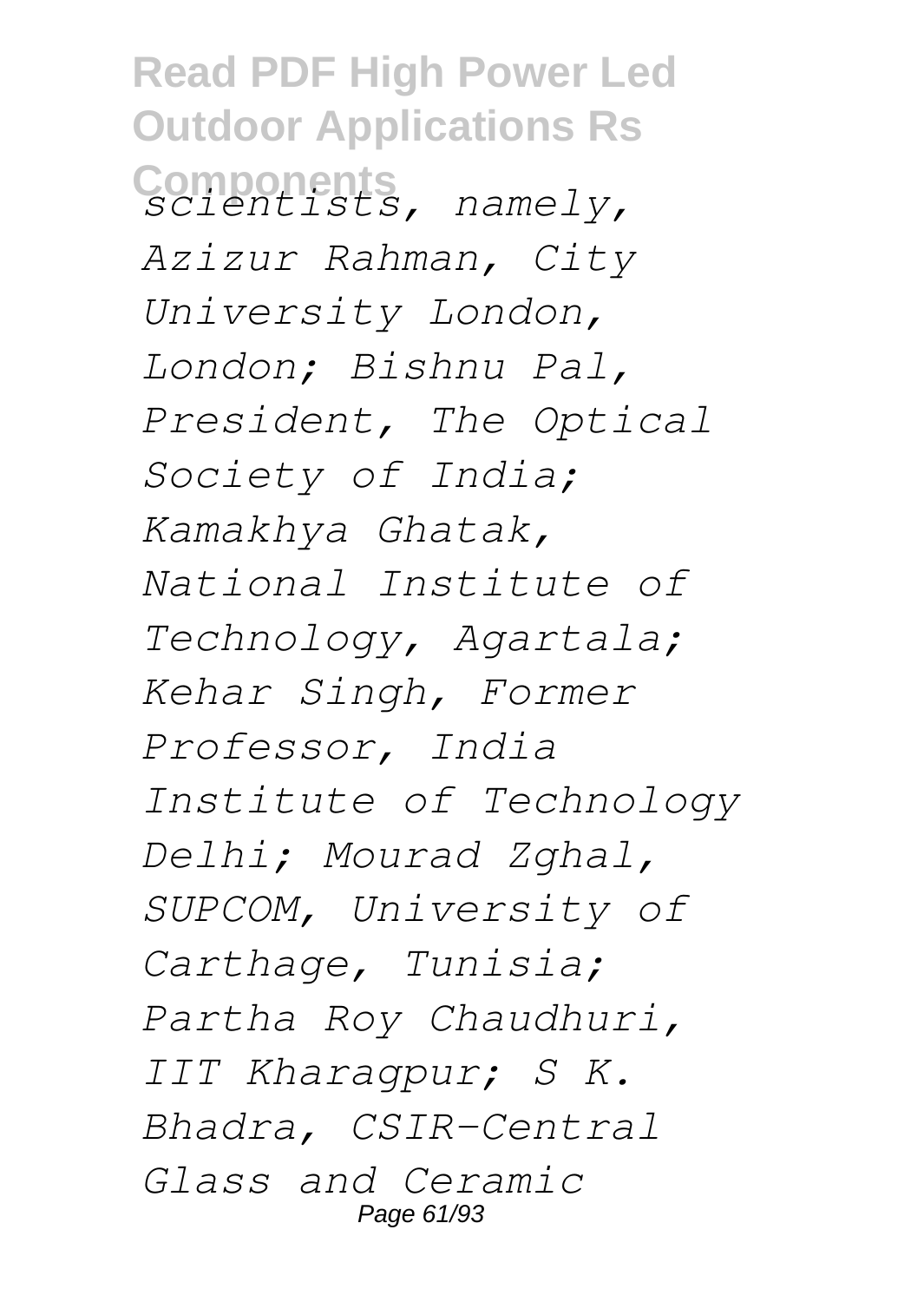**Read PDF High Power Led Outdoor Applications Rs Components** *Research Institute, Kolkata; Sanjib Chatterjee, Raja Ramanna Centre for Advanced Technology, Indore; Takeo Sasaki, Tokyo University, Japan; Lakshminarayan Hazra, Emeritus Professor, University of Calcutta, Kolkata; Shyam Akashe, ITM University, Gwalior and Vasudevan Lakshminarayanan, University of Waterloo, Canada. The subsequent parts focus on topicwise contributory papers in Application of Solar* Page 62/93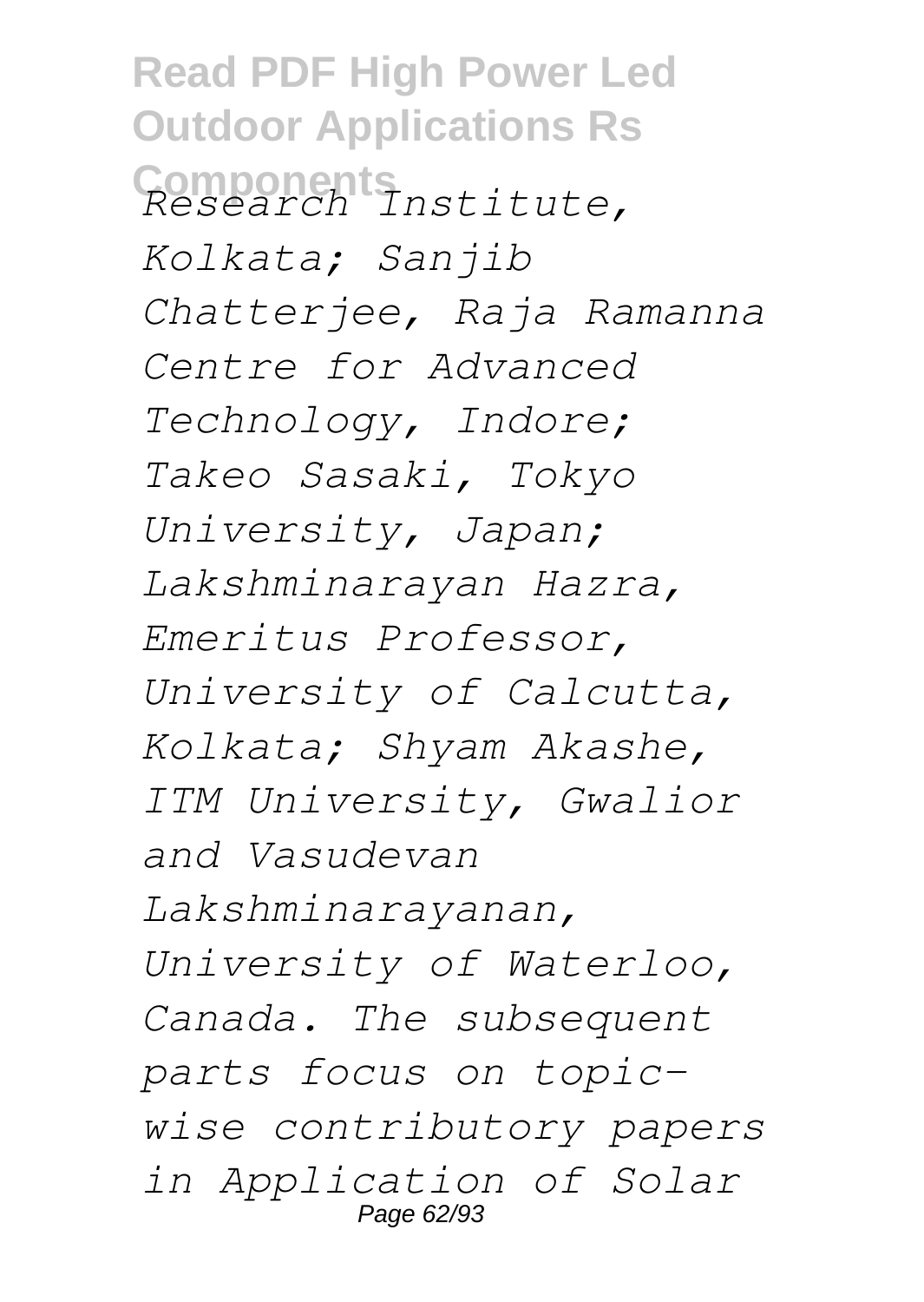**Read PDF High Power Led Outdoor Applications Rs Components** *Energy; Diffraction Tomography; E.M. Radiation Theory and Antenna; Fibre Optics and Devices; Photonics for Space Applications; Micro-Electronics and VLSI; Nano-Photonics, Bio-Photonics and Bio-Medical Optics; Nonlinear Phenomena and Chaos; Optical and Digital Data and Image Processing; Optical Communications and Networks; Optical Design; Opto-Electronic Devices; Opto-Electronic Materials and Quantum* Page 63/93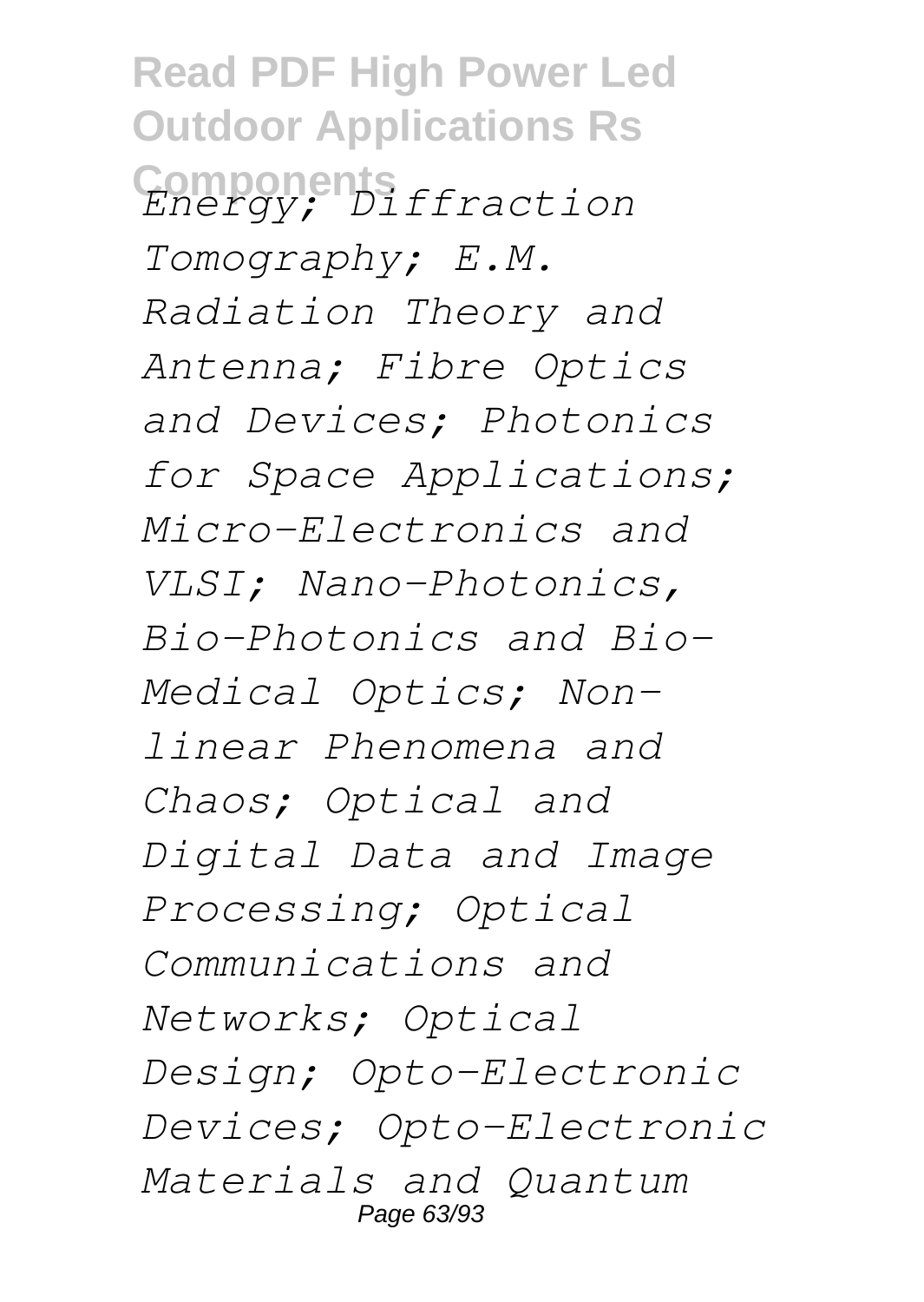**Read PDF High Power Led Outdoor Applications Rs Components** *Optics and Information Processing. Transformation and Upgrading of Chinese Enterprises Die-Attach Materials for High Temperature Applications in Microelectronics Packaging Intelligent Manufacturing and Mechatronics II-VI Semiconductor Materials and their Applications Principles of Solar Cells, LEDs and Related Devices* Page 64/93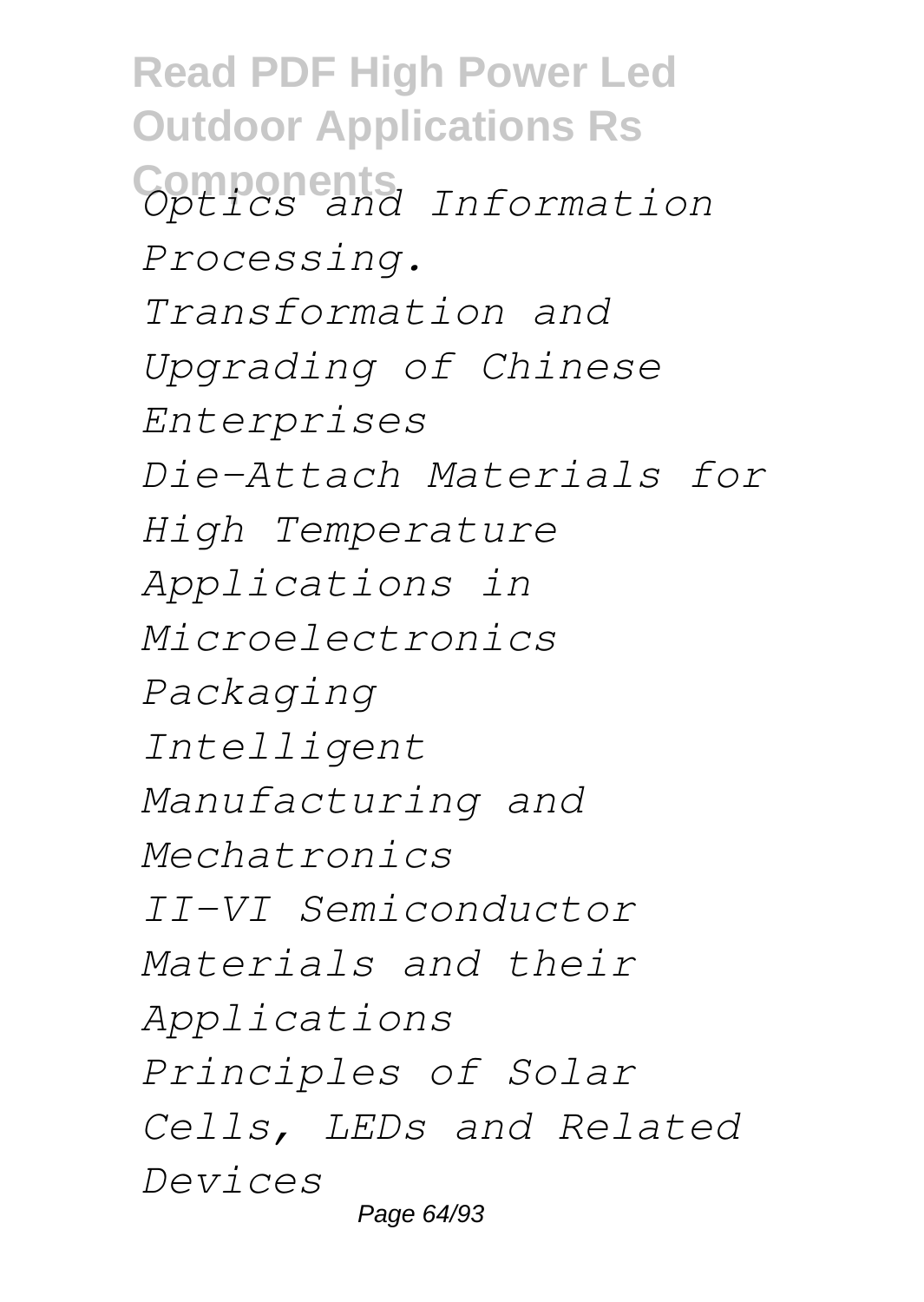**Read PDF High Power Led Outdoor Applications Rs The Research Report on** Application of Lowcarbon Technology in Expo 2010 **ShanghaiSpringer** LED luminaires have seen dramatic changes in cost breakdown over the past few years. The LED component cost, which until recently was the dominant portion of luminaire cost, has fallen to a level of the same order as the other luminaire components, such as the driver, housing, optics etc. With the current state Page 65/93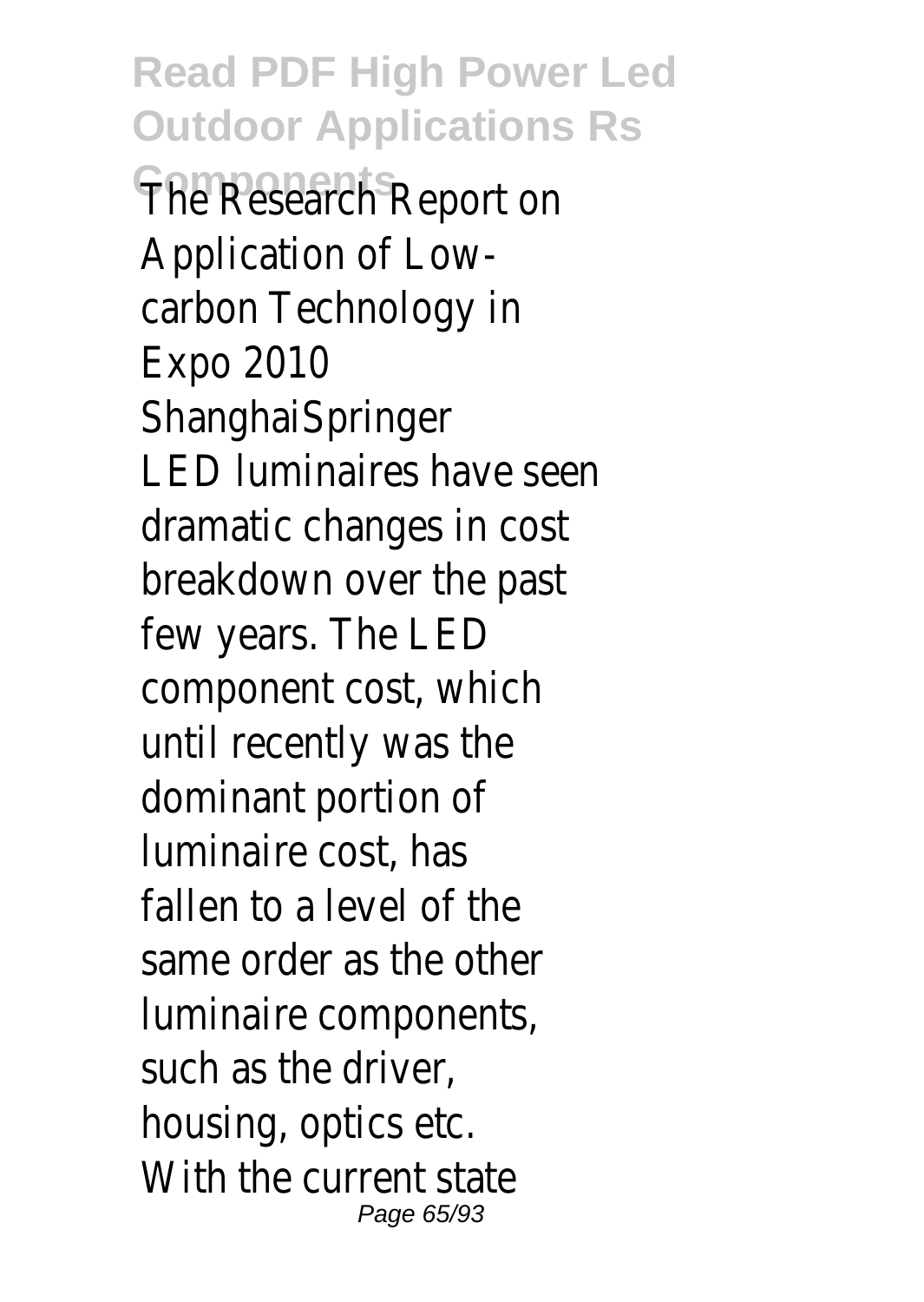**Read PDF High Power Led Outdoor Applications Rs Components** of the technology, further luminaire performance improvement and cost reduction is realized most effectively by optimization of the whole system, rather than a single component. This project focuses on improving the integration between LEDs and drivers. Lumileds has developed a light engine platform based on low-cost high-power LEDs and driver topologies optimized for integration with these Page 66/93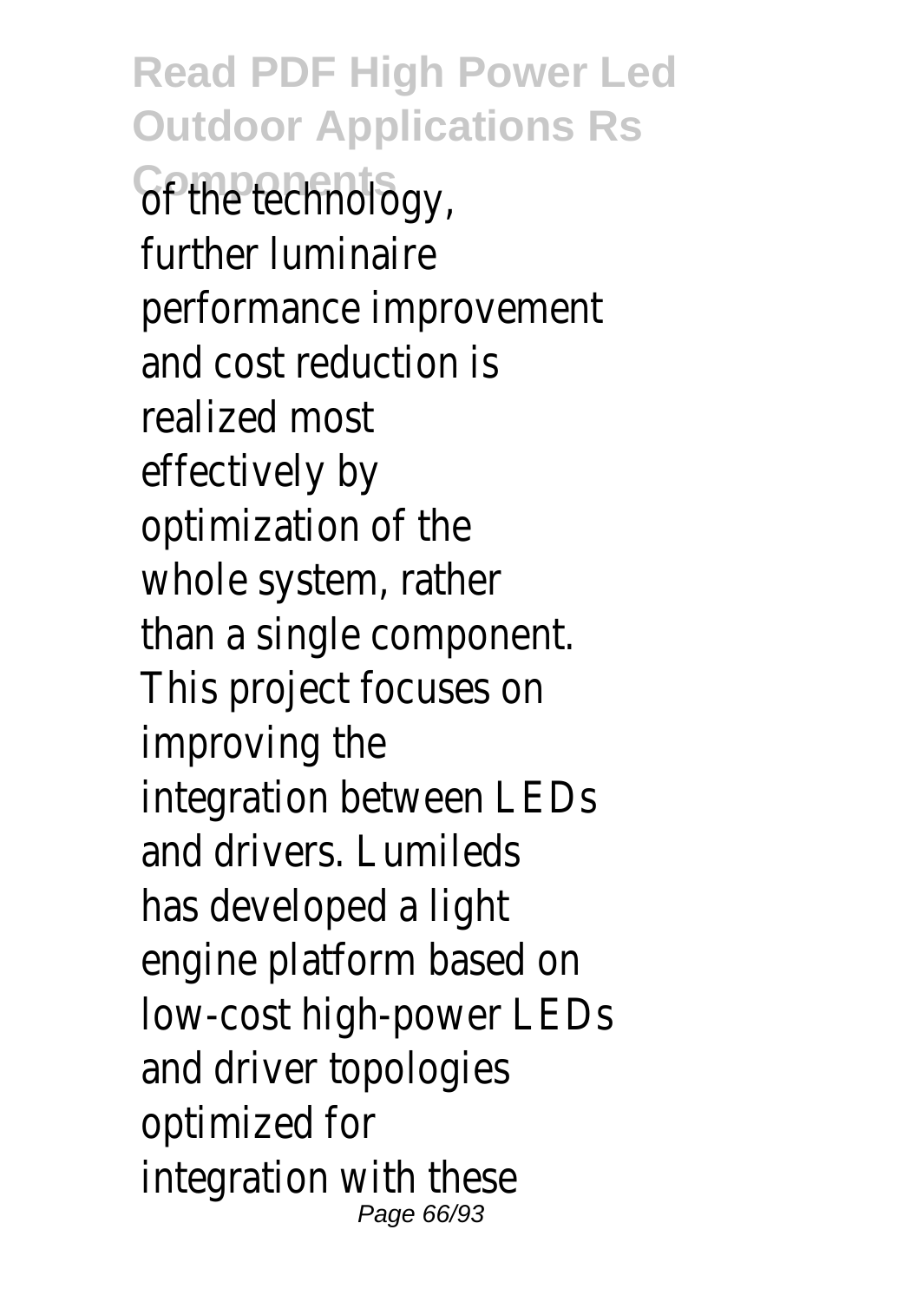**Read PDF High Power Led Outdoor Applications Rs LEDS on a single** substrate. The integration of driver and LEDs enables an estimated luminaire cost reduction of about 25% for targeted applications, mostly due to significant reductions in driver and housing cost. The highpower LEDs are based on Lumileds' patterned sapphire substrate flipchip (PSS-FC) technology, affording reduced die fabrication and packaging cost compared to existing Page 67/93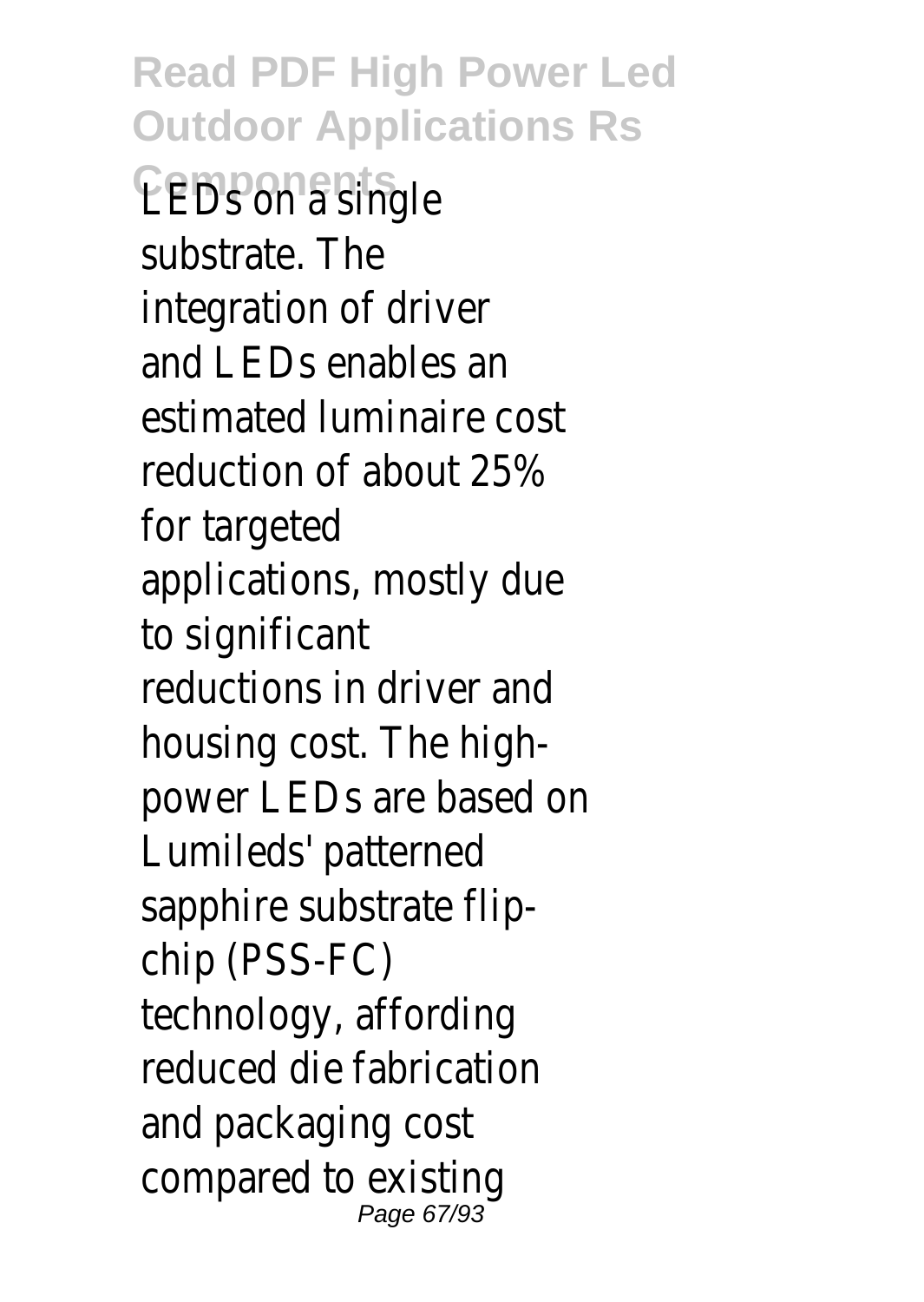**Read PDF High Power Led Outdoor Applications Rs Components** technology. Two general versions of PSS-FC die were developed in order to create the desired voltage and flux increments for driver integration: (i) small single-junction die (0.5 mm2), optimal for distributed lighting applications, and (ii) larger multi-junction die (2 mm2 and 4 mm2) for high-power directional applications. Two driver topologies were developed: a tapped linear driver topology Page 68/93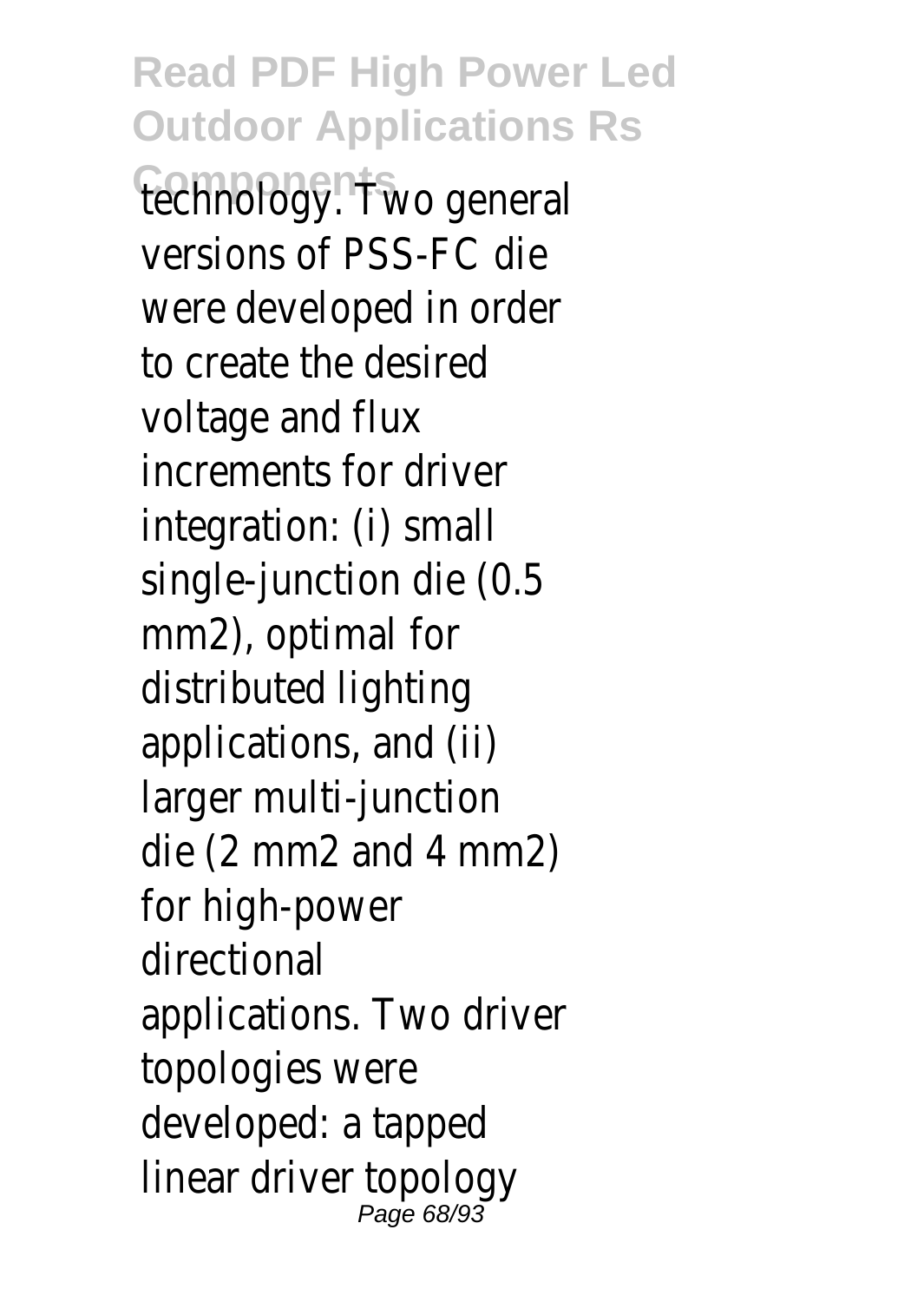**Read PDF High Power Led Outdoor Applications Rs Components** and a single-stage switch-mode topology, taking advantage of the flexible voltage configurations of the new PSS-FC die and the simplification opportunities enabled by integration of LEDs and driver on the same board. A prototype light engine was developed for an outdoor "core module" application based on the multi-junction PSS-FC die and the single-stage switch-mode driver. The light engine meets the project efficacy target Page 69/9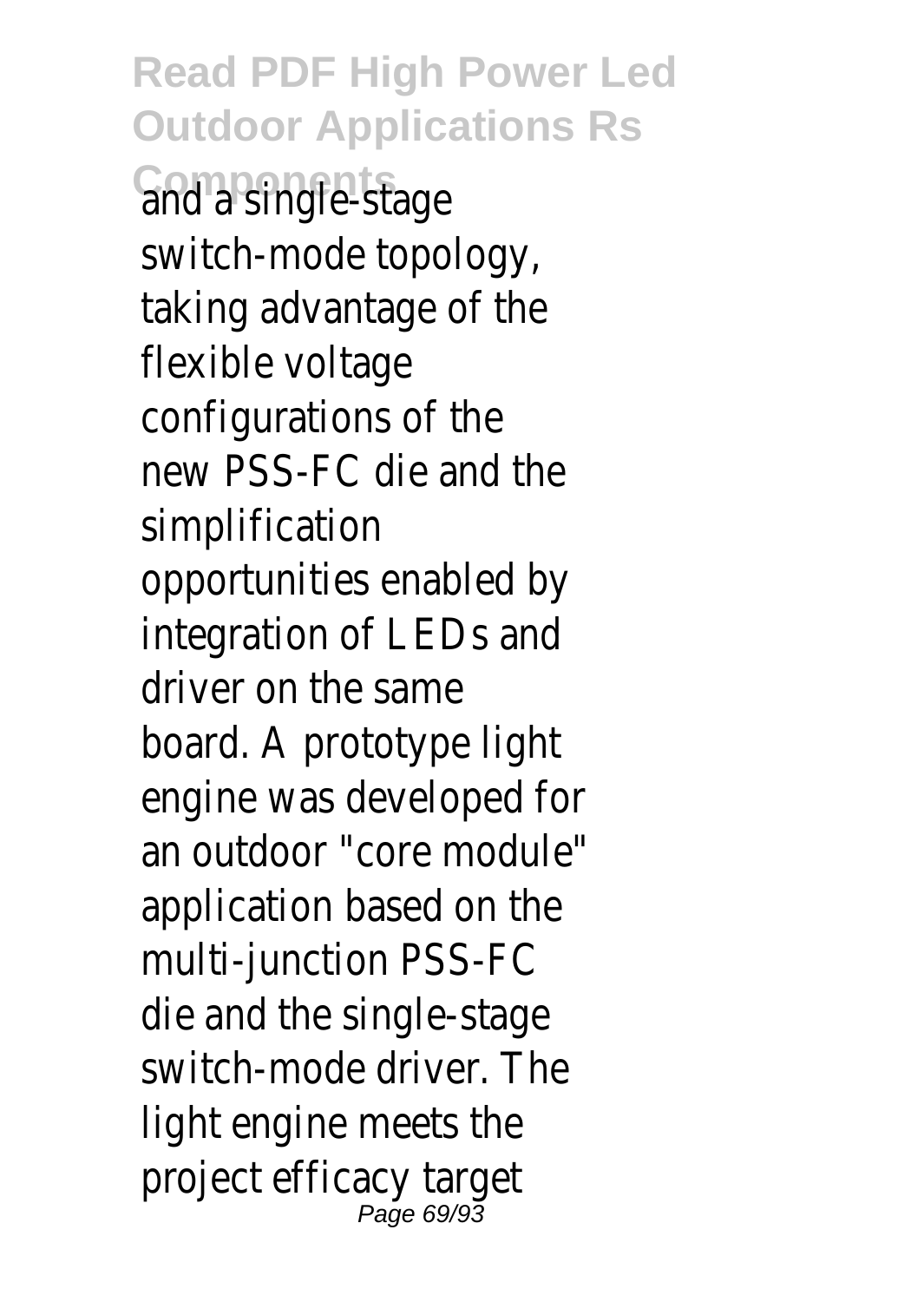**Read PDF High Power Led Outdoor Applications Rs Components** Components at a luminous flux greater than 4100 lm, a correlated color temperature (CCT) of 4000K and a color rendering index (CRI) greater than 70. This unique volume offers insights from renowned experts in energy efficient building from the world over, providing a multifaceted overview of the state-of-the-art in energy efficient architecture. It opens by defining what Page 70/93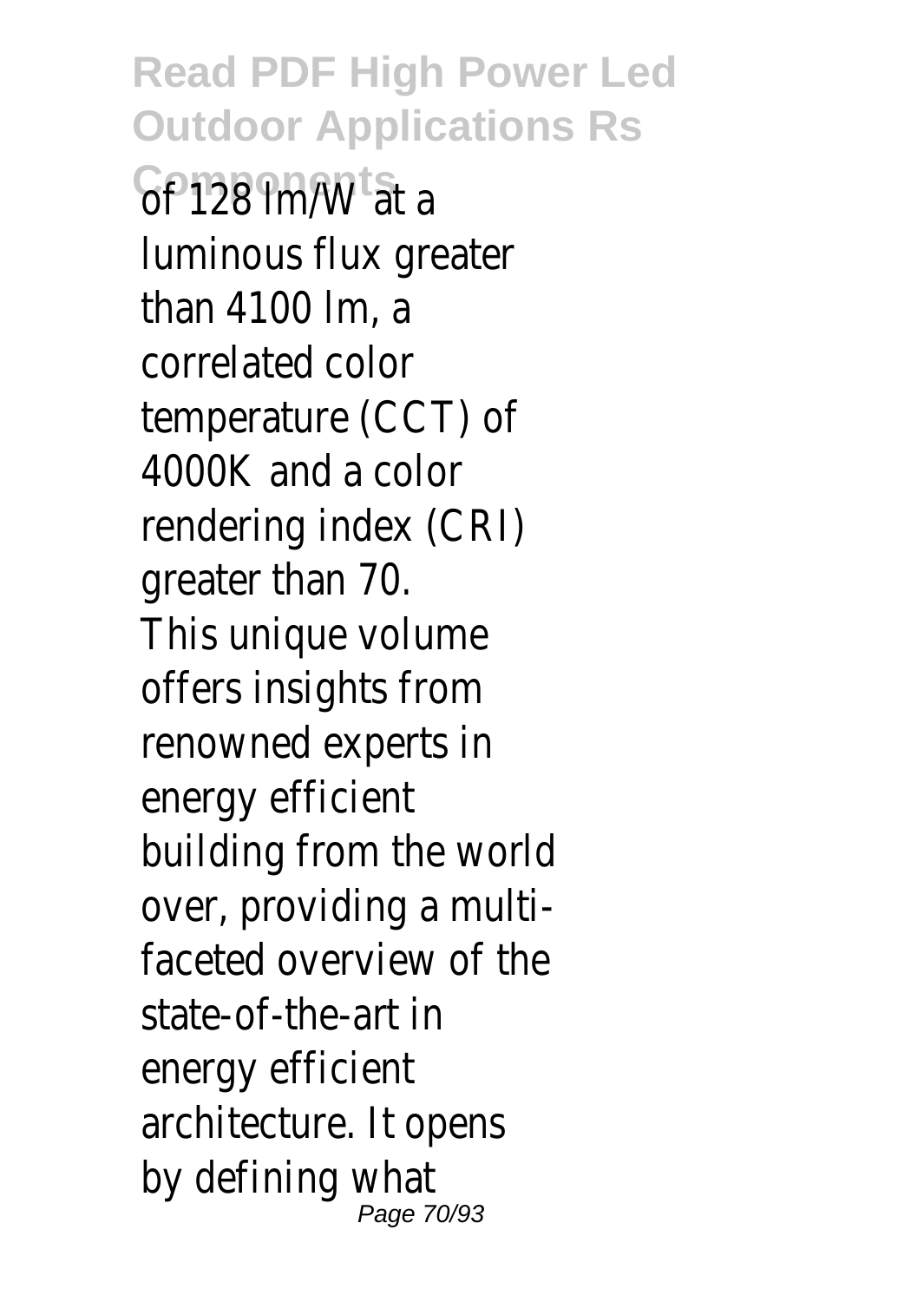**Read PDF High Power Led Outdoor Applications Rs Constitutes a** sustainable building, suggesting bases for sorely needed benchmarks, then explains the most important techniques and tools available to engineers and architects exploring green building technologies. It covers such pivotal issues as daylighting, LED lighting, integrating renewables such as solar thermal and cooling, retrofitting, LEED and similar certification efforts, passive houses, Page 71/93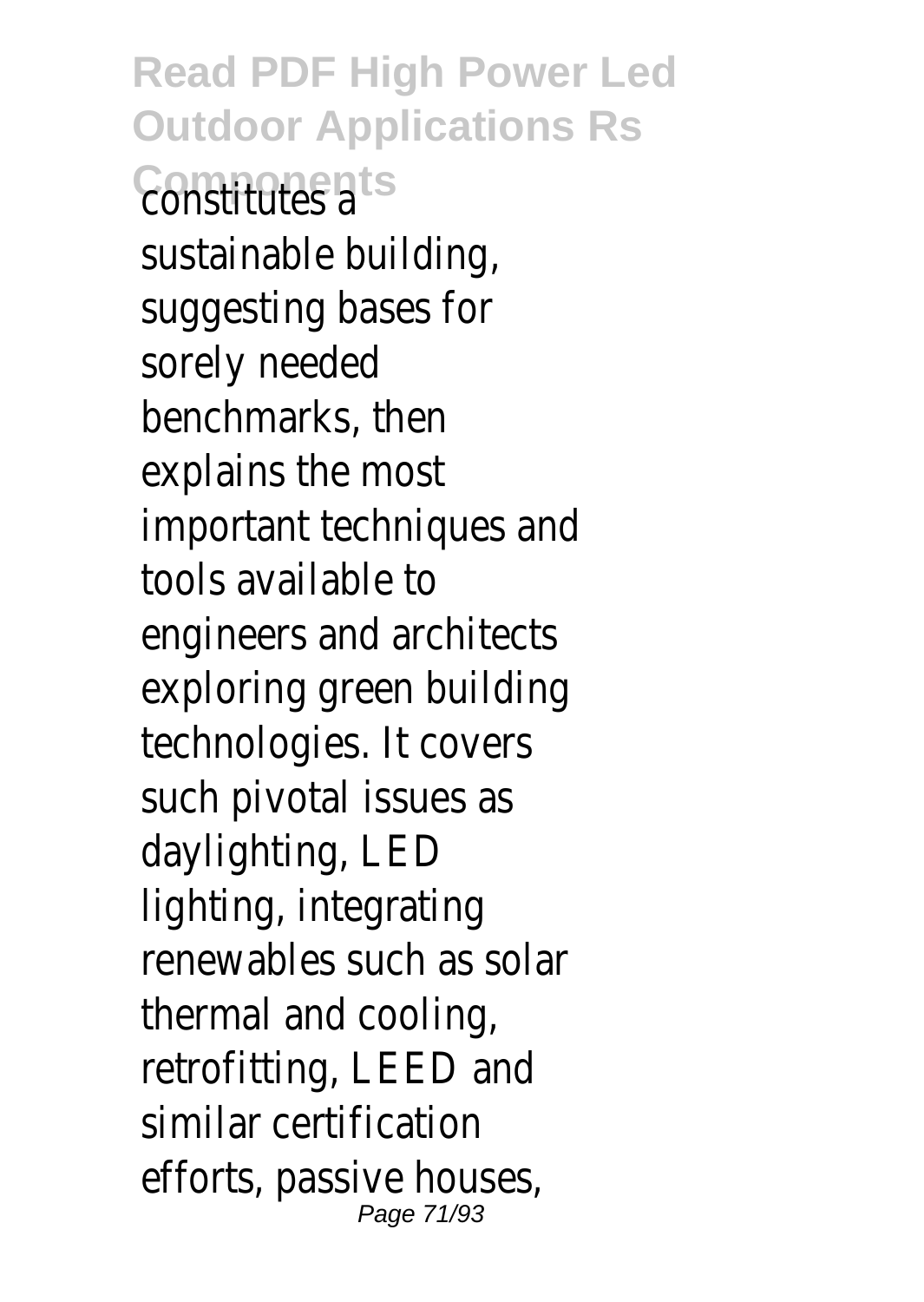**Read PDF High Power Led Outdoor Applications Rs Components** net-zero and close-zero structures, water recycling, and much more. Highlighting best practices for commercial buildings and private homes, in widely varied climates and within vastly different socioeconomic contexts, this illustrated reference will guide architects and engineers in making sustainable choices in building materials and methods. Explains the best methods and materials to support energy efficient Page 72/93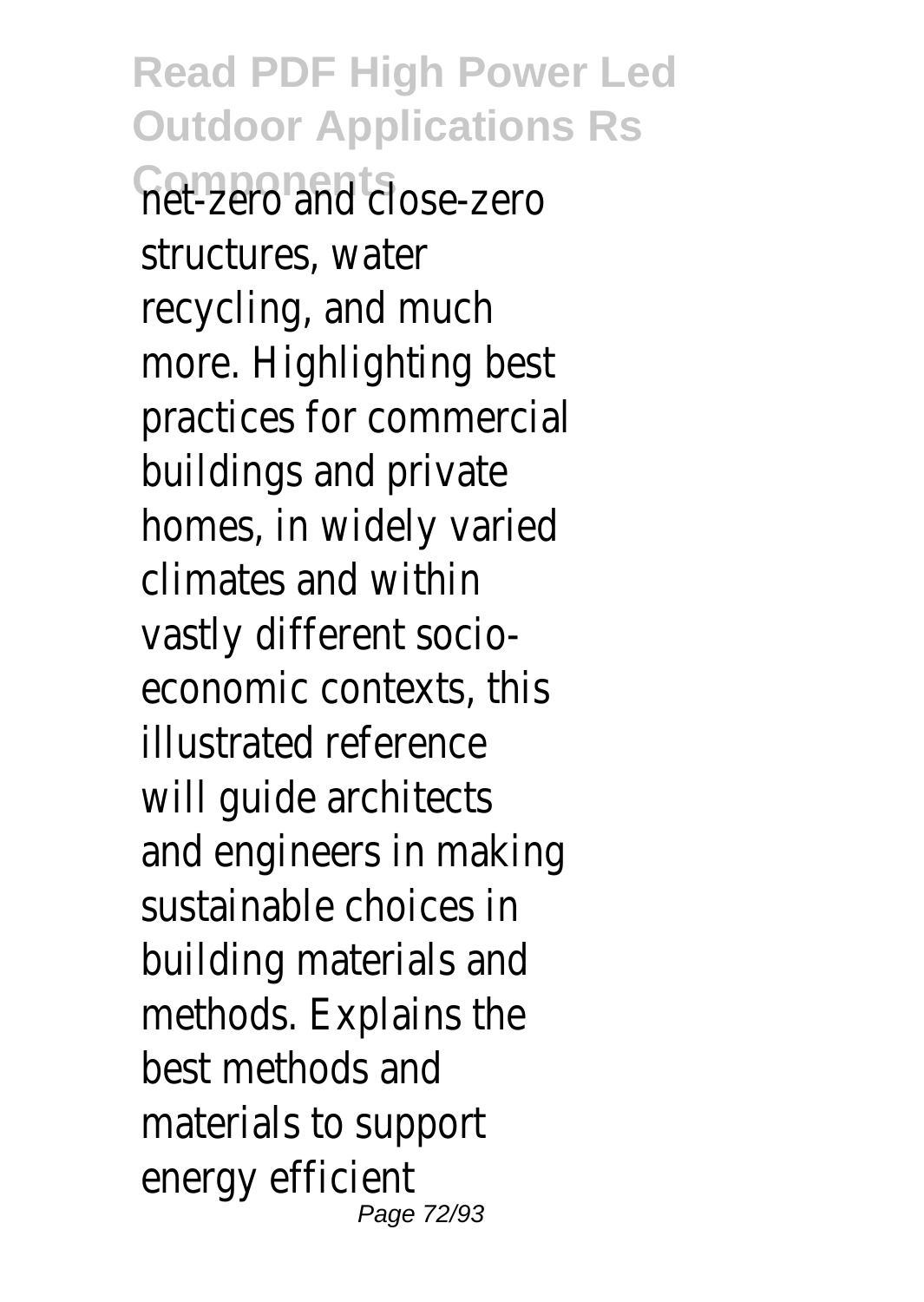**Read PDF High Power Led Outdoor Applications Rs Colliding Features case** studies by experts from a dozen countries, demonstrating how sustainable architecture can be achieved in varied climates and economies Covers both new constructions and retrofitting of existing structures The second edition of the text that offers an introduction to the principles of solar cells and LEDs, revised and updated The revised and updated second edition of Principles of Page 73/93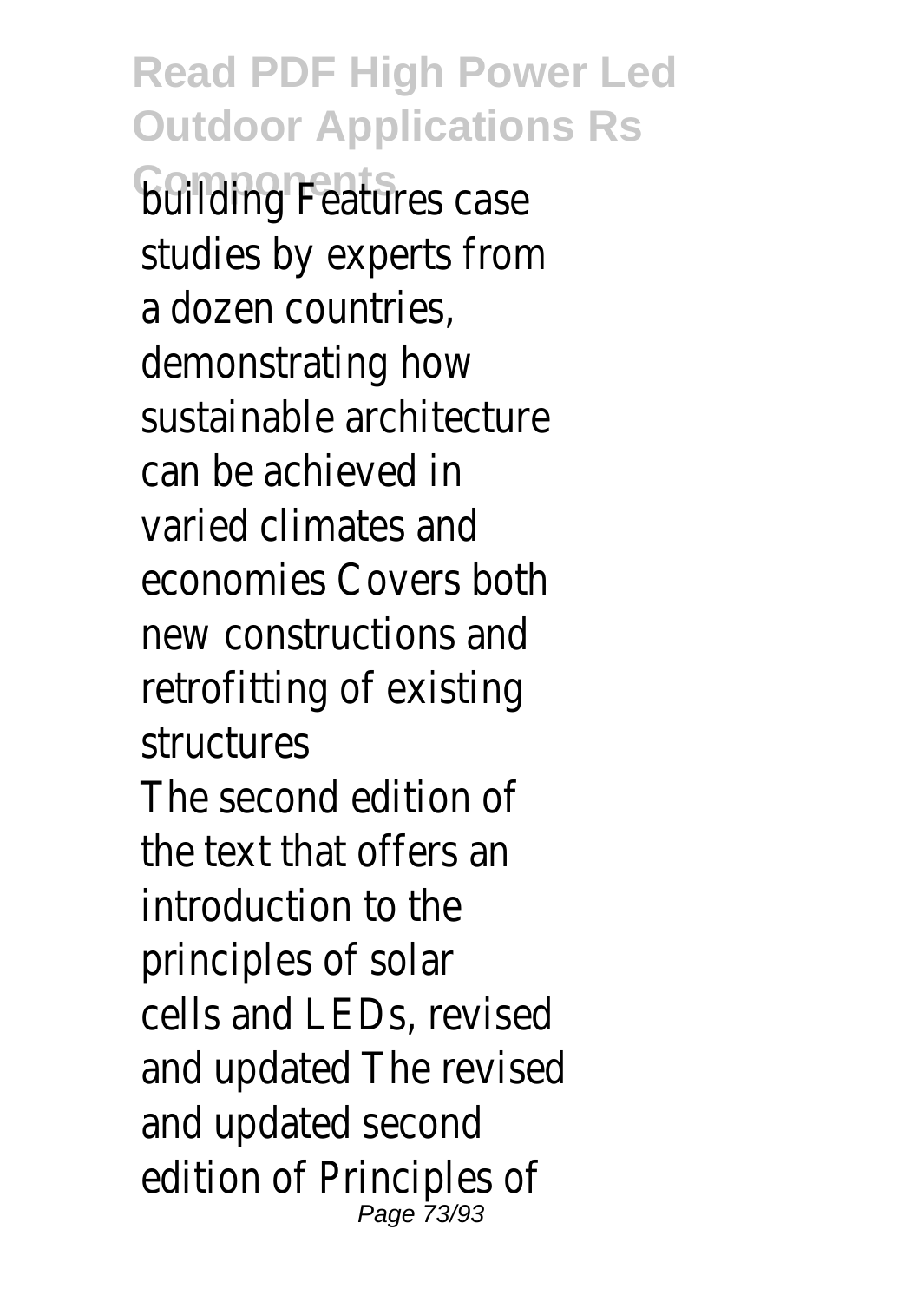**Read PDF High Power Led Outdoor Applications Rs Solar Cells, LEDs and** Related Devices offers an introduction to the physical concepts required for a comprehensive understanding of p-n junction devices, light emitting diodes and solar cells. The author – a noted expert in the field – presents information on the semiconductor and junction device fundamentals and extends it to the practical implementation of semiconductors in both Page 74/93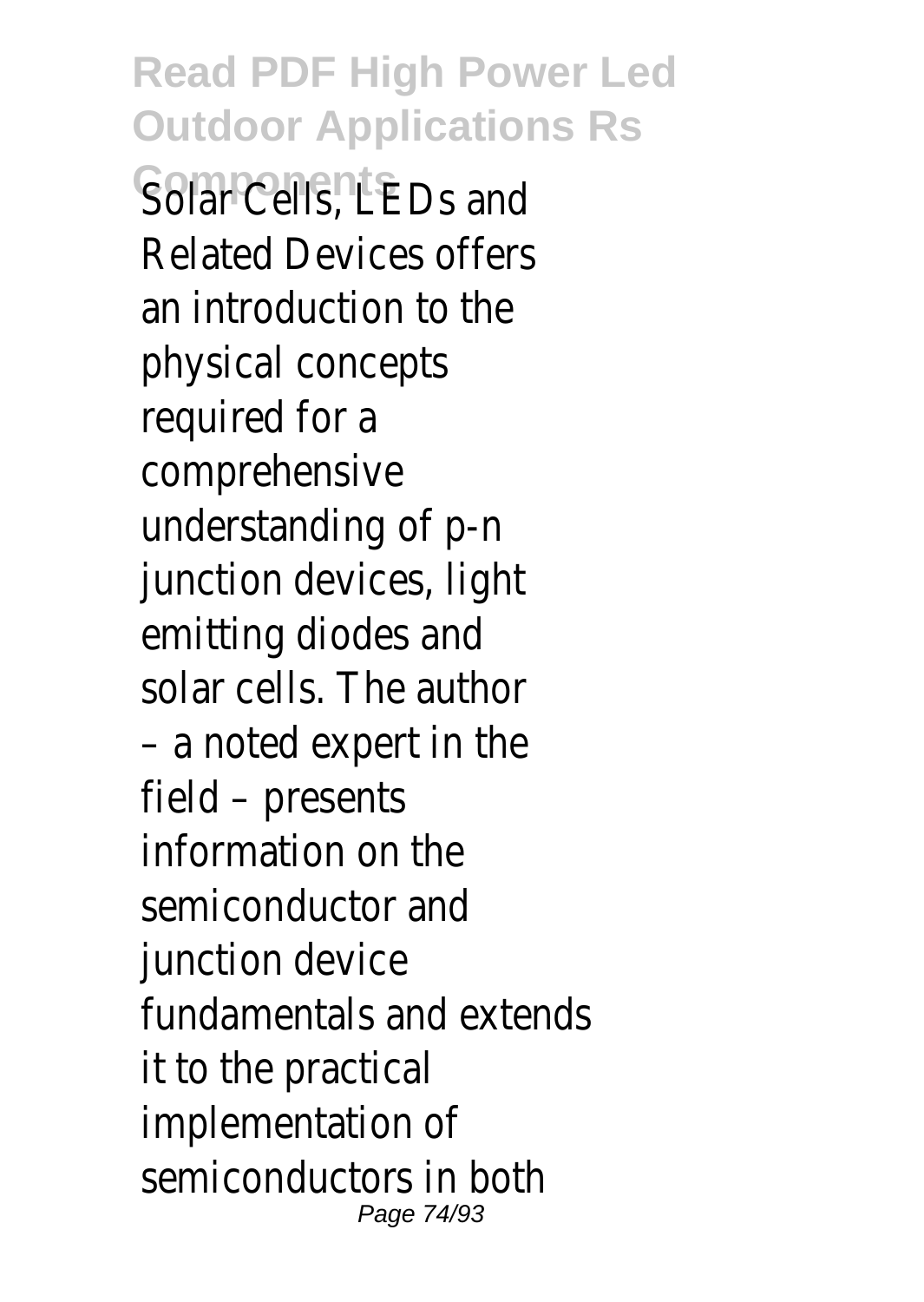**Read PDF High Power Led Outdoor Applications Rs Components** photovoltaic and LED devices. In addition, the text offers information on the treatment of a range of important semiconductor materials and device structures including OLED devices and organic solar cells. This second edition contains a new chapter on the quantum mechanical description of the electron that will make the book accessible to students in any engineering discipline. The text also includes a new Page 75/93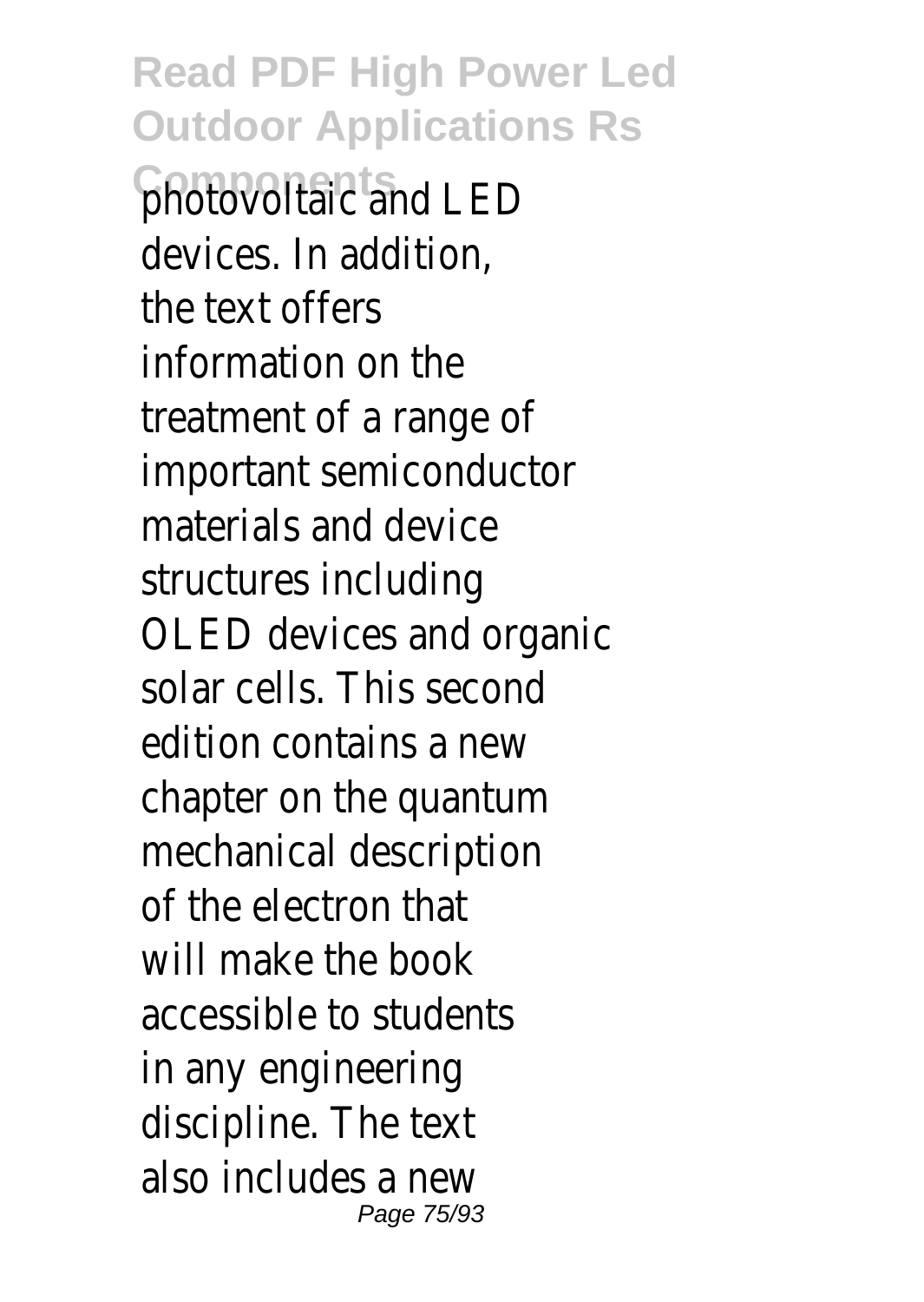**Read PDF High Power Led Outdoor Applications Rs Components** chapter on bipolar junction and junction field effect transistors as well as expanded chapters on solar cells and LEDs that include more detailed information on high efficiency devices. This important text: Offers an introduction to solar cells and LEDs, the two most important applications of semiconductor diodes Provides a solid theoretical basis for pn junction devices Contains updated Page 76/93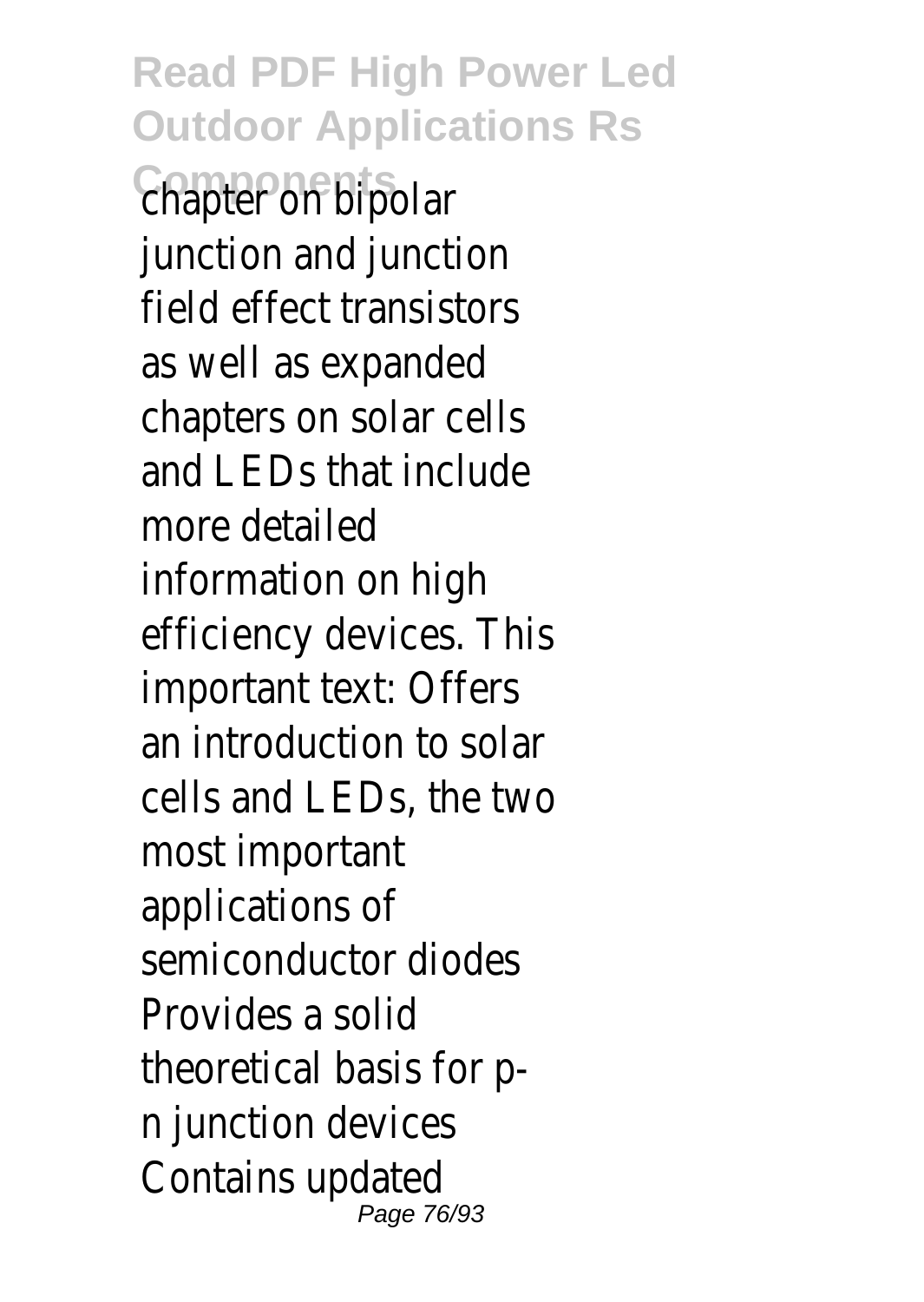**Read PDF High Power Led Outdoor Applications Rs Components** information and new chapters including better coverage of LED out-coupling design and performance and improvements in OLED efficiency Presents student problems at the end of each chapter and worked example problems throughout the text Written for students in electrical engineering, physics and materials science and researchers in the electronics industry, Principles of Solar Cells, LEDs and Related Devices is the Page 77/93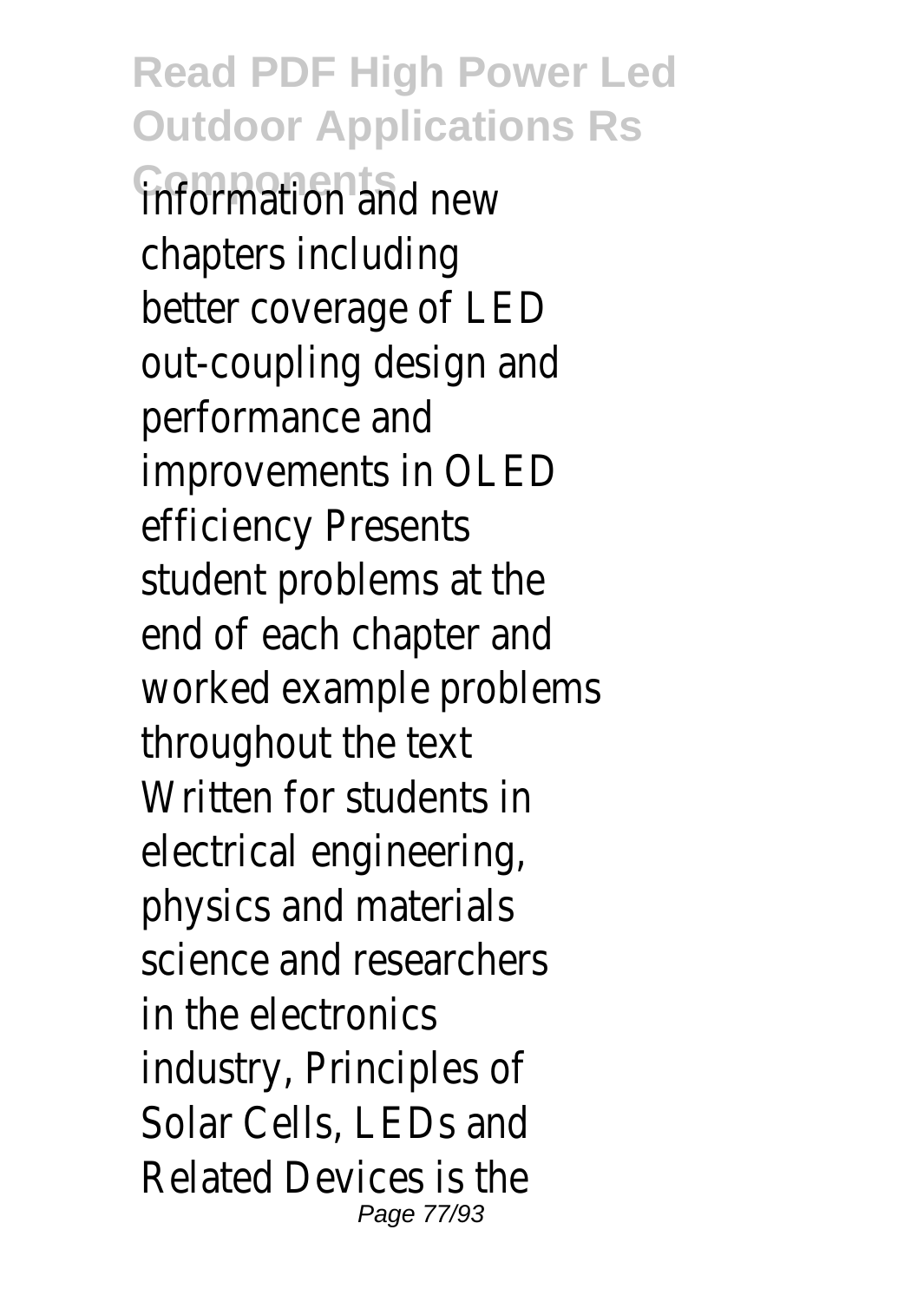**Read PDF High Power Led Outdoor Applications Rs Components** updated second edition that offers a guide to the physical concepts of p-n junction devices, light emitting diodes and solar cells. Design, Manufacturing, and Testing Indoor Photovoltaics Structures, Reactivity, and Applications in Polymerizations Energy and Environment The End of Cheap Labour? LED Packaging for Lighting Applications *The present volume describes and explains the fundamentals of*

Page 78/93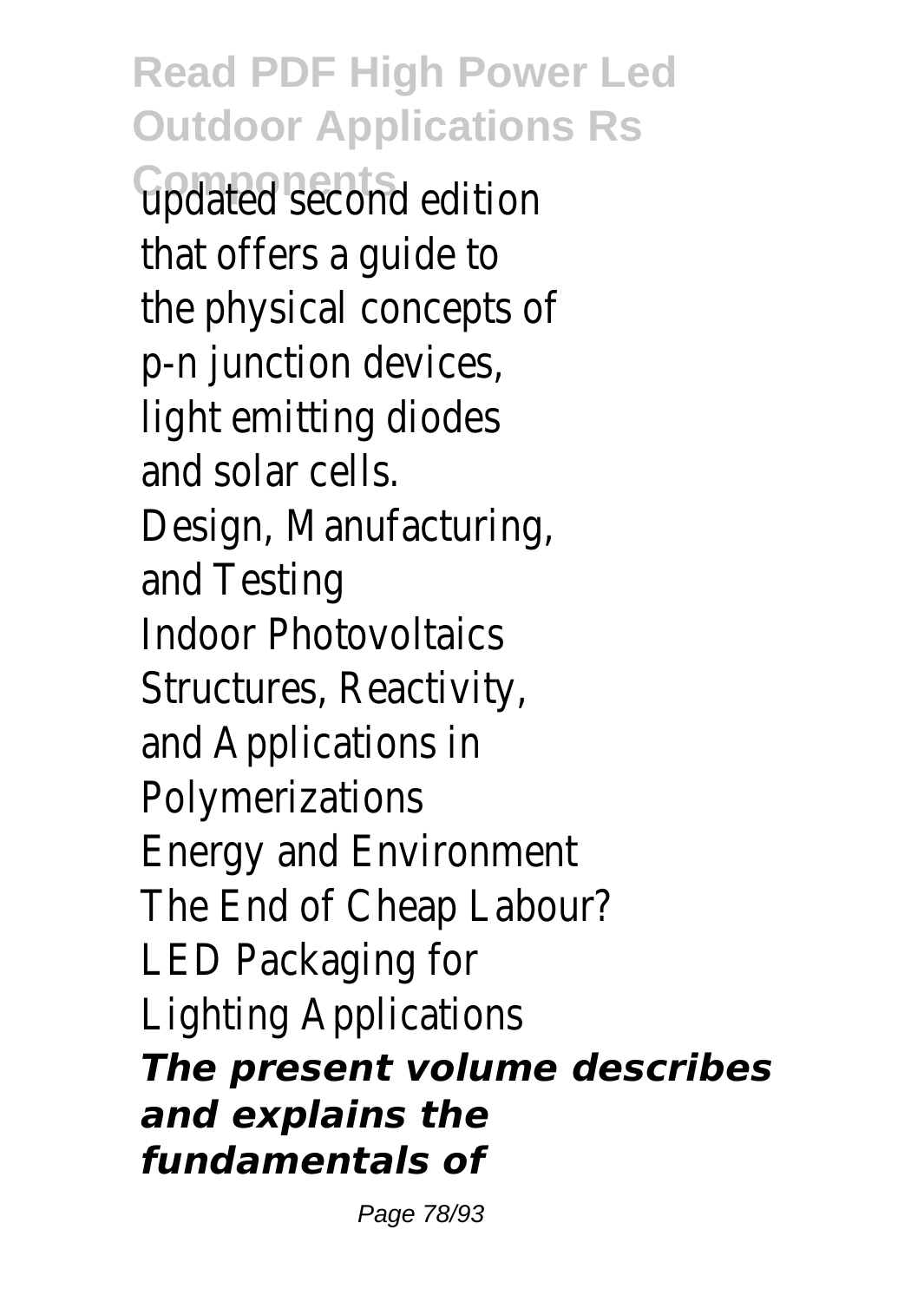**Read PDF High Power Led Outdoor Applications Rs Components** *organic/plastic solar cells in a manner accessible to both researchers and students. It provides an up-to-date and comprehensive account of these materials and corresponding devices, which will play a key role in future solar energy systems. This book provides a thorough overview of cutting-edge research on electronics applications relevant to industry, the environment, and society at large. It covers a broad spectrum of application domains, from automotive to space and from health to security, while devoting special attention to the use of embedded devices and sensors for imaging,* Page 79/93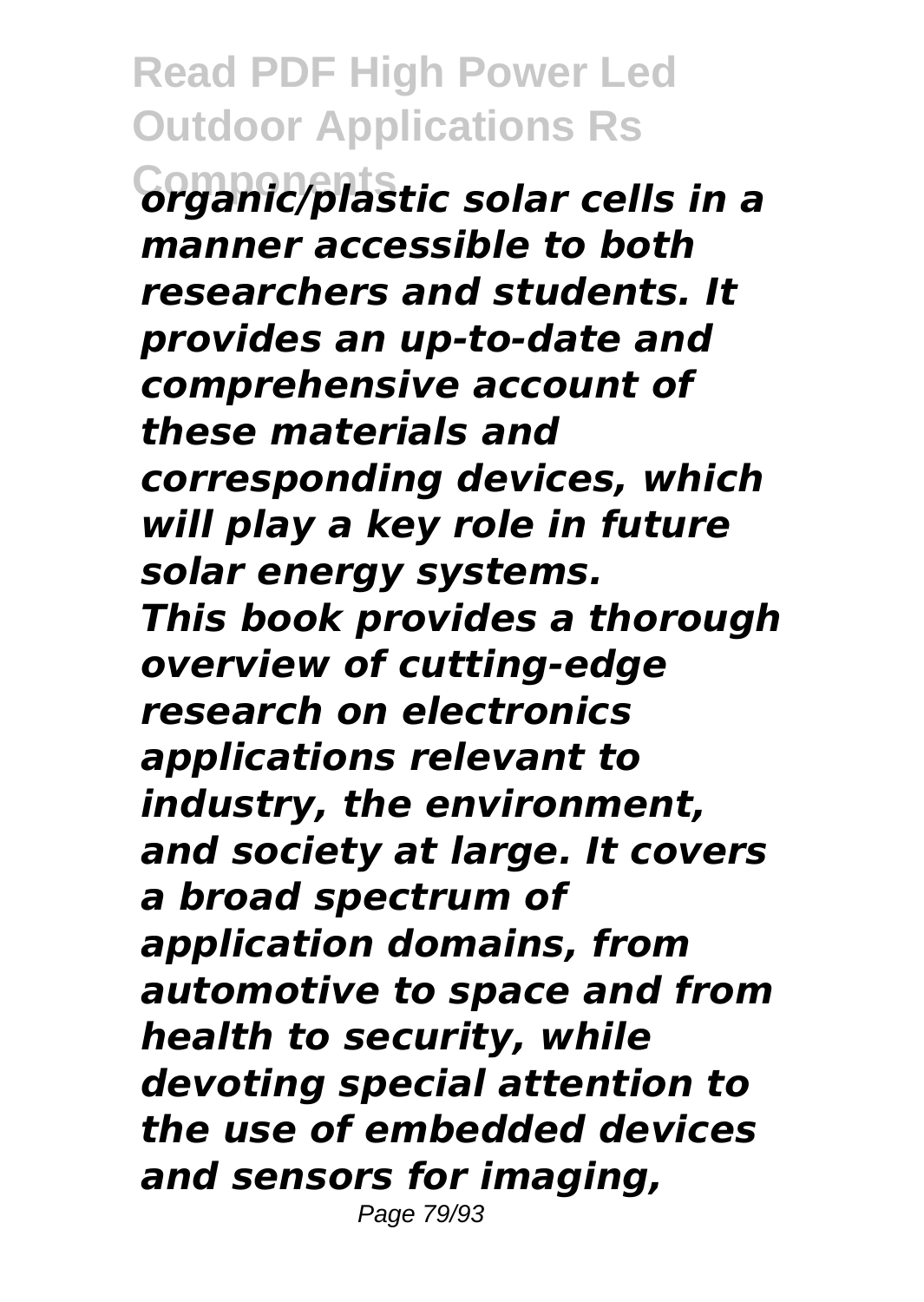**Read PDF High Power Led Outdoor Applications Rs Components** *communication and control. The book is based on the 2018 ApplePies Conference, held in Pisa, Italy in September 2018, which brought together researchers and stakeholders to consider the most significant current trends in the field of applied electronics and to debate visions for the future. Areas addressed by the conference included information communication technology; biotechnology and biomedical imaging; space; secure, clean and efficient energy; the environment; and smart, green and integrated transport. As electronics technology continues to develop apace, constantly* Page 80/93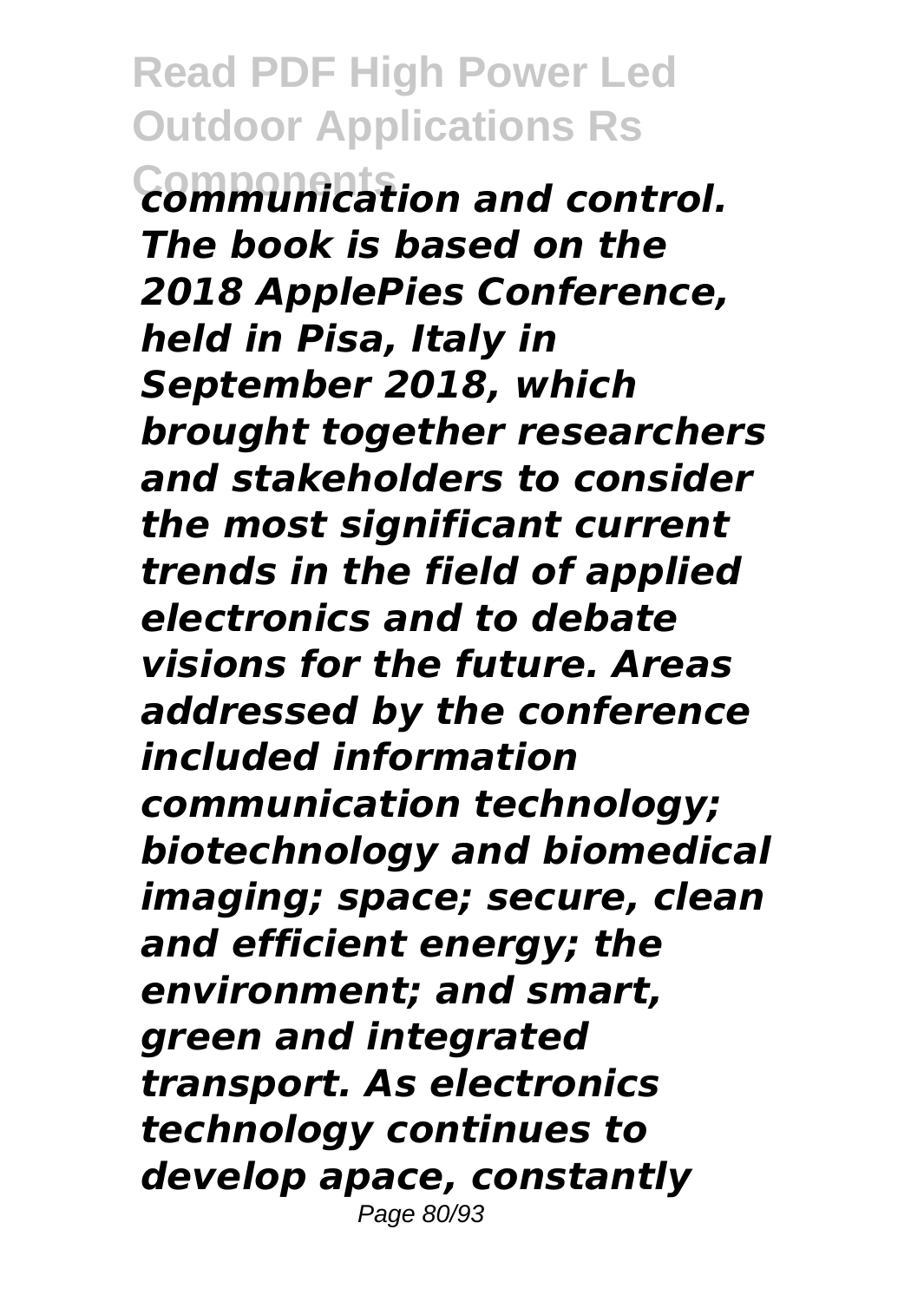**Read PDF High Power Led Outdoor Applications Rs Components** *meeting previously unthinkable targets, further attention needs to be directed toward the electronics applications and the development of systems that facilitate human activities. This book, written by industrial and academic professionals, represents a valuable contribution in this endeavor. Visible light communication (VLC) has drawn much attention recently. Compared to the traditional radio frequency wireless communications (RFWC), VLC has many advantages, such as worldwide availability, high security, large bandwidth, immunity to radio frequency* Page 81/93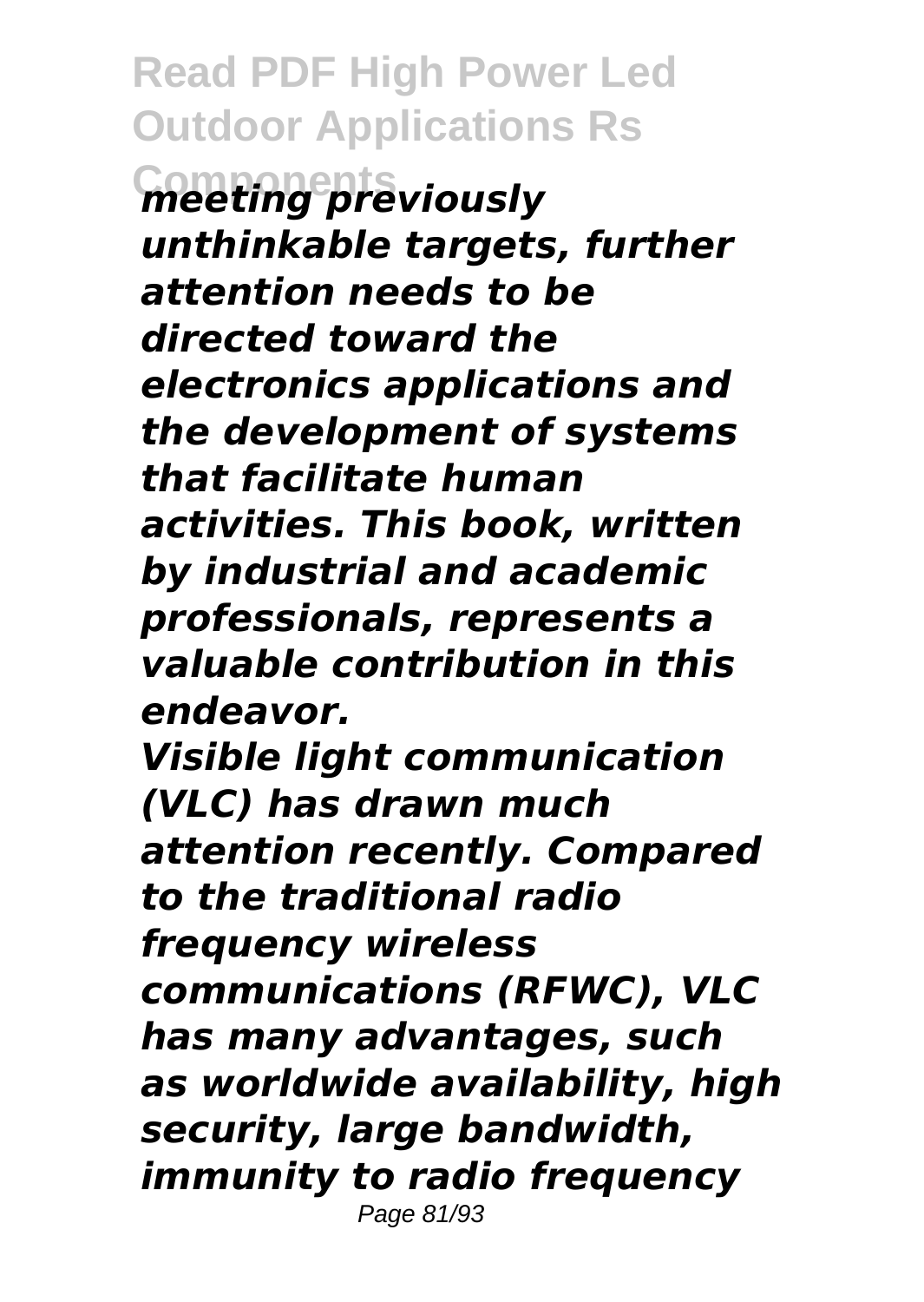**Read PDF High Power Led Outdoor Applications Rs Components** *interference, and unlicensed spectrum. Due to its superiority, VLC has become a complementary solution to the overcrowded RFWC. This book intends to introduce the latest research progress in VLC, which covers the novel modulation techniques for VLC, the multiple input multiple output (MIMO) techniques for VLC, the collaborative communication techniques for VLC, and the practical applications of VLC. The book is a useful resource for researchers, engineers, scientists, and students interested in understanding and designing VLC systems. This book focuses on the lowcarbon technologies* Page 82/93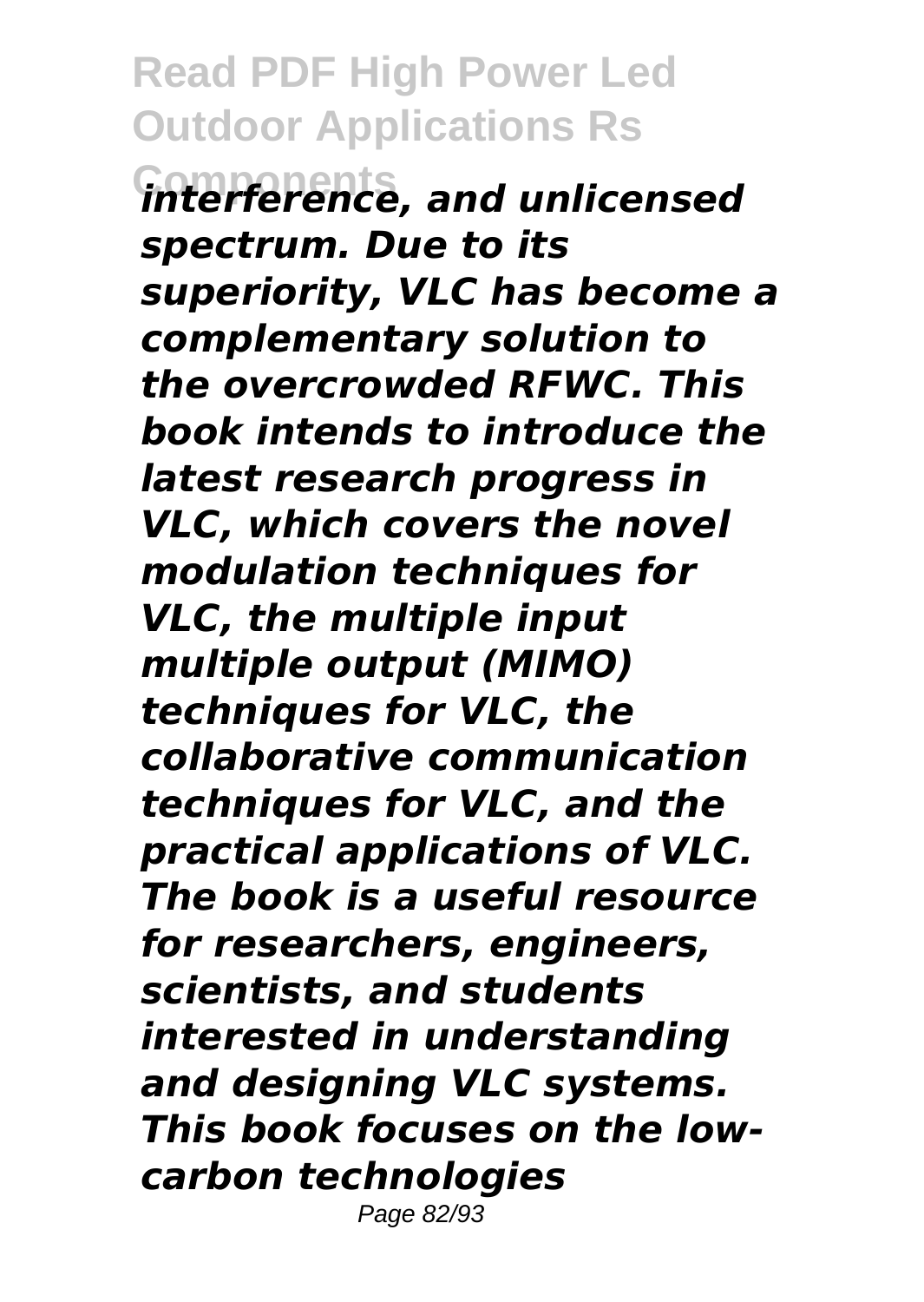**Read PDF High Power Led Outdoor Applications Rs Components** *presented at the Expo 2010 in Shanghai, covering the utilization and application of renewable energy, new-type low-carbon technologies, lowcarbon construction, water treatment, waste disposal and low-carbon transportation, etc. It brings together and analyzes data collected from the Expo site in connection with several aspects ranging from the initial planning and design, pavilion construction, and operational management, to concept demonstrations, with selected sample businesses and a summary at the end of each section. The author hopes that people around the world who long for an even* Page 83/93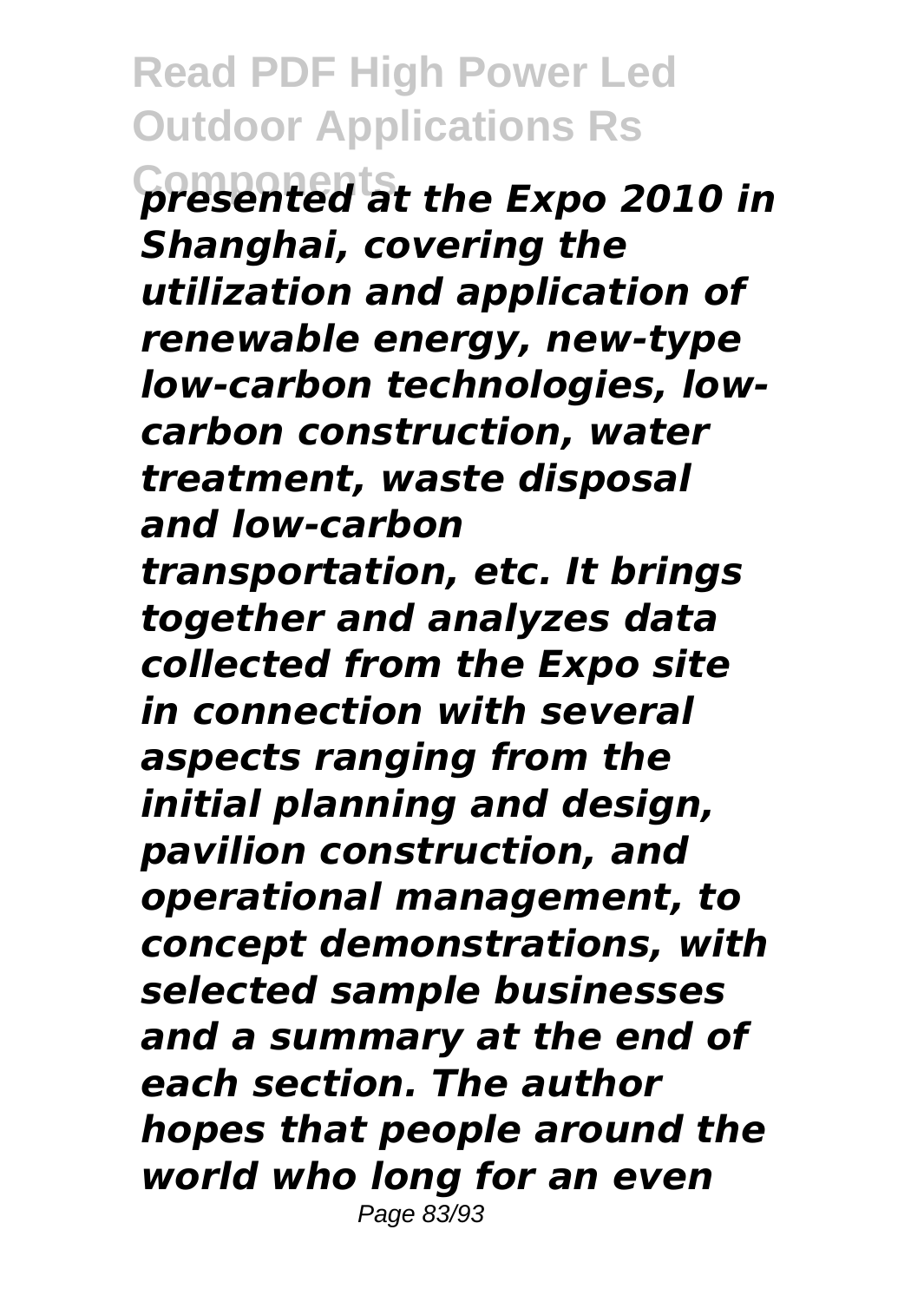**Read PDF High Power Led Outdoor Applications Rs Components** *better urban life will lend their support to the future development of low-carbon technologies. This book offers a valuable resource for researchers, professionals and graduates in the fields of low-carbon and environmental protection. Wenhua Xi is currently the Director-General of UNIDO International Solar Energy Center, Director-General of the Asia-Pacific Research and Training Center for Solar Energy, and Director-General of Gansu Natural Energy Research Institute. GaN and Related Materials Reliability of Organic Compounds in Microelectronics and* Page 84/93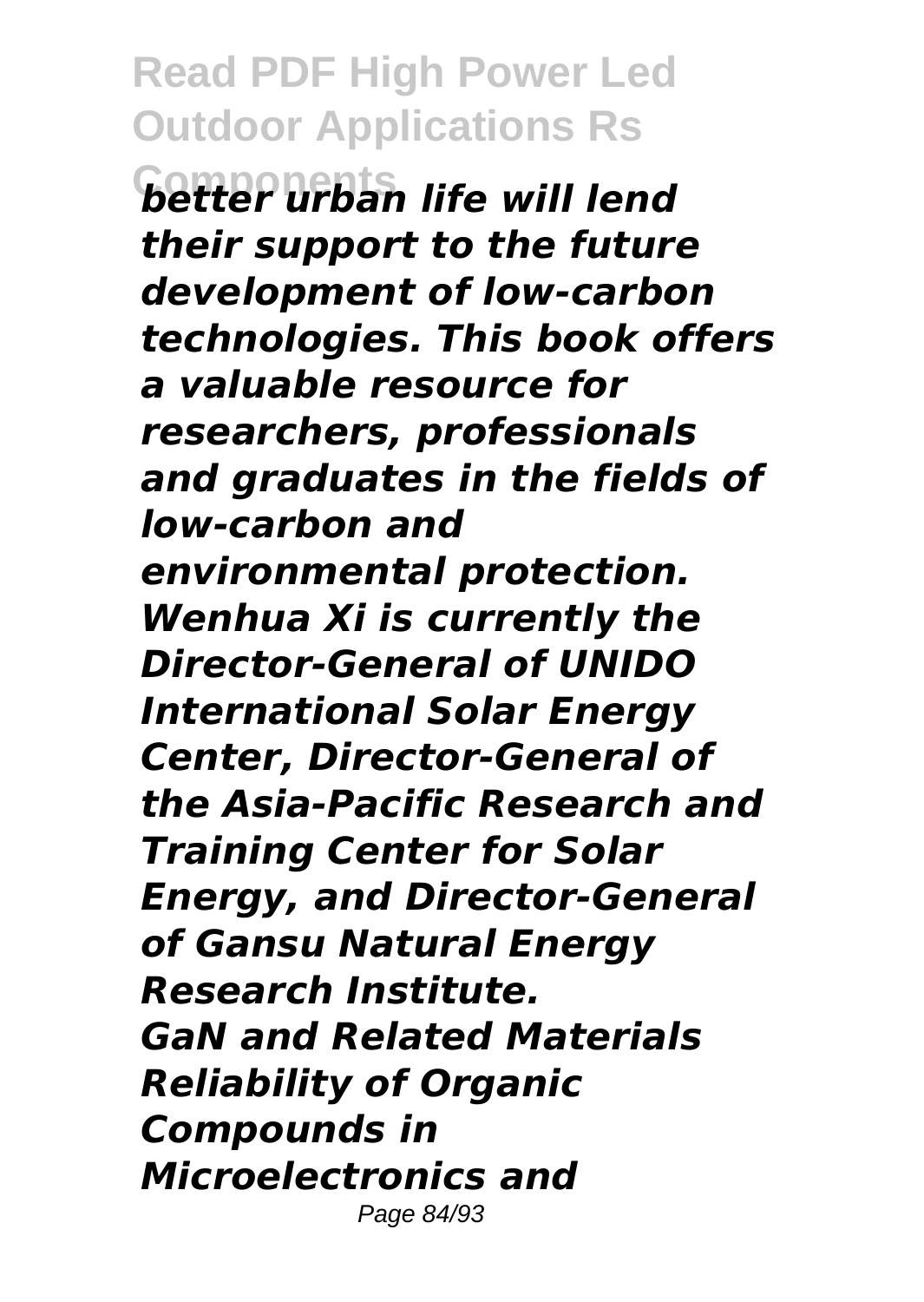**Read PDF High Power Led Outdoor Applications Rs**

#### **Components** *Optoelectronics Concepts and Realization Minerals Yearbook Proceedings of SympoSIMM 2021 High-Voltage LED Light*

## *Engine with Integrated Driver*

*"This book provides quantitative methods for optical, thermal, reliability modelling and simulation so that predictive quantitative modelling can be achieved"--*

*This book comprising seven parts is organized under two sections. The first section deals with environment containing four parts, whereas the second section, containing three parts, is on energy. The first part deals with some aspects of hydrologic impacts of global warming and anthropogenic changes. Part II is on bio-environment* Page 85/93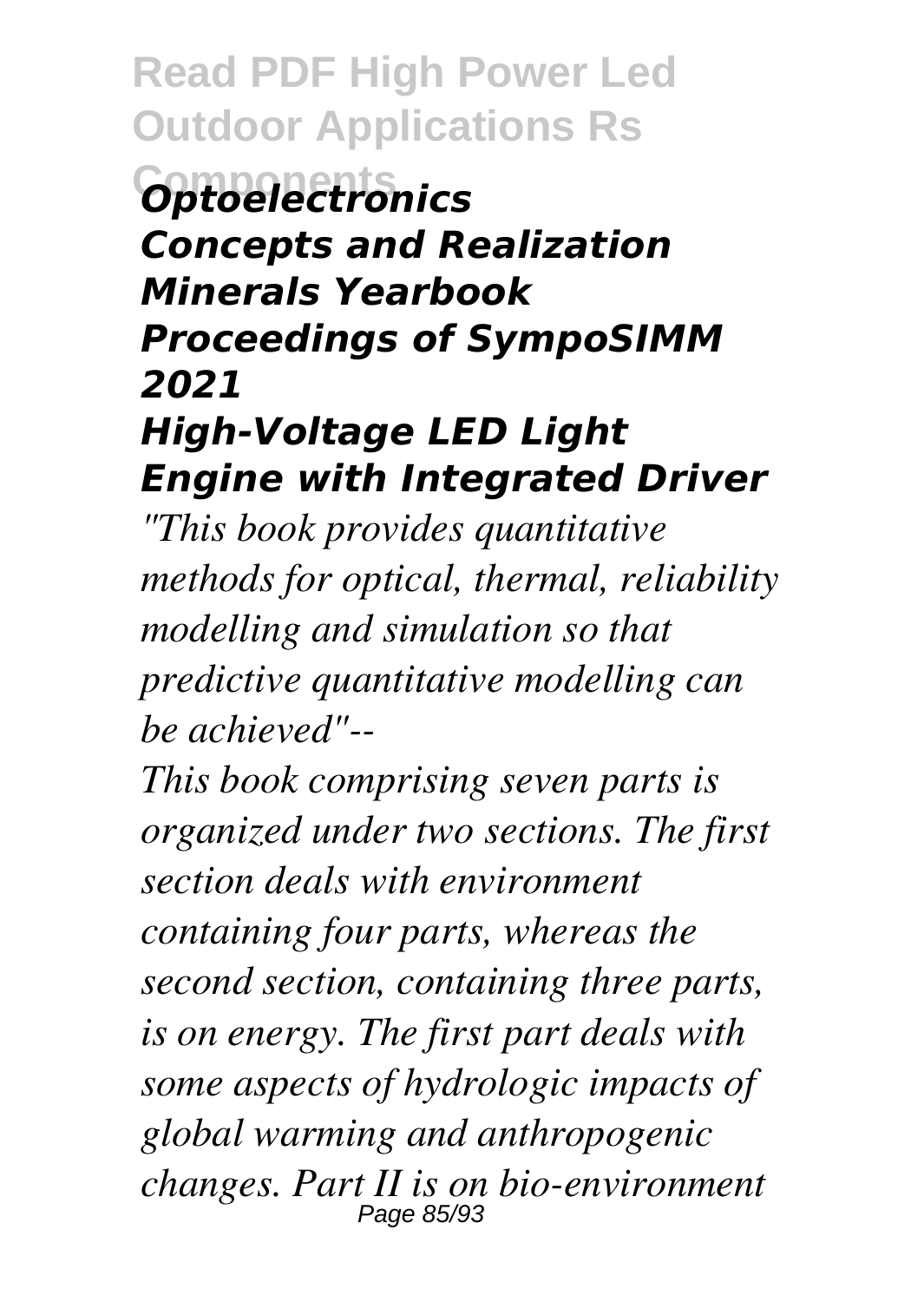### **Read PDF High Power Led Outdoor Applications Rs Components** *and discusses plants, biomass, and bacterial species. Part III focuses on chemical environment. Section one is concluded with Part IV on social environment. Section two starts out with Part V on solar energy. Hydropower is discussed in Part VI. The concluding Part VII deals with biogas. The book will be of interest to researchers and practitioners in the field of water resources, hydrology, environmental resources, agricultural engineering, watershed management, earth sciences, as well as those engaged in natural resources planning and management. Graduate students and those wishing to conduct further research in water and environment and their development and management may find the book to be of value.*

Page 86/93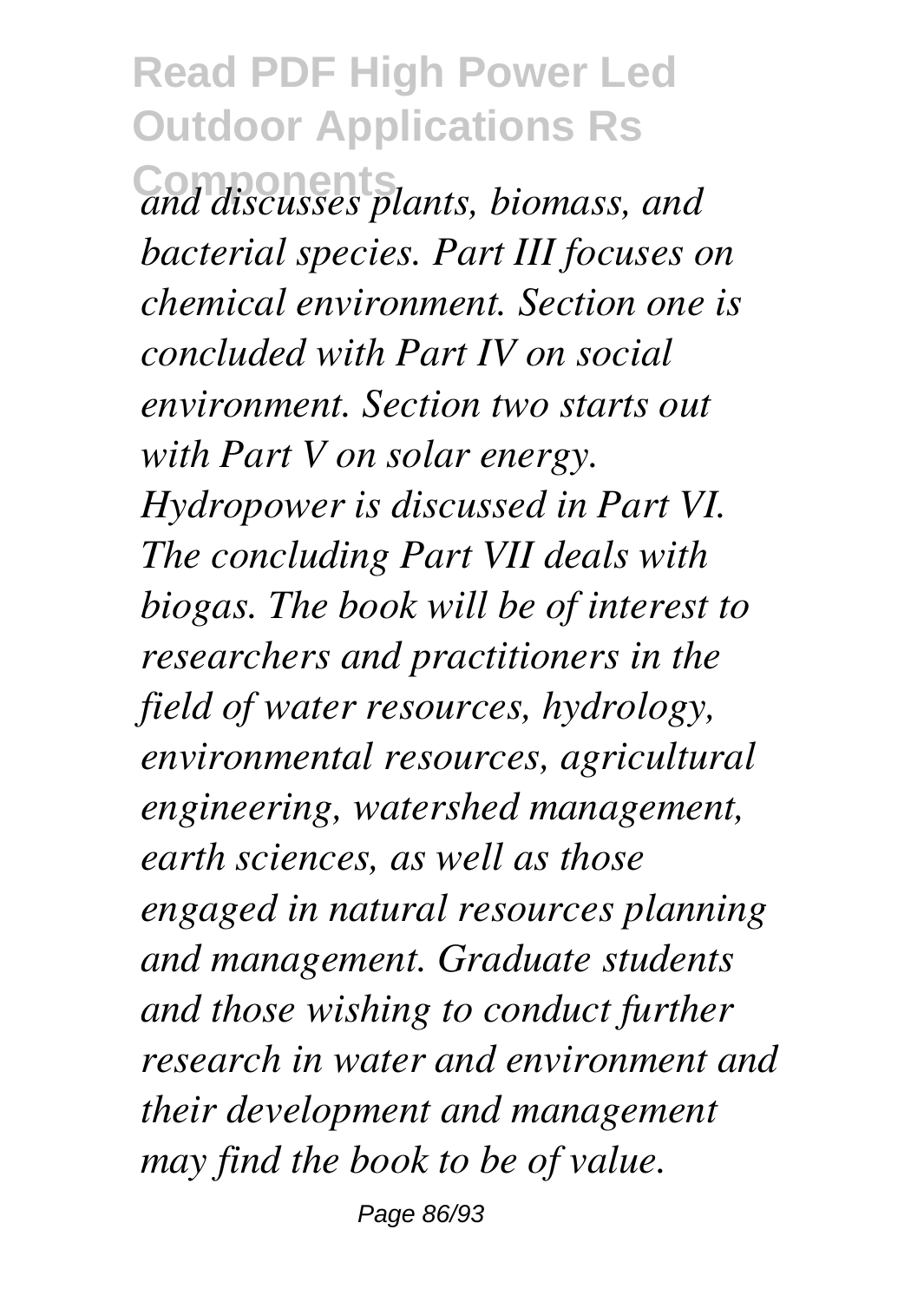**Read PDF High Power Led Outdoor Applications Rs Components** *This book presents the scientific principles, processing conditions, probable failure mechanisms, and a description of reliability performance and equipment required for implementing high-temperature and lead-free die attach materials. In particular, it addresses the use of solder alloys, silver and copper sintering, and transient liquid-phase sintering. While different solder alloys have been used widely in the microelectronics industry, the implementation of sintering silver and transient liquid-phase sintering remains limited to a handful of companies. Hence, the book devotes many chapters to sintering technologies, while simultaneously providing only a cursory coverage of* Page 87/93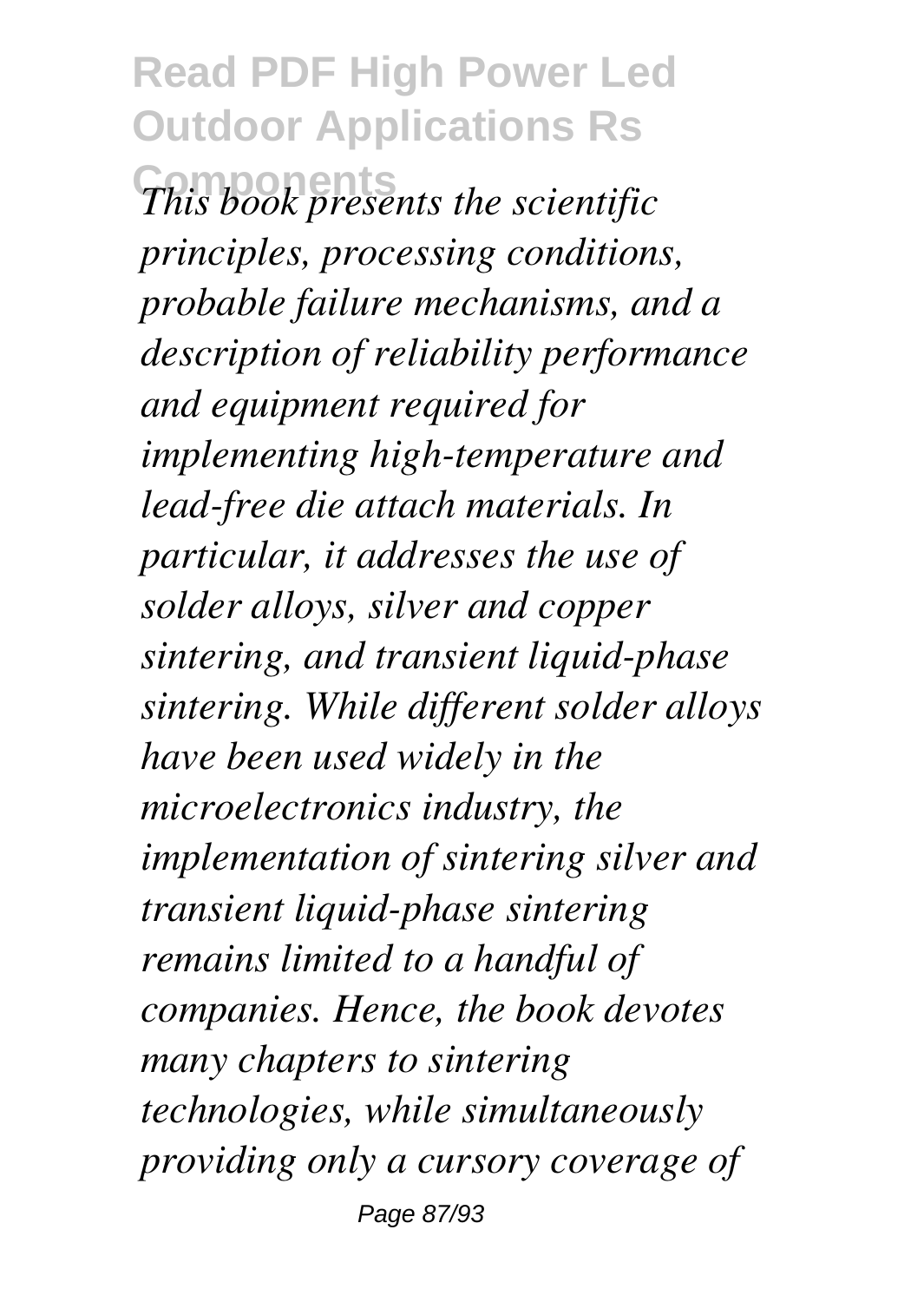**Read PDF High Power Led Outdoor Applications Rs Components** *the more widespread techniques employing solder alloys. Addresses the differences between sintering and soldering (the current die-attach technologies), thereby comprehensively addressing principles, methods, and performance of these high-temperature die-attach materials; Emphasizes the industrial perspective, with chapters written by engineers who have handson experience using these technologies; Baker Hughes, Bosch and ON Semiconductor, are represented as well as materials suppliers such as Indium; Simultaneously provides the detailed science underlying these technologies by leading academic researchers in the field.*

*Presents views on current*

Page 88/93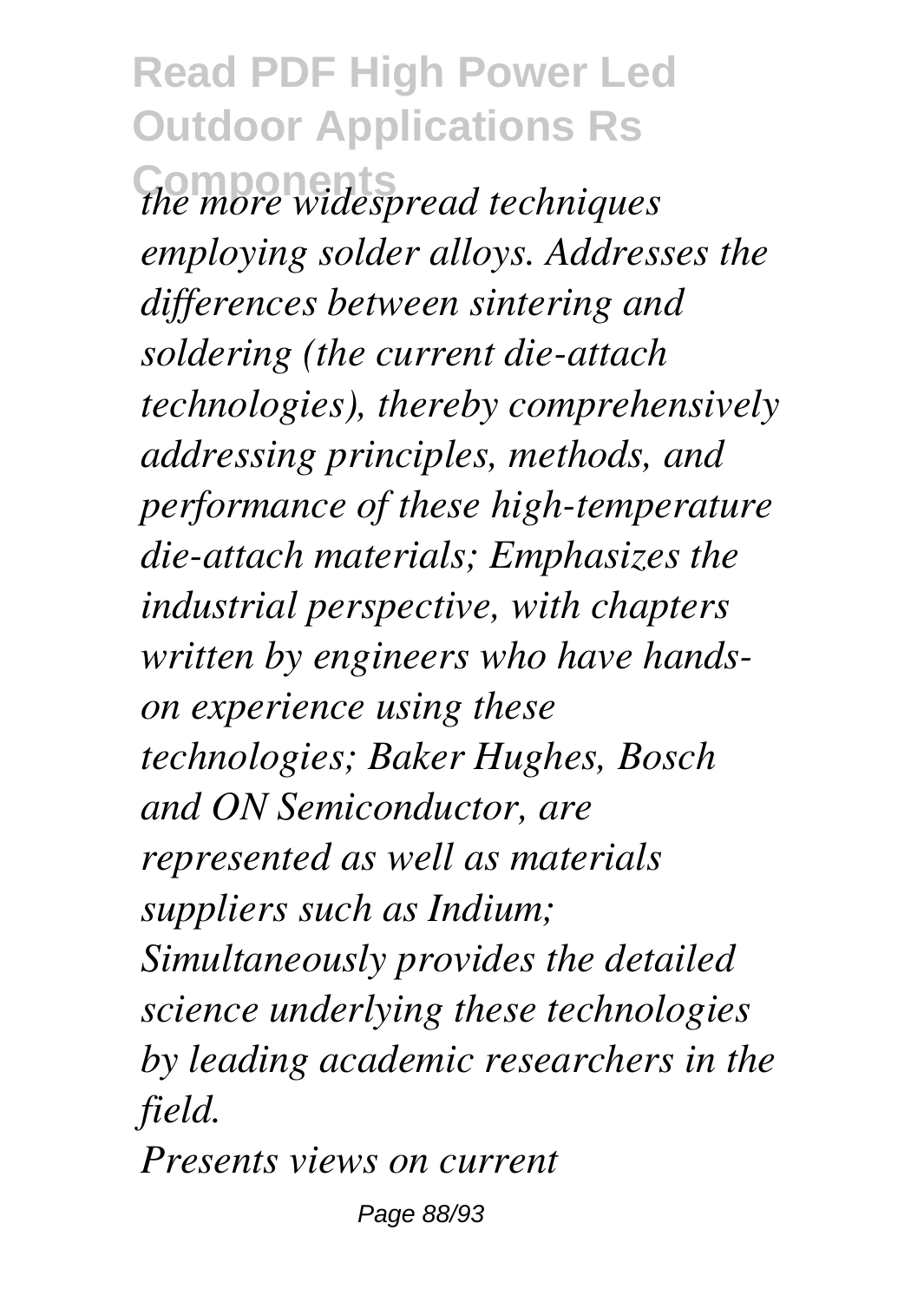### **Read PDF High Power Led Outdoor Applications Rs**

**Components** *developments in heat and mass transfer research related to the modern development of heat exchangers. Devotes special attention to the different modes of heat and mass transfer mechanisms in relation to the new development of heat exchangers design. Dedicates particular attention to the future needs and demands for further development in heat and mass transfer. GaN and related materials are attracting tremendous interest for their applications to high-density optical data storage, blue/green diode lasers and LEDs, high-temperature electronics for high-power microwave applications, electronics for aerospace and automobiles, and stable passivation films for semiconductors. In addition, there is great scientific*

Page 89/93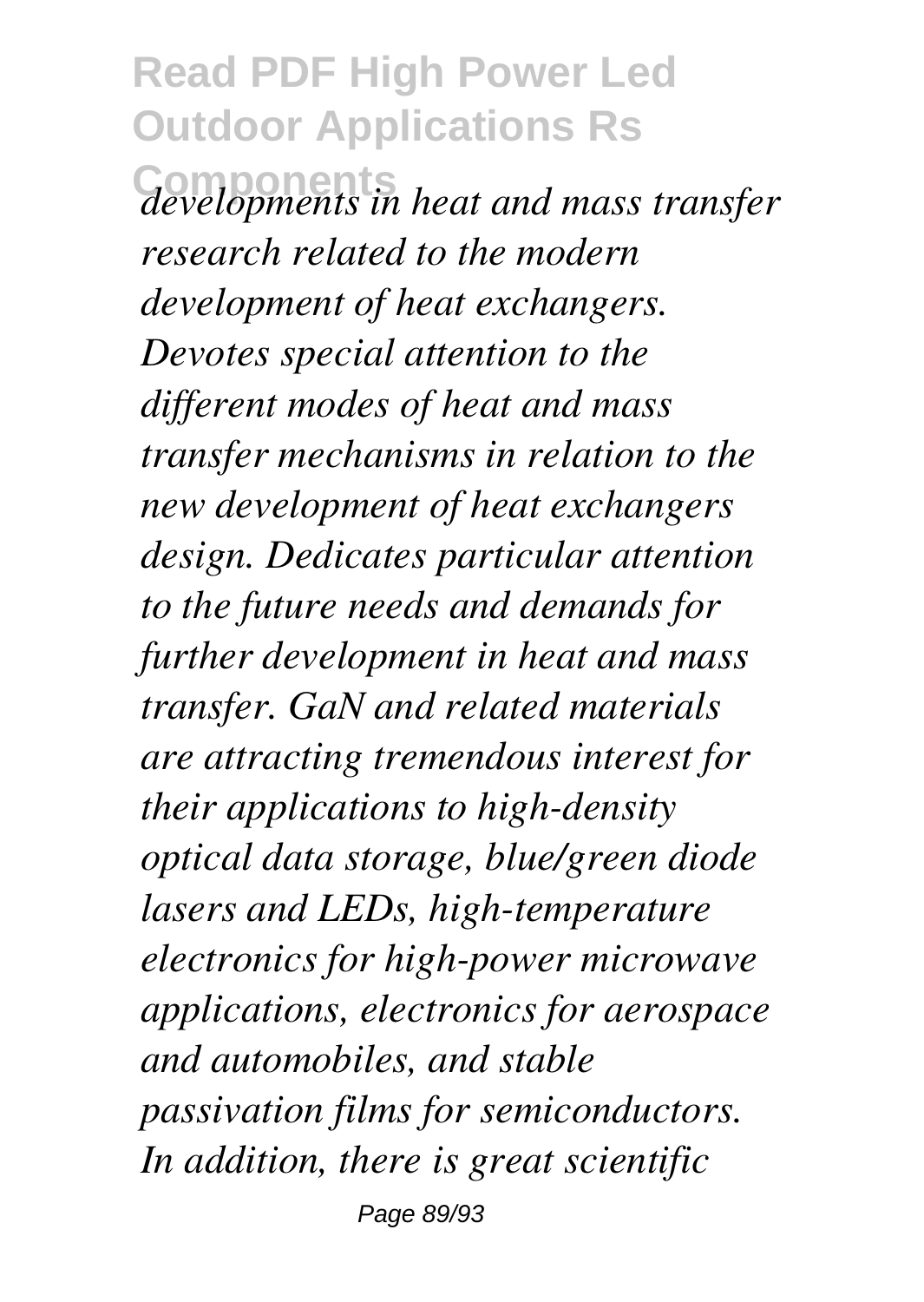## **Read PDF High Power Led Outdoor Applications Rs**

**Components** *interest in the nitrides, because they appear to form the first semiconductor system in which extended defects do not severely affect the optical properties of devices. This series provides a forum for the latest research in this rapidly-changing field, offering readers a basic understanding of new developments in recent research. Series volumes feature a balance between original theoretical and experimental research in basic physics, device physics, novel materials and quantum structures, processing, and systems. Proceedings of the International Symposia III-Nitride Based Light Emitting Diodes and Applications Optical Wireless Communications Emerging Technologies for Economic* Page 90/93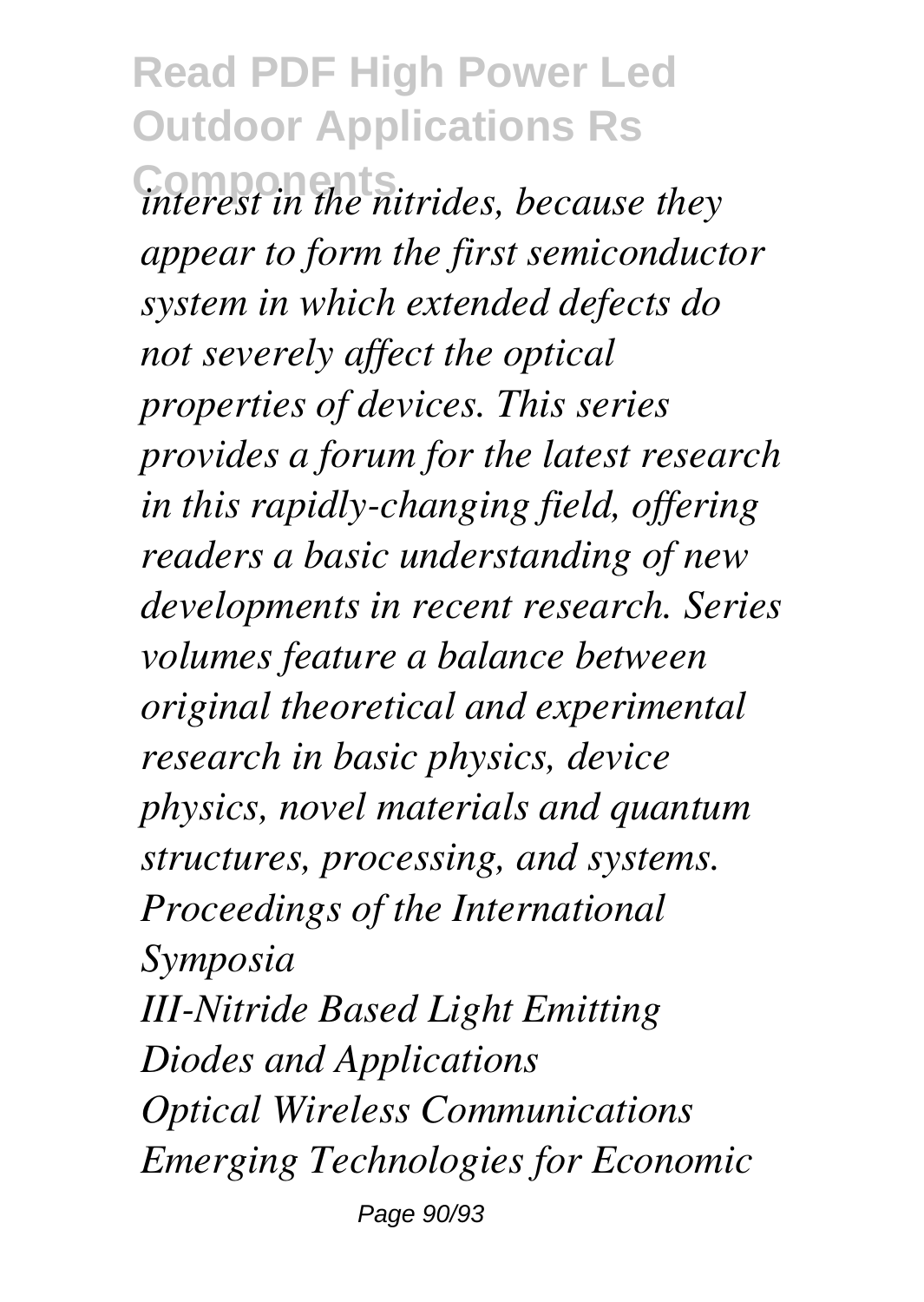# **Read PDF High Power Led Outdoor Applications Rs Components** *Development*

*Visible Light Communications A Comprehensive Guide to Devices, Standards, Future Directions, and Programmable Logic Solutions* Can China s economy overcome its excessive dependence on exports? The Chinese government and international observers argue that this is needed if growth is to be sustained in the future. But substantial growth of domestic consumption can only be achieved if China also steps beyond its reliance on cheap migrant labour. Florian Butollo approaches this issue by means of a thorough empirical investigation of the recent transformation of industries in the Pearl River Delta,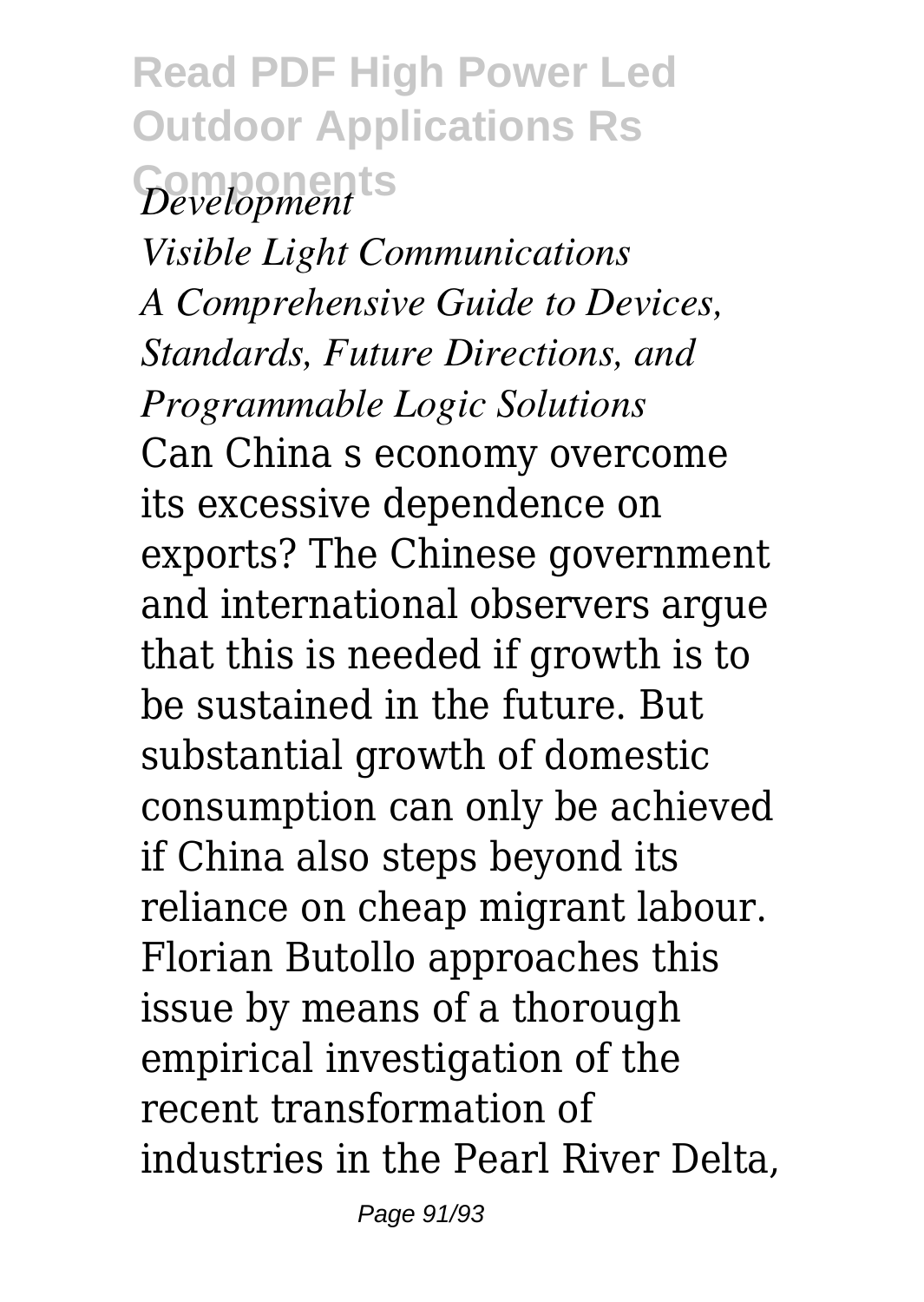### **Read PDF High Power Led Outdoor Applications Rs**

**Components** Chinas largest industrial hub. He uncovers that industrial upgrading rarely supports improvements in the basic employment pattern in enterprises in the garment and LED lighting industry. This failure of social upgrading threatens to undermine the project of a rebalancing of the Chinese economy. The book shows that the implementation of collective labour rights remains an important precondition for the future of the Chinese growth model."

New Frontiers for Design of Interior Lighting Products Solid State Lighting Reliability Materials, Processes, Equipment, and Reliability

Page 92/93